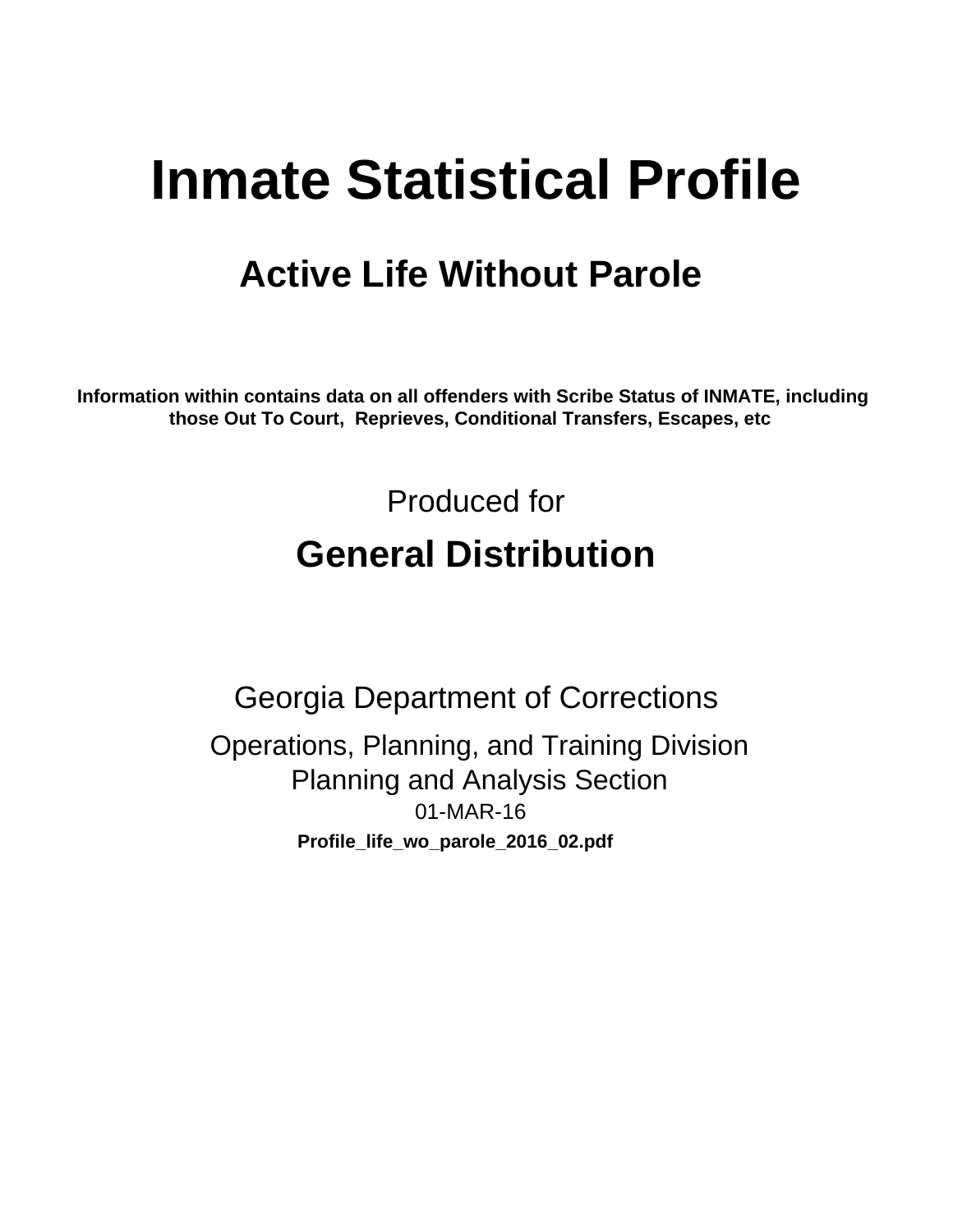#### Inmate Statistical Profile 01-MAR-16 Contents

**Active Life Without Parole** 

Produced for General Distribution

## **Table of Contents**

| <b>Demographic information</b>                                       |
|----------------------------------------------------------------------|
| 4 Current age, broken out in ten year age groups                     |
| 5 Race group                                                         |
| 6 Marital status, self-reported at entry to prison                   |
| 7 Number of children, self-reported at entry to prison               |
| 8 Religious affiliation, self-reported at entry to prison            |
| 9 Home county - self-reported at entry to prison                     |
| 13 Employment status before prison, self-reported at entry to prison |
| 14 Age at admission                                                  |
| 16 Height, measured at entry to prison                               |
| 17 Weight, measured at entry to prison                               |
| 18 Military service                                                  |
| <b>Correctional information</b>                                      |
| 19 Type of admission to prison                                       |
| 20 Current / last supervision level                                  |
| 21 Current / last institution type                                   |
| 22 Institution type - transitional centers                           |
| 23 Institution type - county prisons                                 |
| 24 Institution type - state prisons                                  |
| 25 Institution type - private prisons                                |
| 26 Institution type - inmate boot camp                               |
| 27 Number of disciplinary reports                                    |
| 28 Number of transfers                                               |
| 29 Number of escapes                                                 |
| 30 Time served in current (or last) institution                      |
| Educational, psychological and physical information                  |
| 31 Highest grade level attained                                      |
| 32 Culture fair IQ scores                                            |
| 33 Wide Range Achievement Test (WRAT) reading score                  |
| 34 Wide Range Achievement Test (WRAT) math score                     |
| 35 Wide Range Achievement Test (WRAT) spelling score                 |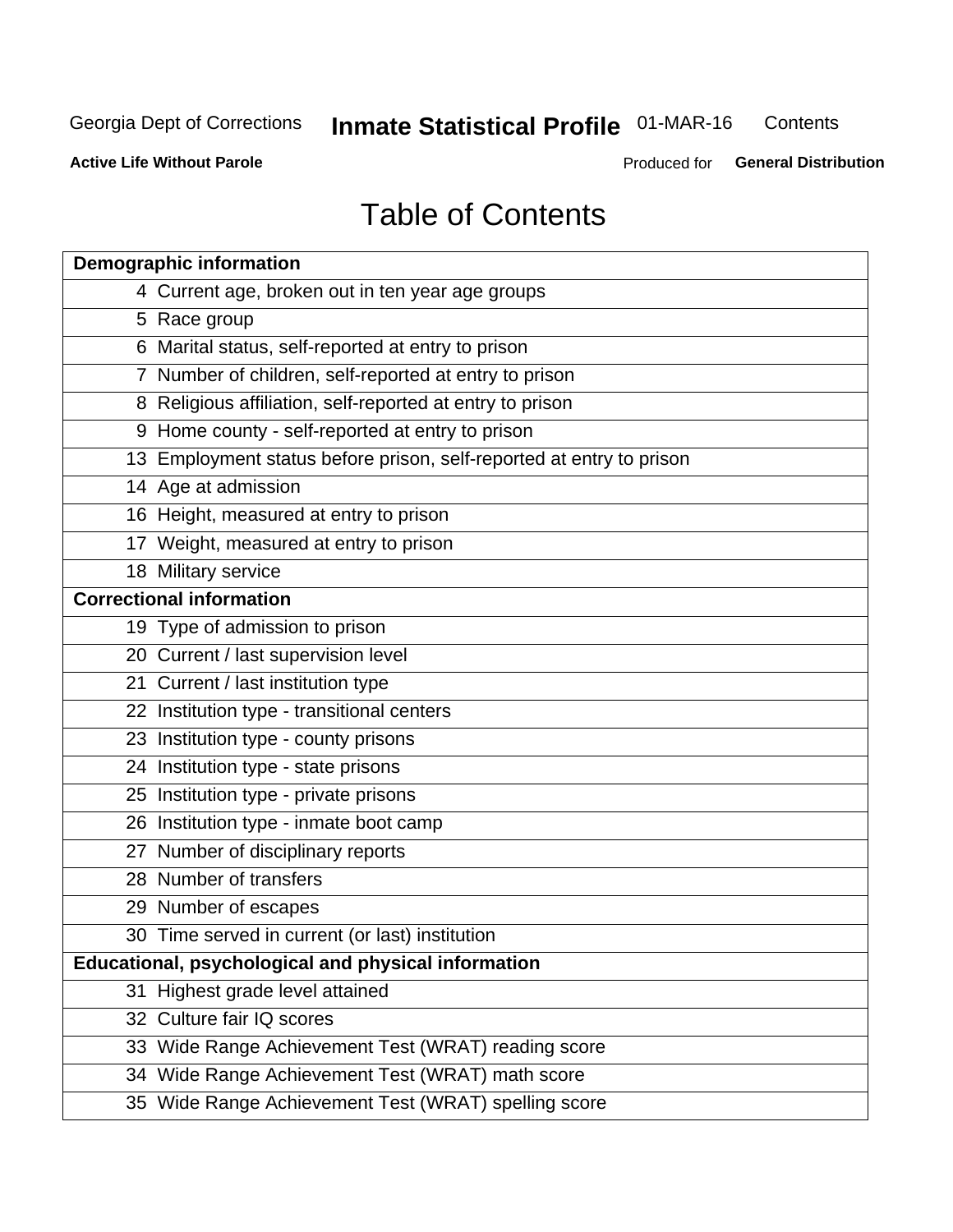## Inmate Statistical Profile 01-MAR-16

Contents

**Active Life Without Parole** 

Produced for General Distribution

## **Table of Contents**

| Educational, psychological and physical information              |
|------------------------------------------------------------------|
| 36 Current / last mental health treatment level                  |
| 37 PULHESDWIT medical scale - 'P' overall condition ('P'hysical) |
| 38 PULHESDWIT medical scale - 'U' upper body                     |
| 39 PULHESDWIT medical scale - 'L' lower body                     |
| 40 PULHESDWIT medical scale - 'H' hearing                        |
| 41 PULHESDWIT medical scale - 'E' vision                         |
| 42 PULHESDWIT medical scale -'S' psychiatric                     |
| 43 PULHESDWIT medical scale - 'D' dental                         |
| 44 PULHESDWIT medical scale - 'W' work ability                   |
| 45 PULHESDWIT medical scale - 'I' impairment                     |
| 46 PULHESDWIT medical scale - 'T' transportability               |
| <b>Crimes and criminal history information</b>                   |
| 47 Number of prior Georgia incarcerations                        |
| 48 Prison sentence in years                                      |
| 49 Primary offense, broken out into felonies vs misdemeanors     |
| 50 Primary offense, broken out into six broad crime categories   |
| 51 Primary offense, detailed offense code                        |
| 52 County of conviction of primary offense                       |
| 56 Circuit of conviction of primary offense                      |
| 58 Years served (jail + prison) in this incarceration            |
| <b>Medical information</b>                                       |
| 59 Results of most recent HIV test                               |
| 60 Results of most recent tuberculosis test                      |
| 61 Results of most recent syphilis test                          |
| 62 Results of most recent Hepatitis-C test                       |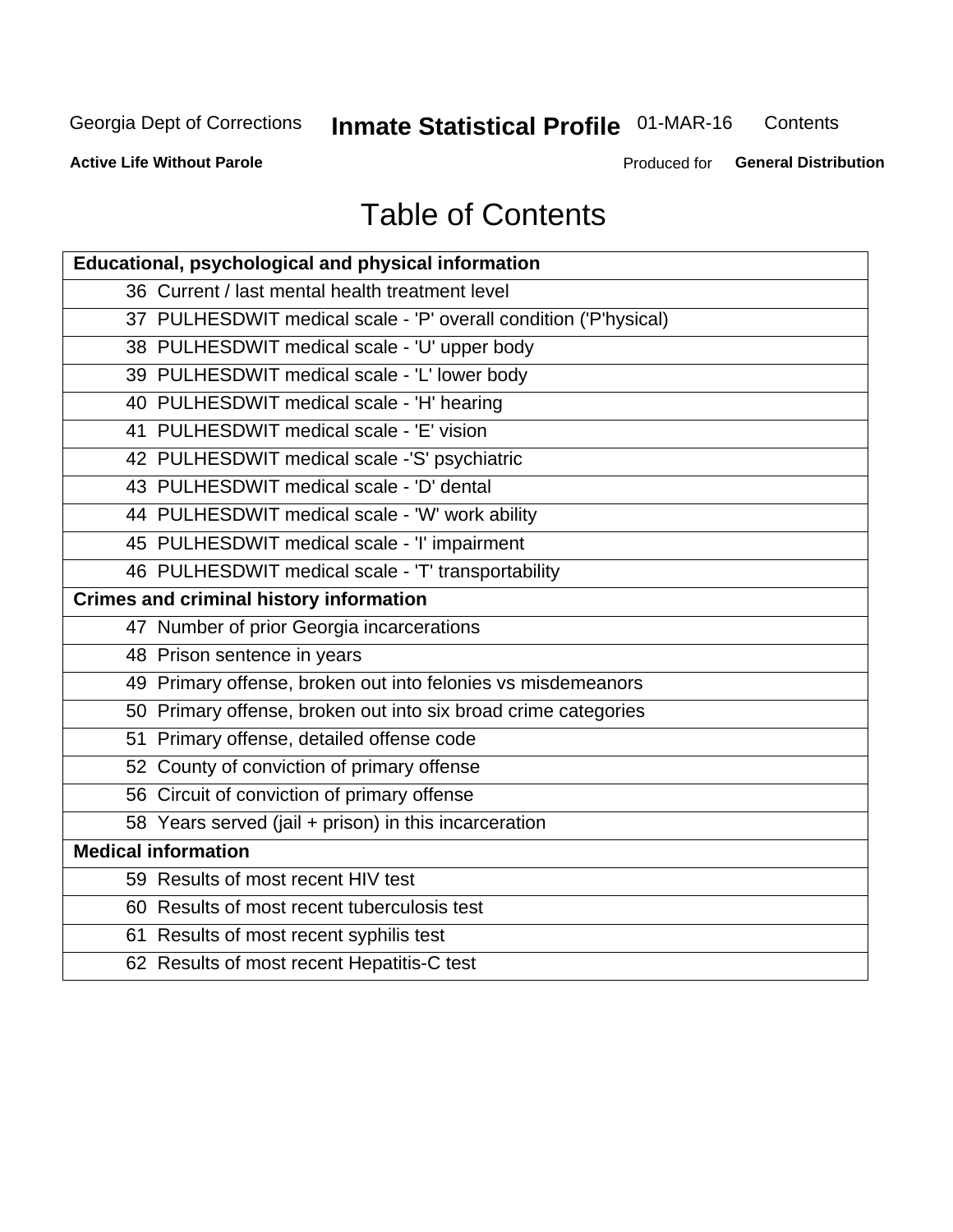#### **Active Life Without Parole**

#### Produced for General Distribution

### Current age, broken out in ten-year age groups

COL % - percent each COUNT is of its particular column

|                          |                 | <b>Male</b> |         |                 | <b>Female</b> |          |              | <b>Total</b> |
|--------------------------|-----------------|-------------|---------|-----------------|---------------|----------|--------------|--------------|
| <b>Current Age</b>       | <b>Count</b>    | Col %       | Row %   | <b>Count</b>    | Col %         | Row %    | <b>Total</b> | Col %        |
| <b>Teens (1-19)</b>      | 4               | 0.35%       | 100.00% |                 |               |          | 4            | 0.34%        |
| <b>Twenties (20-29)</b>  | 173             | 15.20%      | 96.11%  |                 | 17.95%        | $3.89\%$ | 180          | 15.29%       |
| Thirties (30-39)         | 323             | 28.38%      | 97.00%  | 10 <sup>1</sup> | 25.64%        | 3.00%    | 333          | 28.29%       |
| <b>Forties (40-49)</b>   | 316             | 27.77%      | 96.05%  | 13              | 33.33%        | 3.95%    | 329          | 27.95%       |
| <b>Fifties (50-59)</b>   | 218             | 19.16%      | 96.46%  | 8               | 20.51%        | 3.54%    | 226          | 19.20%       |
| <b>Sixties (60-69)</b>   | 84              | 7.38%       | 98.82%  |                 | 2.56%         | 1.18%    | 85           | 7.22%        |
| Seventy + (70 and above) | 20 <sub>1</sub> | 1.76%       | 100.00% |                 |               |          | 20           | 1.70%        |
| <b>Total Reported</b>    | 1,138           | 100%        | 96.69%  | 39              | 100%          | 3.31%    | 1,177        | 100%         |

| orted<br>וחש<br>. <b>.</b> |      |                    |          |
|----------------------------|------|--------------------|----------|
| <b>Total</b>               | ,138 | $\mathbf{A}$<br>vũ | 177<br>. |

| Mean<br>(average)       | 42.48 | 40.18 | 42.41 |
|-------------------------|-------|-------|-------|
| <b>Median (middle)</b>  |       | 40    |       |
| Mode<br>(most frequent) | 34    | 40    |       |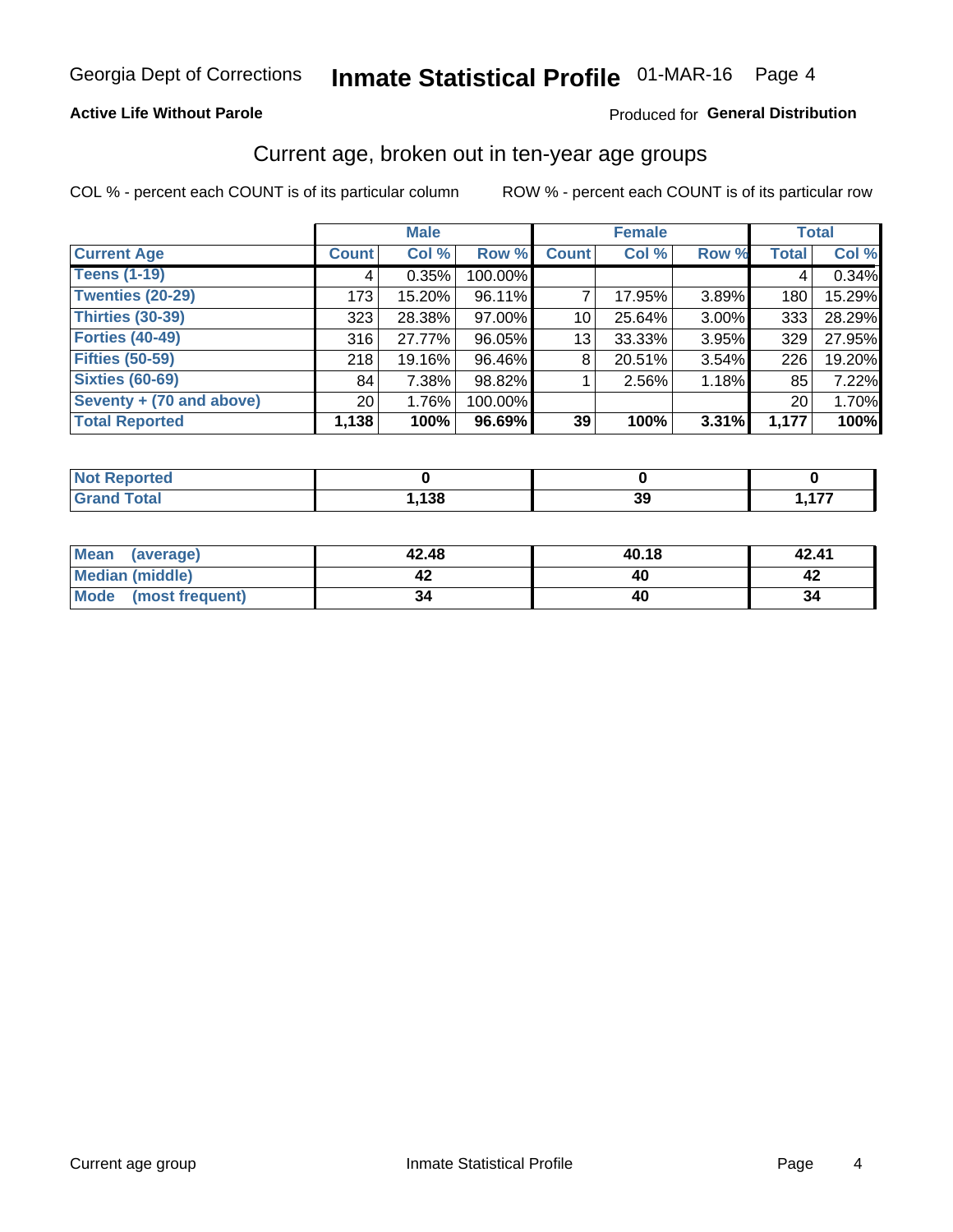## Inmate Statistical Profile 01-MAR-16 Page 5

#### **Active Life Without Parole**

Produced for General Distribution

### Race group

COL % - percent each COUNT is of its particular column

|                              |              | <b>Male</b> |                    |                 | <b>Female</b> |       |              | <b>Total</b> |  |
|------------------------------|--------------|-------------|--------------------|-----------------|---------------|-------|--------------|--------------|--|
| <b>Race Group</b>            | <b>Count</b> | Col %       | <b>Row % Count</b> |                 | Col %         | Row % | <b>Total</b> | Col %        |  |
| <b>White</b>                 | 251          | 22.06%      | 94.72%             | 14 <sub>1</sub> | 35.90%        | 5.28% | 265          | 22.51%       |  |
| <b>Black</b><br>$\mathbf{2}$ | 858          | 75.40%      | 97.39%             | 23              | 58.97%        | 2.61% | 881          | 74.85%       |  |
| <b>Other</b><br>5.           |              | $.09\%$     | 100.00%            |                 |               |       |              | .08%         |  |
| <b>Asian</b><br>6            | 4            | .35%        | 100.00%            |                 |               |       | 4            | .34%         |  |
| <b>Hispanic</b><br>10        | 24           | 2.11%       | 92.31%             | 2               | 5.13%         | 7.69% | 26           | 2.21%        |  |
| <b>Total Reported</b>        | 1,138        | 100%        | $96.69\%$          | 39              | 100%          | 3.31% | 1,177        | 100%         |  |

| тео   |     |          |  |
|-------|-----|----------|--|
| ັດtal | 138 | 21<br>J3 |  |

| –•••• |  | M |  |  |  |
|-------|--|---|--|--|--|
|-------|--|---|--|--|--|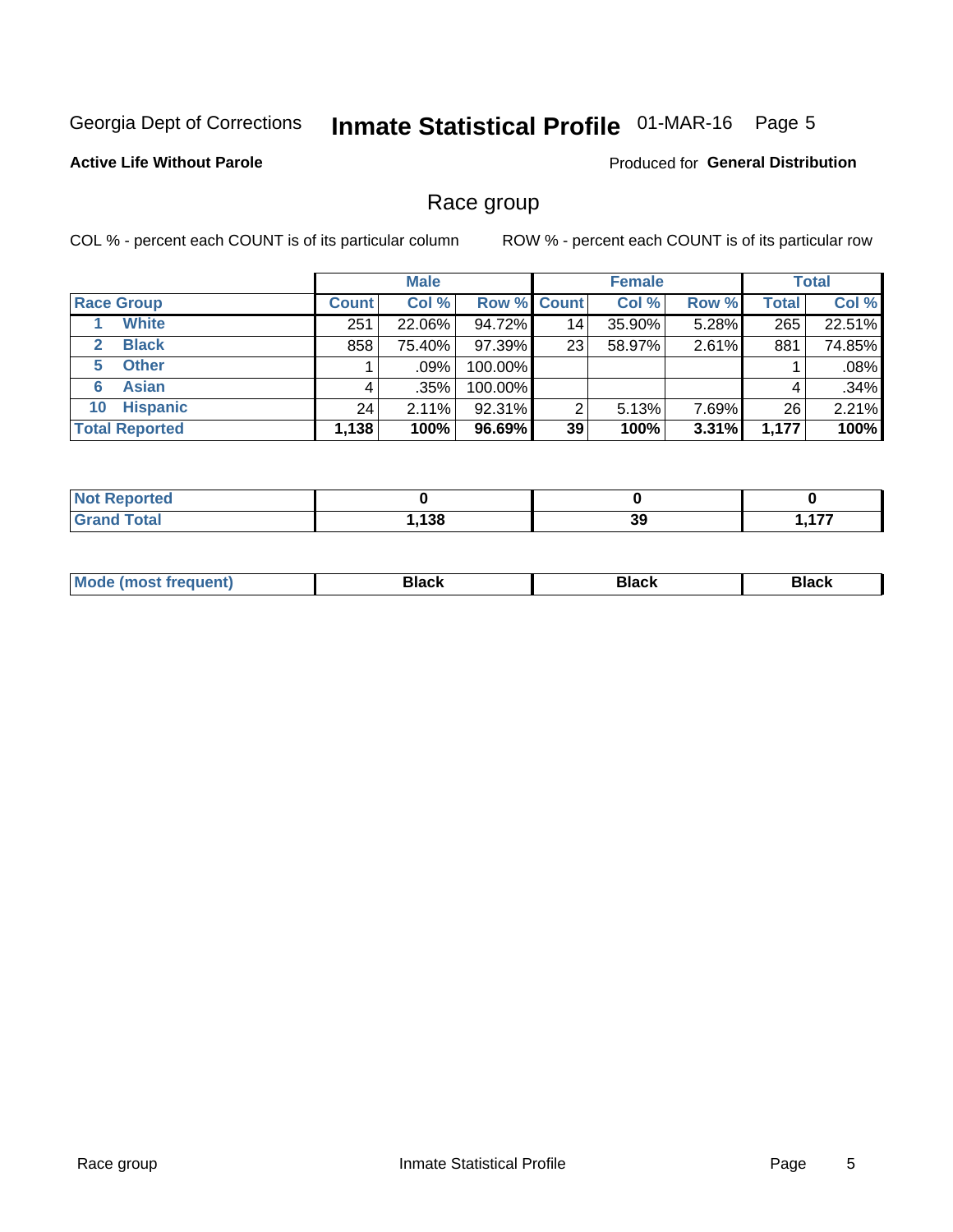## Inmate Statistical Profile 01-MAR-16 Page 6

#### **Active Life Without Parole**

#### Produced for General Distribution

### Marital status, self-reported at entry to prison

COL % - percent each COUNT is of its particular column

|                            | <b>Male</b>  |          |        |              | <b>Female</b> | <b>Total</b> |              |        |
|----------------------------|--------------|----------|--------|--------------|---------------|--------------|--------------|--------|
| <b>Marital Status</b>      | <b>Count</b> | Col %    | Row %  | <b>Count</b> | Col %         | Row %        | <b>Total</b> | Col %  |
| <b>Unknown</b><br>$\bf{0}$ | 9            | .79%     | 90.00% |              | 2.56%         | 10.00%       | 10           | .85%   |
| <b>Divorced</b><br>D       | 91           | $8.00\%$ | 97.85% | 2            | 5.13%         | 2.15%        | 93           | 7.90%  |
| <b>Married</b><br>М        | 158          | 13.88%   | 95.76% | 7            | 17.95%        | 4.24%        | 165          | 14.02% |
| <b>Separated</b><br>S.     | 31           | 2.72%    | 86.11% | 5            | 12.82%        | 13.89%       | 36           | 3.06%  |
| <b>Unmarried</b><br>U      | 822          | 72.23%   | 97.86% | 18           | 46.15%        | 2.14%        | 840          | 71.37% |
| <b>Widow</b><br>W          | 27           | $2.37\%$ | 81.82% | 6            | 15.38%        | 18.18%       | 33           | 2.80%  |
| <b>Total Reported</b>      | 1,138        | 100%     | 96.69% | 39           | 100%          | 3.31%        | 1,177        | 100%   |

| prted<br>' NOI |     |          |               |
|----------------|-----|----------|---------------|
| <b>Total</b>   | 138 | ^'<br>აა | ---<br>.<br>. |

|--|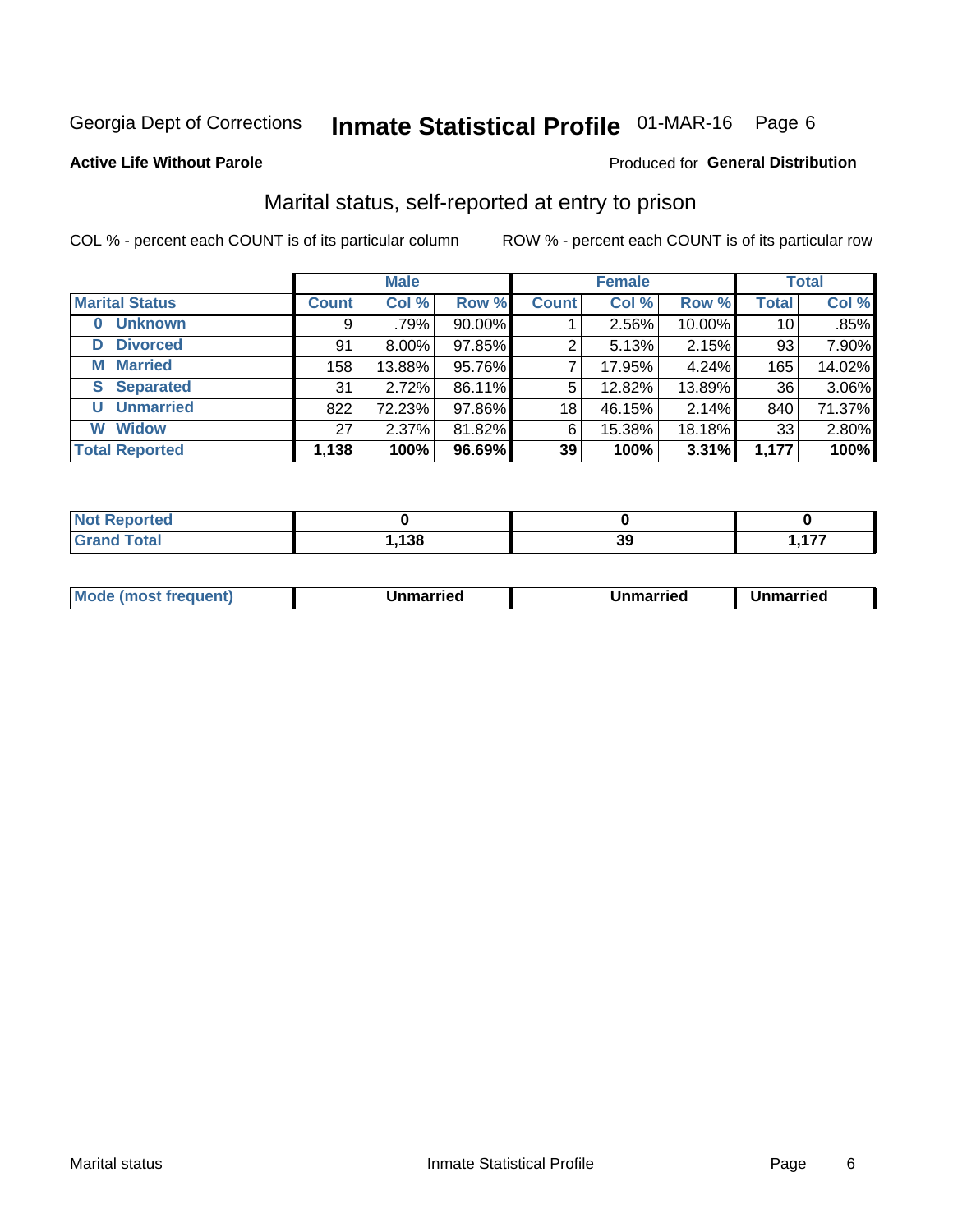## Inmate Statistical Profile 01-MAR-16 Page 7

#### **Active Life Without Parole**

#### Produced for General Distribution

## Number of children, self reported at entry to prison

COL % - percent each COUNT is of its particular column

|                           |              | <b>Male</b> |         |                 | <b>Female</b> |       |              | <b>Total</b> |
|---------------------------|--------------|-------------|---------|-----------------|---------------|-------|--------------|--------------|
| <b>Number of Children</b> | <b>Count</b> | Col %       | Row %   | <b>Count</b>    | Col %         | Row % | <b>Total</b> | Col %        |
| $\bf{0}$                  | 409          | 36.19%      | 96.46%  | 15 <sub>1</sub> | 38.46%        | 3.54% | 424          | 36.27%       |
|                           | 268          | 23.72%      | 97.10%  | 8               | 20.51%        | 2.90% | 276          | 23.61%       |
| $\overline{2}$            | 189          | 16.73%      | 98.44%  | 3               | 7.69%         | 1.56% | 192          | 16.42%       |
| 3                         | 118          | 10.44%      | 94.40%  | 7               | 17.95%        | 5.60% | 125          | 10.69%       |
| 4                         | 73           | 6.46%       | 97.33%  | 2               | 5.13%         | 2.67% | 75           | 6.42%        |
| 5                         | 32           | 2.83%       | 91.43%  | 3               | 7.69%         | 8.57% | 35           | 2.99%        |
| 6                         | 19           | 1.68%       | 95.00%  |                 | 2.56%         | 5.00% | 20           | 1.71%        |
| 7                         | 8            | 0.71%       | 100.00% |                 |               |       | 8            | 0.68%        |
| 8                         | 5            | 0.44%       | 100.00% |                 |               |       | 5            | 0.43%        |
| $\boldsymbol{9}$          | 2            | 0.18%       | 100.00% |                 |               |       | 2            | 0.17%        |
| 10                        | 2            | 0.18%       | 100.00% |                 |               |       | 2            | 0.17%        |
| Over 10                   | 5            | 0.44%       | 100.00% |                 |               |       | 5            | 0.43%        |
| <b>Total Reported</b>     | 1,130        | 100%        | 96.66%  | 39              | 100%          | 3.34% | 1,169        | 100%         |

| rreo           |      |                  |                |
|----------------|------|------------------|----------------|
| υιαι<br>$\sim$ | ,138 | - -<br>. .<br>νJ | $\overline{1}$ |

| <b>Mean</b><br>(average) | 1.56 | 1.64 | 1.56 |
|--------------------------|------|------|------|
| Median (middle)          |      |      |      |
| Mode (most frequent)     |      |      |      |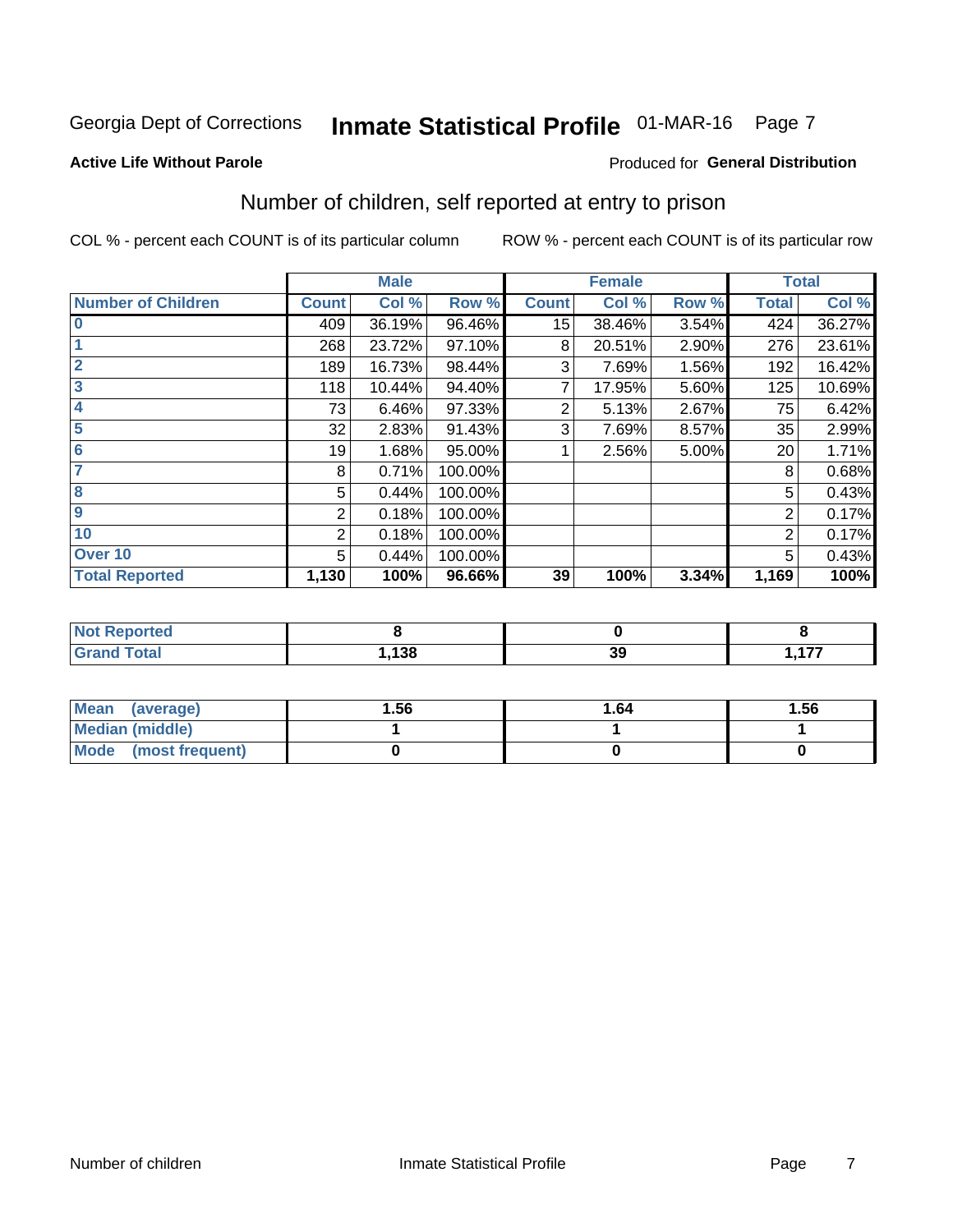## Inmate Statistical Profile 01-MAR-16 Page 8

#### **Active Life Without Parole**

#### Produced for General Distribution

### Religious affiliation, self-reported at entry to prison

COL % - percent each COUNT is of its particular column

|              |                              | <b>Male</b>  |                                                  |         | <b>Female</b>  |        |       | <b>Total</b> |        |
|--------------|------------------------------|--------------|--------------------------------------------------|---------|----------------|--------|-------|--------------|--------|
|              | <b>Religious Affiliation</b> | <b>Count</b> | Col %<br>Row %<br><b>Count</b><br>Col %<br>Row % |         | Total          | Col %  |       |              |        |
|              | <b>Islam</b>                 | 50           | 8.22%                                            | 94.34%  | 3              | 10.71% | 5.66% | 53           | 8.33%  |
| $\mathbf{2}$ | <b>Catholic</b>              | 21           | 3.45%                                            | 91.30%  | 2              | 7.14%  | 8.70% | 23           | 3.62%  |
| 3            | <b>Baptist</b>               | 295          | 48.52%                                           | 94.25%  | 18             | 64.29% | 5.75% | 313          | 49.21% |
| 4            | <b>Methodist</b>             | 11           | 1.81%                                            | 91.67%  |                | 3.57%  | 8.33% | 12           | 1.89%  |
| 7            | <b>Chc Of God</b>            | 2            | .33%                                             | 100.00% |                |        |       | 2            | .31%   |
| 8            | <b>Holiness</b>              | 20           | 3.29%                                            | 90.91%  | $\overline{2}$ | 7.14%  | 9.09% | 22           | 3.46%  |
| 9            | <b>Jewish</b>                | 2            | .33%                                             | 100.00% |                |        |       | 2            | .31%   |
| 10           | <b>Anglican</b>              |              | .16%                                             | 100.00% |                |        |       |              | .16%   |
| 12           | <b>Hindu</b>                 | 2            | .33%                                             | 100.00% |                |        |       | 2            | .31%   |
| 16           | <b>Seven D Ad</b>            | 4            | .66%                                             | 100.00% |                |        |       | 4            | .63%   |
| 17           | <b>Jehovah Wt</b>            | 9            | 1.48%                                            | 100.00% |                |        |       | 9            | 1.42%  |
| 18           | <b>Latr Day S</b>            |              | .16%                                             | 100.00% |                |        |       |              | .16%   |
| 20           | <b>Other Prot</b>            | 79           | 12.99%                                           | 97.53%  | 2              | 7.14%  | 2.47% | 81           | 12.74% |
| 96           | <b>None</b>                  | 111          | 18.26%                                           | 100.00% |                |        |       | 111          | 17.45% |
|              | <b>Total Reported</b>        | 608          | 100%                                             | 95.6%   | 28             | 100%   | 4.4%  | 636          | 100%   |

| Not Reported | <b>EOO</b><br>טככ |    | 541 |
|--------------|-------------------|----|-----|
| $f$ of $g'$  | 120<br>19C        | 39 | --  |

| <b>Mode (most frequent)</b> | Baptist | Baptist | Baptist |
|-----------------------------|---------|---------|---------|
|-----------------------------|---------|---------|---------|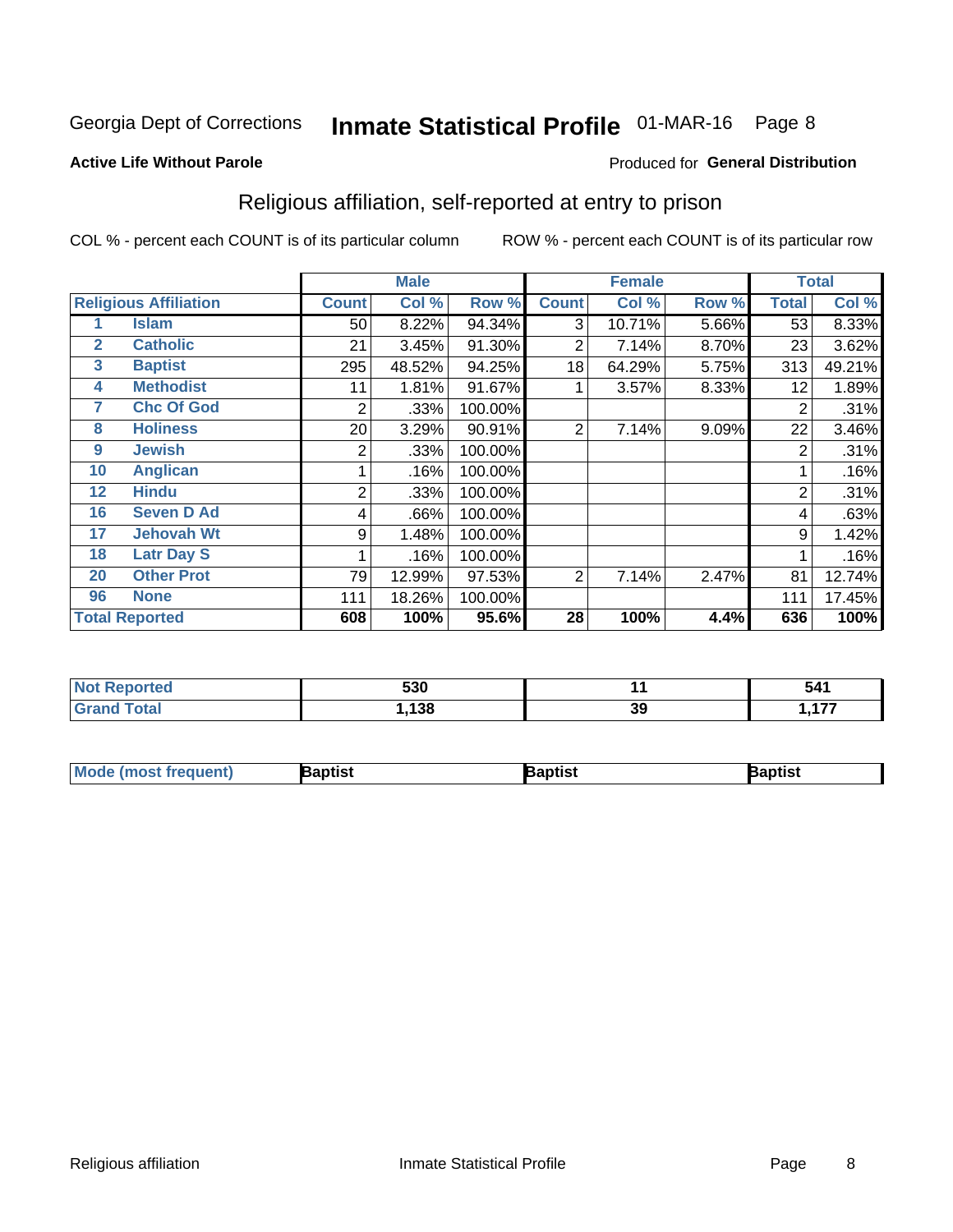## Inmate Statistical Profile 01-MAR-16 Page 9

#### **Active Life Without Parole**

#### Produced for General Distribution

### Home county, self-reported at entry to prison

COL % - percent each COUNT is of its particular column

|     |                        |                  | <b>Male</b> |         |                | <b>Female</b> |        | <b>Total</b>     |        |
|-----|------------------------|------------------|-------------|---------|----------------|---------------|--------|------------------|--------|
|     | <b>Home County</b>     | <b>Count</b>     | Col %       | Row %   | <b>Count</b>   | Col %         | Row %  | <b>Total</b>     | Col %  |
| 000 | <b>Unknown</b>         | $\overline{208}$ | 18.28%      | 94.12%  | 13             | 33.33%        | 5.88%  | $\overline{221}$ | 18.78% |
| 001 | <b>Appling County</b>  | 4                | .35%        | 100.00% |                |               |        | 4                | .34%   |
| 002 | <b>Atkinson County</b> | 3                | .26%        | 100.00% |                |               |        | 3                | .25%   |
| 003 | <b>Bacon County</b>    | 1                | .09%        | 100.00% |                |               |        | 1                | .08%   |
| 004 | <b>Baker County</b>    | 1                | .09%        | 100.00% |                |               |        | 1                | .08%   |
| 005 | <b>Baldwin County</b>  | 3                | .26%        | 100.00% |                |               |        | 3                | .25%   |
| 007 | <b>Barrow County</b>   | $\overline{7}$   | .62%        | 100.00% |                |               |        | $\overline{7}$   | .59%   |
| 008 | <b>Bartow County</b>   | 8                | .70%        | 88.89%  | 1              | 2.56%         | 11.11% | 9                | .76%   |
| 009 | <b>Ben Hill County</b> | 6                | .53%        | 100.00% |                |               |        | 6                | .51%   |
| 010 | <b>Berrien County</b>  | $\overline{2}$   | .18%        | 100.00% |                |               |        | $\overline{2}$   | .17%   |
| 011 | <b>Bibb County</b>     | 29               | 2.55%       | 93.55%  | $\overline{2}$ | 5.13%         | 6.45%  | 31               | 2.63%  |
| 012 | <b>Bleckley County</b> | $\overline{2}$   | .18%        | 100.00% |                |               |        | $\overline{2}$   | .17%   |
| 014 | <b>Brooks County</b>   | 1                | .09%        | 100.00% |                |               |        | 1                | .08%   |
| 016 | <b>Bulloch County</b>  | 3                | .26%        | 100.00% |                |               |        | 3                | .25%   |
| 017 | <b>Burke County</b>    | 11               | .97%        | 100.00% |                |               |        | 11               | .93%   |
| 018 | <b>Butts County</b>    | $\overline{2}$   | .18%        | 100.00% |                |               |        | $\overline{2}$   | .17%   |
| 019 | <b>Calhoun County</b>  | 1                | .09%        | 100.00% |                |               |        | 1                | .08%   |
| 020 | <b>Camden County</b>   | $\sqrt{5}$       | .44%        | 83.33%  | 1              | 2.56%         | 16.67% | 6                | .51%   |
| 021 | <b>Candler County</b>  | 1                | .09%        | 100.00% |                |               |        | 1                | .08%   |
| 022 | <b>Carroll County</b>  | 2                | .18%        | 66.67%  | 1              | 2.56%         | 33.33% | 3                | .25%   |
| 023 | <b>Catoosa County</b>  | $\overline{2}$   | .18%        | 100.00% |                |               |        | $\overline{2}$   | .17%   |
| 025 | <b>Chatham County</b>  | 39               | 3.43%       | 100.00% |                |               |        | 39               | 3.31%  |
| 028 | <b>Cherokee County</b> | 3                | .26%        | 100.00% |                |               |        | 3                | .25%   |
| 029 | <b>Clarke County</b>   | 21               | 1.85%       | 100.00% |                |               |        | 21               | 1.78%  |
| 030 | <b>Clay County</b>     | 1                | .09%        | 100.00% |                |               |        | 1                | .08%   |
| 031 | <b>Clayton County</b>  | 35               | 3.08%       | 100.00% |                |               |        | 35               | 2.97%  |
| 033 | <b>Cobb County</b>     | 42               | 3.69%       | 100.00% |                |               |        | 42               | 3.57%  |
| 034 | <b>Coffee County</b>   | 2                | .18%        | 100.00% |                |               |        | $\overline{2}$   | .17%   |
| 035 | <b>Colquitt County</b> | 3                | .26%        | 100.00% |                |               |        | 3                | .25%   |
| 036 | <b>Columbia County</b> | 6                | .53%        | 100.00% |                |               |        | 6                | .51%   |
| 037 | <b>Cook County</b>     | 3                | .26%        | 100.00% |                |               |        | 3                | .25%   |
| 038 | <b>Coweta County</b>   | 4                | .35%        | 80.00%  | 1              | 2.56%         | 20.00% | 5                | .42%   |
| 040 | <b>Crisp County</b>    | $\,6$            | .53%        | 100.00% |                |               |        | 6                | .51%   |
| 042 | <b>Dawson County</b>   | 1                | .09%        | 100.00% |                |               |        | 1                | .08%   |
| 043 | <b>Decatur County</b>  | 3                | .26%        | 100.00% |                |               |        | 3                | .25%   |
| 044 | <b>Dekalb County</b>   | 83               | 7.29%       | 98.81%  | 1              | 2.56%         | 1.19%  | 84               | 7.14%  |
| 045 | <b>Dodge County</b>    | 1                | .09%        | 100.00% |                |               |        | 1                | .08%   |
| 046 | <b>Dooly County</b>    | $\mathbf 1$      | .09%        | 50.00%  | 1              | 2.56%         | 50.00% | $\overline{2}$   | .17%   |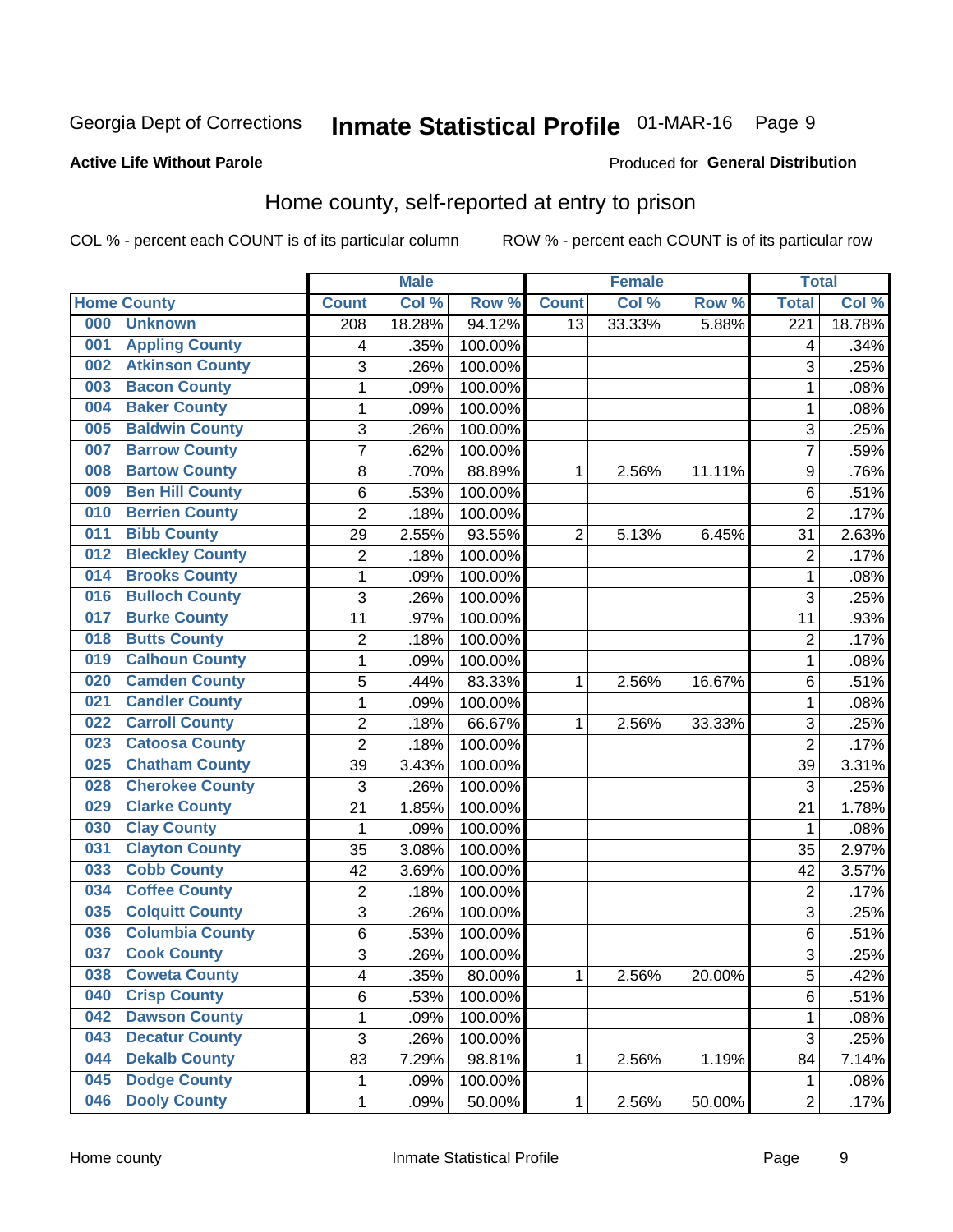## Inmate Statistical Profile 01-MAR-16 Page 10

#### **Active Life Without Parole**

#### Produced for General Distribution

### Home county, self-reported at entry to prison

COL % - percent each COUNT is of its particular column

|     |                          |                           | <b>Male</b> |         |              | <b>Female</b> |        | <b>Total</b>    |        |
|-----|--------------------------|---------------------------|-------------|---------|--------------|---------------|--------|-----------------|--------|
|     | <b>Home County</b>       | <b>Count</b>              | Col %       | Row %   | <b>Count</b> | Col %         | Row %  | <b>Total</b>    | Col %  |
| 047 | <b>Dougherty County</b>  | 25                        | 2.20%       | 96.15%  | 1            | 2.56%         | 3.85%  | $\overline{26}$ | 2.21%  |
| 048 | <b>Douglas County</b>    | 16                        | 1.41%       | 94.12%  | $\mathbf{1}$ | 2.56%         | 5.88%  | 17              | 1.44%  |
| 049 | <b>Early County</b>      | 1                         | .09%        | 100.00% |              |               |        | 1               | .08%   |
| 051 | <b>Effingham County</b>  | 3                         | .26%        | 100.00% |              |               |        | 3               | .25%   |
| 052 | <b>Elbert County</b>     | $\overline{2}$            | .18%        | 100.00% |              |               |        | $\overline{2}$  | .17%   |
| 053 | <b>Emanuel County</b>    | 4                         | .35%        | 100.00% |              |               |        | 4               | .34%   |
| 056 | <b>Fayette County</b>    | 4                         | .35%        | 100.00% |              |               |        | 4               | .34%   |
| 057 | <b>Floyd County</b>      | 15                        | 1.32%       | 100.00% |              |               |        | 15              | 1.27%  |
| 058 | <b>Forsyth County</b>    | $\ensuremath{\mathsf{3}}$ | .26%        | 100.00% |              |               |        | 3               | .25%   |
| 059 | <b>Franklin County</b>   | $\overline{2}$            | .18%        | 66.67%  | 1            | 2.56%         | 33.33% | 3               | .25%   |
| 060 | <b>Fulton County</b>     | 146                       | 12.83%      | 97.99%  | 3            | 7.69%         | 2.01%  | 149             | 12.66% |
| 061 | <b>Gilmer County</b>     | $\overline{2}$            | .18%        | 100.00% |              |               |        | $\overline{2}$  | .17%   |
| 063 | <b>Glynn County</b>      | 8                         | .70%        | 100.00% |              |               |        | 8               | .68%   |
| 064 | <b>Gordon County</b>     | $\overline{c}$            | .18%        | 100.00% |              |               |        | $\overline{2}$  | .17%   |
| 066 | <b>Greene County</b>     | $\overline{2}$            | .18%        | 100.00% |              |               |        | $\overline{2}$  | .17%   |
| 067 | <b>Gwinnett County</b>   | 27                        | 2.37%       | 90.00%  | 3            | 7.69%         | 10.00% | 30              | 2.55%  |
| 068 | <b>Habersham County</b>  | 1                         | .09%        | 100.00% |              |               |        | $\mathbf{1}$    | .08%   |
| 069 | <b>Hall County</b>       | 16                        | 1.41%       | 94.12%  | 1            | 2.56%         | 5.88%  | 17              | 1.44%  |
| 070 | <b>Hancock County</b>    | $\sqrt{2}$                | .18%        | 100.00% |              |               |        | $\overline{2}$  | .17%   |
| 071 | <b>Haralson County</b>   | 2                         | .18%        | 100.00% |              |               |        | $\overline{2}$  | .17%   |
| 072 | <b>Harris County</b>     | 1                         | .09%        | 100.00% |              |               |        | 1               | .08%   |
| 073 | <b>Hart County</b>       | $\overline{c}$            | .18%        | 100.00% |              |               |        | $\overline{2}$  | .17%   |
| 074 | <b>Heard County</b>      | $\mathbf{1}$              | .09%        | 100.00% |              |               |        | $\mathbf{1}$    | .08%   |
| 075 | <b>Henry County</b>      | 7                         | .62%        | 87.50%  | 1            | 2.56%         | 12.50% | 8               | .68%   |
| 076 | <b>Houston County</b>    | 18                        | 1.58%       | 100.00% |              |               |        | 18              | 1.53%  |
| 078 | <b>Jackson County</b>    | 4                         | .35%        | 100.00% |              |               |        | 4               | .34%   |
| 080 | <b>Jeff Davis County</b> | 1                         | .09%        | 100.00% |              |               |        | 1               | .08%   |
| 081 | <b>Jefferson County</b>  | 5                         | .44%        | 83.33%  | $\mathbf{1}$ | 2.56%         | 16.67% | 6               | .51%   |
| 082 | <b>Jenkins County</b>    | $\overline{2}$            | .18%        | 100.00% |              |               |        | $\overline{2}$  | .17%   |
| 084 | <b>Jones County</b>      | 1                         | .09%        | 100.00% |              |               |        | $\mathbf{1}$    | .08%   |
| 087 | <b>Laurens County</b>    | 7                         | .62%        | 100.00% |              |               |        | $\overline{7}$  | .59%   |
| 088 | <b>Lee County</b>        | 1                         | .09%        | 100.00% |              |               |        | $\mathbf{1}$    | .08%   |
| 089 | <b>Liberty County</b>    | 6                         | .53%        | 85.71%  | $\mathbf{1}$ | 2.56%         | 14.29% | $\overline{7}$  | .59%   |
| 090 | <b>Lincoln County</b>    | 1                         | .09%        | 100.00% |              |               |        | 1               | .08%   |
| 091 | <b>Long County</b>       | 1                         | .09%        | 100.00% |              |               |        | 1               | .08%   |
| 092 | <b>Lowndes County</b>    | $\bf 8$                   | .70%        | 100.00% |              |               |        | 8               | .68%   |
| 093 | <b>Lumpkin County</b>    | $\mathbf 1$               | .09%        | 100.00% |              |               |        | $\mathbf{1}$    | .08%   |
| 094 | <b>Macon County</b>      | $\mathbf 1$               | .09%        | 100.00% |              |               |        | $\mathbf{1}$    | .08%   |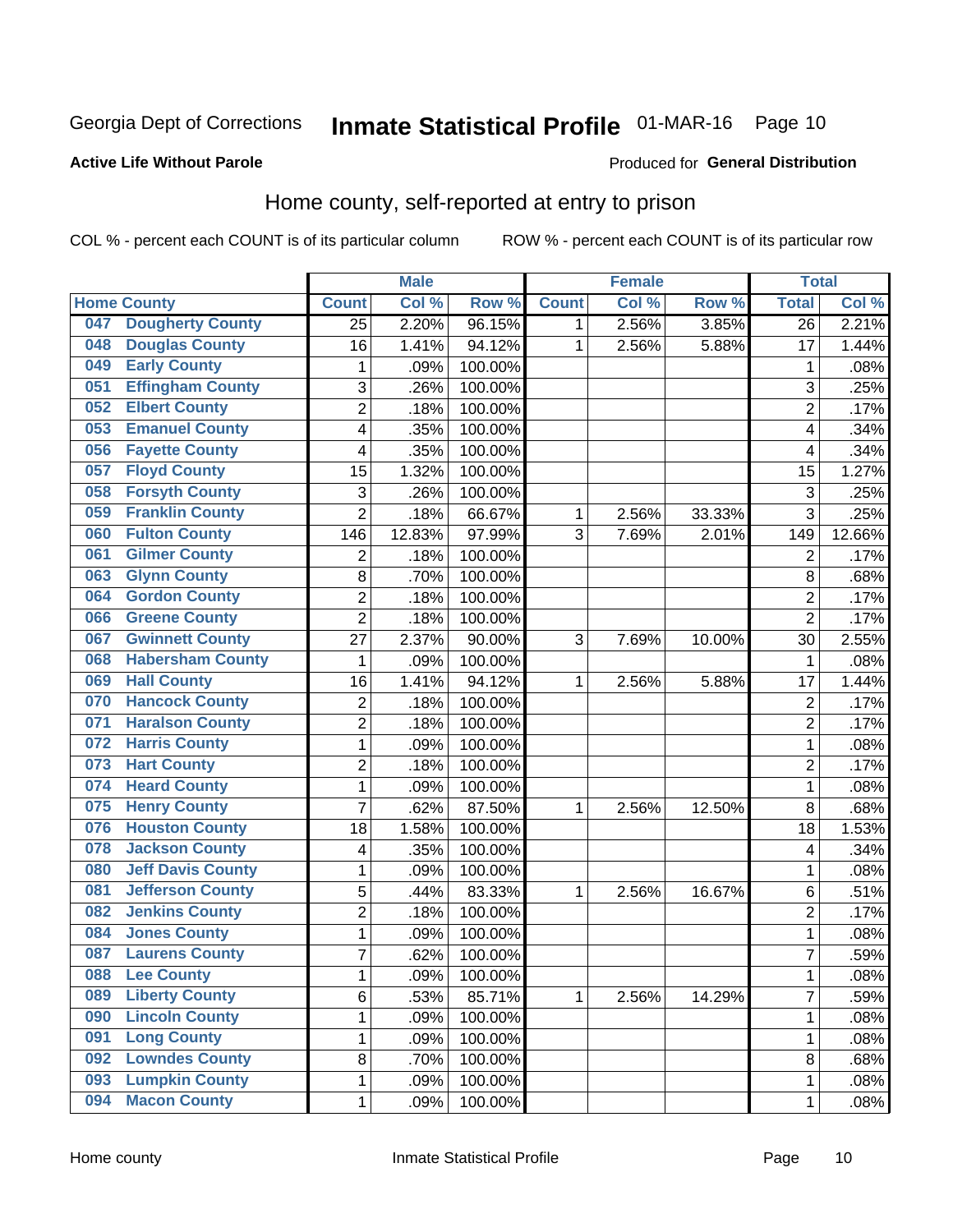## Inmate Statistical Profile 01-MAR-16 Page 11

#### **Active Life Without Parole**

#### Produced for General Distribution

### Home county, self-reported at entry to prison

COL % - percent each COUNT is of its particular column

|                  |                          |                | <b>Male</b> |         | <b>Female</b>  |       | <b>Total</b> |                |       |
|------------------|--------------------------|----------------|-------------|---------|----------------|-------|--------------|----------------|-------|
|                  | <b>Home County</b>       | <b>Count</b>   | Col %       | Row %   | <b>Count</b>   | Col % | Row %        | <b>Total</b>   | Col % |
| 095              | <b>Madison County</b>    | 1              | .09%        | 100.00% |                |       |              | 1              | .08%  |
| 096              | <b>Marion County</b>     | 1              | .09%        | 100.00% |                |       |              | 1              | .08%  |
| 097              | <b>Mcduffie County</b>   | 2              | .18%        | 100.00% |                |       |              | $\overline{c}$ | .17%  |
| 098              | <b>Mcintosh County</b>   | $\mathbf{1}$   | .09%        | 100.00% |                |       |              | 1              | .08%  |
| 099              | <b>Meriwether County</b> | $\mathbf{1}$   | .09%        | 100.00% |                |       |              | 1              | .08%  |
| 100              | <b>Miller County</b>     | $\overline{2}$ | .18%        | 100.00% |                |       |              | $\overline{2}$ | .17%  |
| 101              | <b>Mitchell County</b>   | $\mathbf{1}$   | .09%        | 100.00% |                |       |              | 1              | .08%  |
| 102              | <b>Monroe County</b>     | 4              | .35%        | 100.00% |                |       |              | 4              | .34%  |
| 103              | <b>Montgomery County</b> | 1              | .09%        | 100.00% |                |       |              | 1              | .08%  |
| 104              | <b>Morgan County</b>     | 1              | .09%        | 100.00% |                |       |              | 1              | .08%  |
| 106              | <b>Muscogee County</b>   | 25             | 2.20%       | 100.00% |                |       |              | 25             | 2.12% |
| 107              | <b>Newton County</b>     | 4              | .35%        | 80.00%  | 1              | 2.56% | 20.00%       | 5              | .42%  |
| 109              | <b>Oglethorpe County</b> | 4              | .35%        | 100.00% |                |       |              | 4              | .34%  |
| 110              | <b>Paulding County</b>   | 9              | .79%        | 100.00% |                |       |              | 9              | .76%  |
| 111              | <b>Peach County</b>      | $\mathbf{1}$   | .09%        | 100.00% |                |       |              | 1              | .08%  |
| 112              | <b>Pickens County</b>    | 1              | .09%        | 100.00% |                |       |              | 1              | .08%  |
| 113              | <b>Pierce County</b>     | 2              | .18%        | 100.00% |                |       |              | 2              | .17%  |
| 114              | <b>Pike County</b>       | 3              | .26%        | 100.00% |                |       |              | 3              | .25%  |
| $\overline{115}$ | <b>Polk County</b>       | 3              | .26%        | 100.00% |                |       |              | 3              | .25%  |
| 117              | <b>Putnam County</b>     | 5              | .44%        | 100.00% |                |       |              | 5              | .42%  |
| 119              | <b>Rabun County</b>      | $\mathbf{1}$   | .09%        | 100.00% |                |       |              | 1              | .08%  |
| 120              | <b>Randolph County</b>   | $\overline{2}$ | .18%        | 100.00% |                |       |              | $\overline{2}$ | .17%  |
| 121              | <b>Richmond County</b>   | 40             | 3.51%       | 95.24%  | $\overline{2}$ | 5.13% | 4.76%        | 42             | 3.57% |
| 122              | <b>Rockdale County</b>   | $\,6$          | .53%        | 100.00% |                |       |              | 6              | .51%  |
| 124              | <b>Screven County</b>    | 1              | .09%        | 100.00% |                |       |              | 1              | .08%  |
| 125              | <b>Seminole County</b>   | $\overline{2}$ | .18%        | 100.00% |                |       |              | $\overline{2}$ | .17%  |
| 126              | <b>Spalding County</b>   | 10             | .88%        | 100.00% |                |       |              | 10             | .85%  |
| 127              | <b>Stephens County</b>   | $\overline{2}$ | .18%        | 66.67%  | 1              | 2.56% | 33.33%       | 3              | .25%  |
| 128              | <b>Stewart County</b>    | 1              | .09%        | 100.00% |                |       |              | 1              | .08%  |
| 129              | <b>Sumter County</b>     | $\overline{2}$ | .18%        | 100.00% |                |       |              | $\overline{2}$ | .17%  |
| 132              | <b>Tattnall County</b>   | $6\phantom{1}$ | .53%        | 100.00% |                |       |              | 6              | .51%  |
| 133              | <b>Taylor County</b>     | 3              | .26%        | 100.00% |                |       |              | 3              | .25%  |
| 134              | <b>Telfair County</b>    | $\mathbf{1}$   | .09%        | 100.00% |                |       |              | 1              | .08%  |
| 136              | <b>Thomas County</b>     | 5              | .44%        | 100.00% |                |       |              | 5              | .42%  |
| 137              | <b>Tift County</b>       | $\,6$          | .53%        | 100.00% |                |       |              | 6              | .51%  |
| 138              | <b>Toombs County</b>     | 9              | .79%        | 100.00% |                |       |              | 9              | .76%  |
| 140              | <b>Treutlen County</b>   | 3              | .26%        | 100.00% |                |       |              | 3              | .25%  |
| $\overline{141}$ | <b>Troup County</b>      | 3              | .26%        | 100.00% |                |       |              | 3              | .25%  |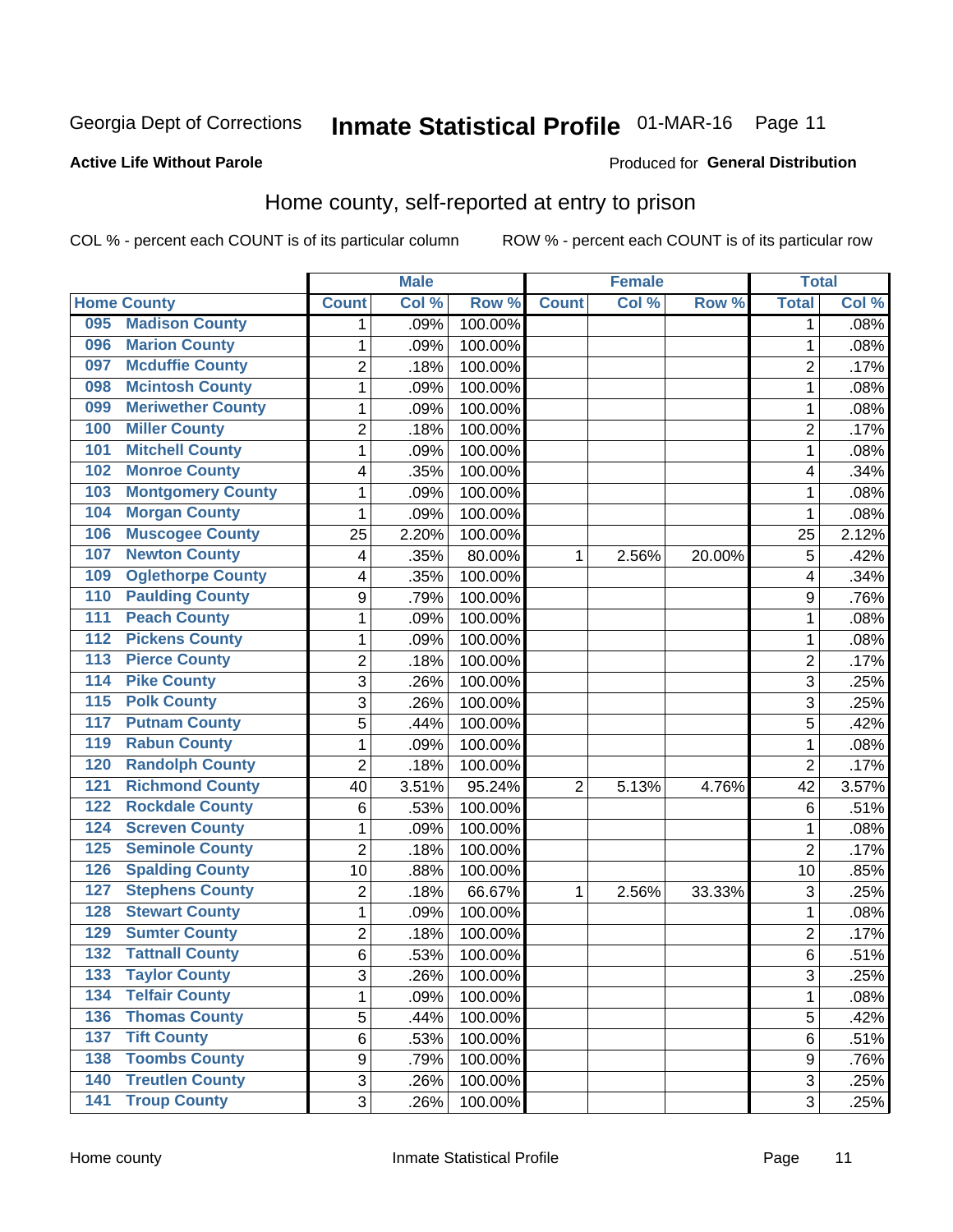## Inmate Statistical Profile 01-MAR-16 Page 12

#### **Active Life Without Parole**

#### Produced for General Distribution

### Home county, self-reported at entry to prison

COL % - percent each COUNT is of its particular column

|     |                                      |              | <b>Male</b> |         |              | <b>Female</b> |        |              | <b>Total</b> |  |
|-----|--------------------------------------|--------------|-------------|---------|--------------|---------------|--------|--------------|--------------|--|
|     | <b>Home County</b>                   | <b>Count</b> | Col %       | Row %   | <b>Count</b> | Col %         | Row %  | <b>Total</b> | Col %        |  |
| 143 | <b>Twiggs County</b>                 |              | .09%        | 100.00% |              |               |        |              | .08%         |  |
| 145 | <b>Upson County</b>                  | 4            | .35%        | 100.00% |              |               |        | 4            | .34%         |  |
| 146 | <b>Walker County</b>                 | 6            | .53%        | 85.71%  |              | 2.56%         | 14.29% |              | .59%         |  |
| 147 | <b>Walton County</b>                 | 12           | 1.05%       | 100.00% |              |               |        | 12           | 1.02%        |  |
| 148 | <b>Ware County</b>                   | 8            | .70%        | 100.00% |              |               |        | 8            | .68%         |  |
| 150 | <b>Washington County</b>             | 5            | .44%        | 100.00% |              |               |        | 5            | .42%         |  |
| 151 | <b>Wayne County</b>                  | 5            | .44%        | 100.00% |              |               |        | 5            | .42%         |  |
| 154 | <b>White County</b>                  |              | .09%        | 100.00% |              |               |        |              | .08%         |  |
| 155 | <b>Whitfield County</b>              | 6            | .53%        | 100.00% |              |               |        | 6            | .51%         |  |
| 156 | <b>Wilcox County</b>                 |              | .09%        | 100.00% |              |               |        |              | .08%         |  |
| 157 | <b>Wilkes County</b>                 |              | .09%        | 100.00% |              |               |        |              | .08%         |  |
| 158 | <b>Wilkinson County</b>              | 2            | .18%        | 100.00% |              |               |        | 2            | .17%         |  |
| 159 | <b>Worth County</b>                  | 1            | .09%        | 100.00% |              |               |        |              | .08%         |  |
| 999 | <b>Other Custody/Out Of</b>          | 3            | .26%        | 100.00% |              |               |        | 3            | .25%         |  |
|     | <b>State</b><br><b>Total Rported</b> | 1,138        | 100%        | 96.69%  | 39           | 100%          | 3.31%  | 1,177        | 100%         |  |

| . Reported<br>$\cdots$ |      |     |     |
|------------------------|------|-----|-----|
| <b>otal</b>            | 100  | - - | --- |
|                        | טט ו | ડડ  | .   |

| Mode (most frequent)<br><b>Fulton County</b><br><b>Gwinnett County</b> | <b>Fulton County</b> |
|------------------------------------------------------------------------|----------------------|
|------------------------------------------------------------------------|----------------------|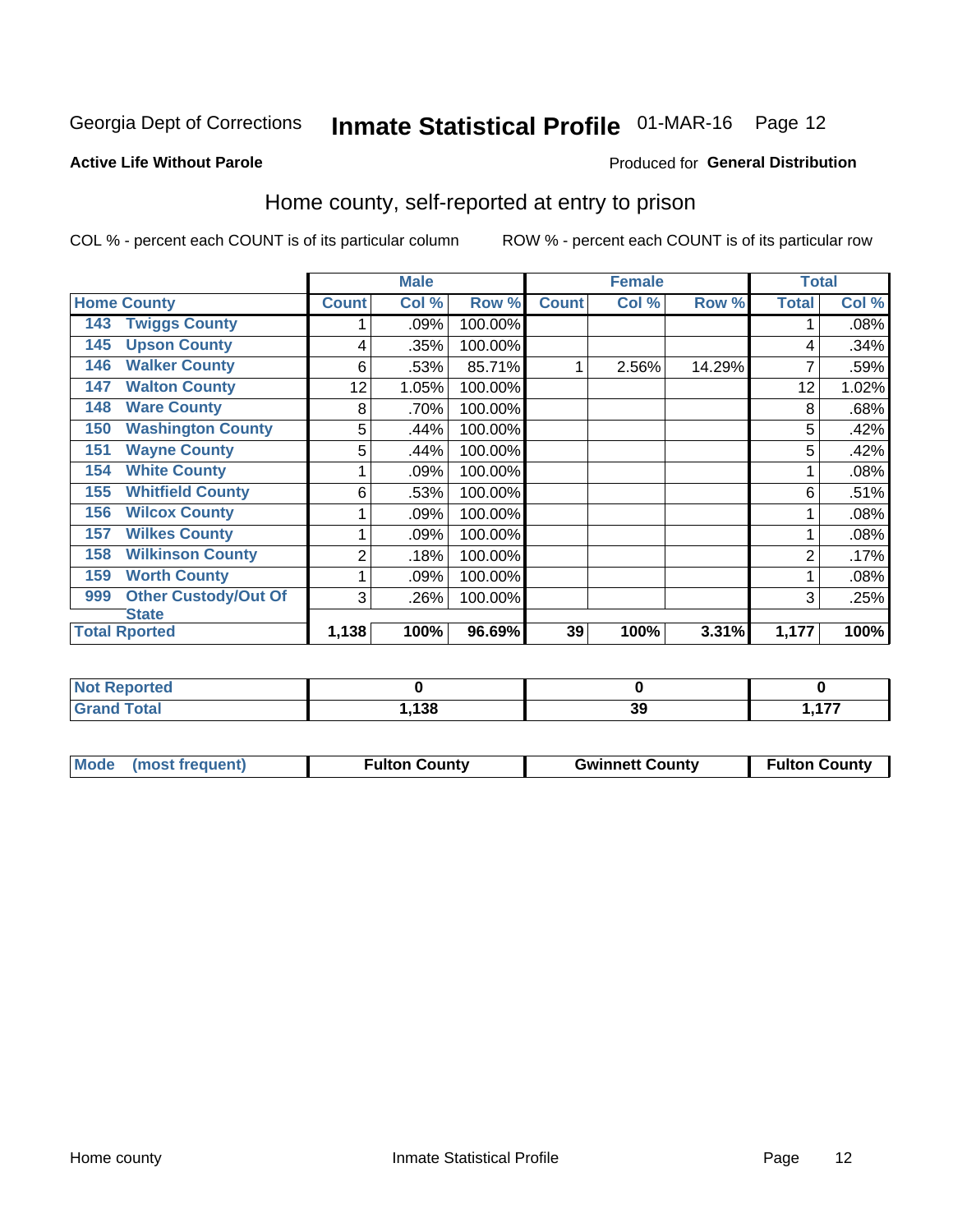## Inmate Statistical Profile 01-MAR-16 Page 13

#### **Active Life Without Parole**

#### Produced for General Distribution

### Employment status before prison, self-reported at entry to prison

COL % - percent each COUNT is of its particular column

|                          |                                                               | <b>Male</b>  |        |         | <b>Female</b> |        |       | <b>Total</b> |        |
|--------------------------|---------------------------------------------------------------|--------------|--------|---------|---------------|--------|-------|--------------|--------|
| <b>Employment Status</b> |                                                               | <b>Count</b> | Col %  | Row %   | <b>Count</b>  | Col %  | Row % | <b>Total</b> | Col %  |
| 01                       | <b>Full Time</b>                                              | 444          | 47.18% | 96.73%  | 15            | 45.45% | 3.27% | 459          | 47.13% |
| 02                       | <b>Part Time</b>                                              | 61           | 6.48%  | 100.00% |               |        |       | 61           | 6.26%  |
| 03                       | Unempl $<$ 6M                                                 | 70           | 7.44%  | 98.59%  |               | 3.03%  | 1.41% | 71           | 7.29%  |
| 04                       | Unempl > 6M                                                   | 206          | 21.89% | 94.06%  | 13            | 39.39% | 5.94% | 219          | 22.48% |
| 05                       | <b>Never Worked</b>                                           | 85           | 9.03%  | 100.00% |               |        |       | 85           | 8.73%  |
| 06                       | <b>Student</b>                                                | 25           | 2.66%  | 100.00% |               |        |       | 25           | 2.57%  |
| 07                       | <b>Incapable</b>                                              | 50           | 5.31%  | 92.59%  | 4             | 12.12% | 7.41% | 54           | 5.54%  |
|                          | <b>Total Reported</b><br>33 <br>100%<br>100%<br>96.61%<br>941 |              | 3.39%  | 974     | 100%          |        |       |              |        |

| u au | 197 |    | 203     |
|------|-----|----|---------|
|      | 138 | 39 | --<br>. |

| Mc | ∴ull | ----<br>ıme<br>w |
|----|------|------------------|
|    |      |                  |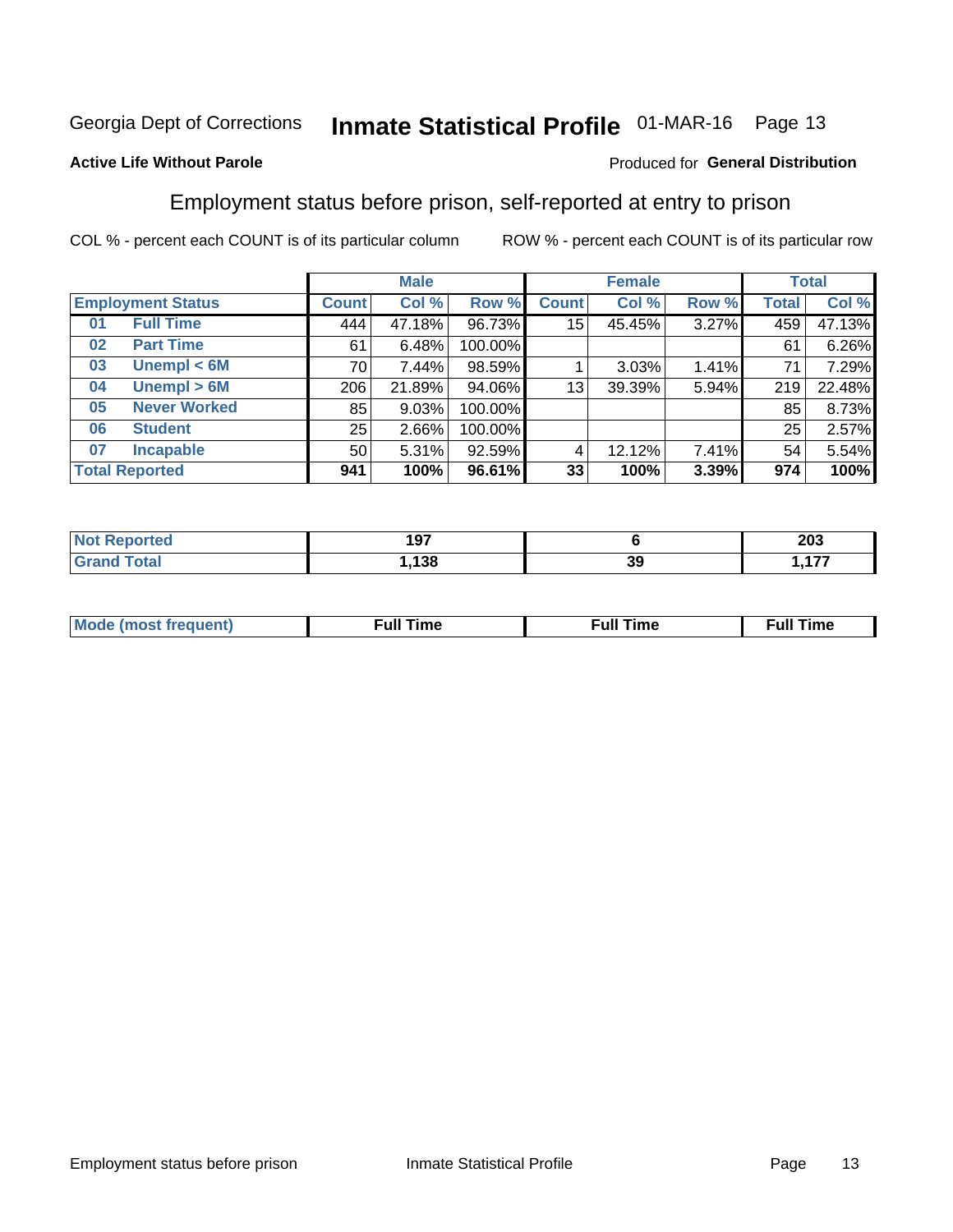#### **Active Life Without Parole**

Produced for General Distribution

### Age at admission

COL % - percent each COUNT is of its particular column

|                         |                 | <b>Male</b> |         |                | <b>Female</b> |        |                  | <b>Total</b> |
|-------------------------|-----------------|-------------|---------|----------------|---------------|--------|------------------|--------------|
| <b>Age At Admission</b> | <b>Count</b>    | Col %       | Row %   | <b>Count</b>   | Col %         | Row %  | <b>Total</b>     | Col %        |
| 15                      | 2               | 0.18%       | 100.00% |                |               |        | 2                | 0.17%        |
| 16                      | 1               | 0.09%       | 100.00% |                |               |        | $\mathbf{1}$     | 0.08%        |
| $\overline{17}$         | $6\phantom{1}6$ | 0.53%       | 100.00% |                |               |        | 6                | 0.51%        |
| 18                      | 10              | 0.88%       | 100.00% |                |               |        | 10               | 0.85%        |
| 19                      | 24              | 2.11%       | 100.00% |                |               |        | 24               | 2.04%        |
| $\overline{20}$         | 23              | 2.02%       | 95.83%  | 1              | 2.56%         | 4.17%  | 24               | 2.04%        |
| 21                      | 28              | 2.46%       | 100.00% |                |               |        | 28               | 2.38%        |
| 22                      | 57              | 5.01%       | 98.28%  | 1              | 2.56%         | 1.72%  | 58               | 4.93%        |
| 23                      | 41              | 3.60%       | 97.62%  | 1              | 2.56%         | 2.38%  | 42               | 3.57%        |
| 24                      | 42              | 3.69%       | 95.45%  | $\overline{2}$ | 5.13%         | 4.55%  | 44               | 3.74%        |
| $\overline{25}$         | 40              | 3.51%       | 93.02%  | 3              | 7.69%         | 6.98%  | 43               | 3.65%        |
| 26                      | 46              | 4.04%       | 97.87%  | 1              | 2.56%         | 2.13%  | 47               | 3.99%        |
| $\overline{27}$         | 41              | 3.60%       | 93.18%  | 3              | 7.69%         | 6.82%  | 44               | 3.74%        |
| 28                      | 49              | 4.31%       | 98.00%  | 1              | 2.56%         | 2.00%  | 50               | 4.25%        |
| 29                      | 52              | 4.57%       | 100.00% |                |               |        | 52               | 4.42%        |
| 30                      | 40              | 3.51%       | 100.00% |                |               |        | 40               | 3.40%        |
| 31                      | 51              | 4.48%       | 100.00% |                |               |        | 51               | 4.33%        |
| 32                      | 49              | 4.31%       | 96.08%  | $\overline{c}$ | 5.13%         | 3.92%  | 51               | 4.33%        |
| 33                      | 36              | 3.16%       | 97.30%  | 1              | 2.56%         | 2.70%  | 37               | 3.14%        |
| 34                      | 24              | 2.11%       | 92.31%  | $\overline{2}$ | 5.13%         | 7.69%  | 26               | 2.21%        |
| 35                      | 30              | 2.64%       | 96.77%  | 1              | 2.56%         | 3.23%  | 31               | 2.63%        |
| 36                      | 42              | 3.69%       | 100.00% |                |               |        | 42               | 3.57%        |
| $\overline{37}$         | 29              | 2.55%       | 100.00% |                |               |        | 29               | 2.46%        |
| 38                      | 30              | 2.64%       | 100.00% |                |               |        | 30               | 2.55%        |
| 39                      | 30              | 2.64%       | 85.71%  | 5              | 12.82%        | 14.29% | 35               | 2.97%        |
| 40                      | 20              | 1.76%       | 90.91%  | $\overline{2}$ | 5.13%         | 9.09%  | 22               | 1.87%        |
| 41                      | 31              | 2.72%       | 93.94%  | $\overline{2}$ | 5.13%         | 6.06%  | 33               | 2.80%        |
| 42                      | 31              | 2.72%       | 100.00% |                |               |        | 31               | 2.63%        |
| 43                      | 23              | 2.02%       | 92.00%  | $\overline{2}$ | 5.13%         | 8.00%  | 25               | 2.12%        |
| 44                      | 19              | 1.67%       | 90.48%  | $\overline{2}$ | 5.13%         | 9.52%  | 21               | 1.78%        |
| 45                      | 26              | 2.28%       | 100.00% |                |               |        | 26               | 2.21%        |
| 46                      | 23              | 2.02%       | 88.46%  | 3              | 7.69%         | 11.54% | 26               | 2.21%        |
| 47                      | 18              | 1.58%       | 100.00% |                |               |        | 18               | 1.53%        |
| 48                      | 16              | 1.41%       | 84.21%  | 3              | 7.69%         | 15.79% | 19               | 1.61%        |
| 49                      | 16              | 1.41%       | 100.00% |                |               |        | 16               | 1.36%        |
| 50                      | 15              | 1.32%       | 100.00% |                |               |        | 15               | 1.27%        |
| $\overline{51}$         | 8               | 0.70%       | 100.00% |                |               |        | 8                | 0.68%        |
| 52                      | 10              | 0.88%       | 100.00% |                |               |        | 10               | 0.85%        |
| 53                      | 9               | 0.79%       | 100.00% |                |               |        | $\boldsymbol{9}$ | 0.76%        |
| 54                      | $\overline{7}$  | 0.62%       | 100.00% |                |               |        | 7                | 0.59%        |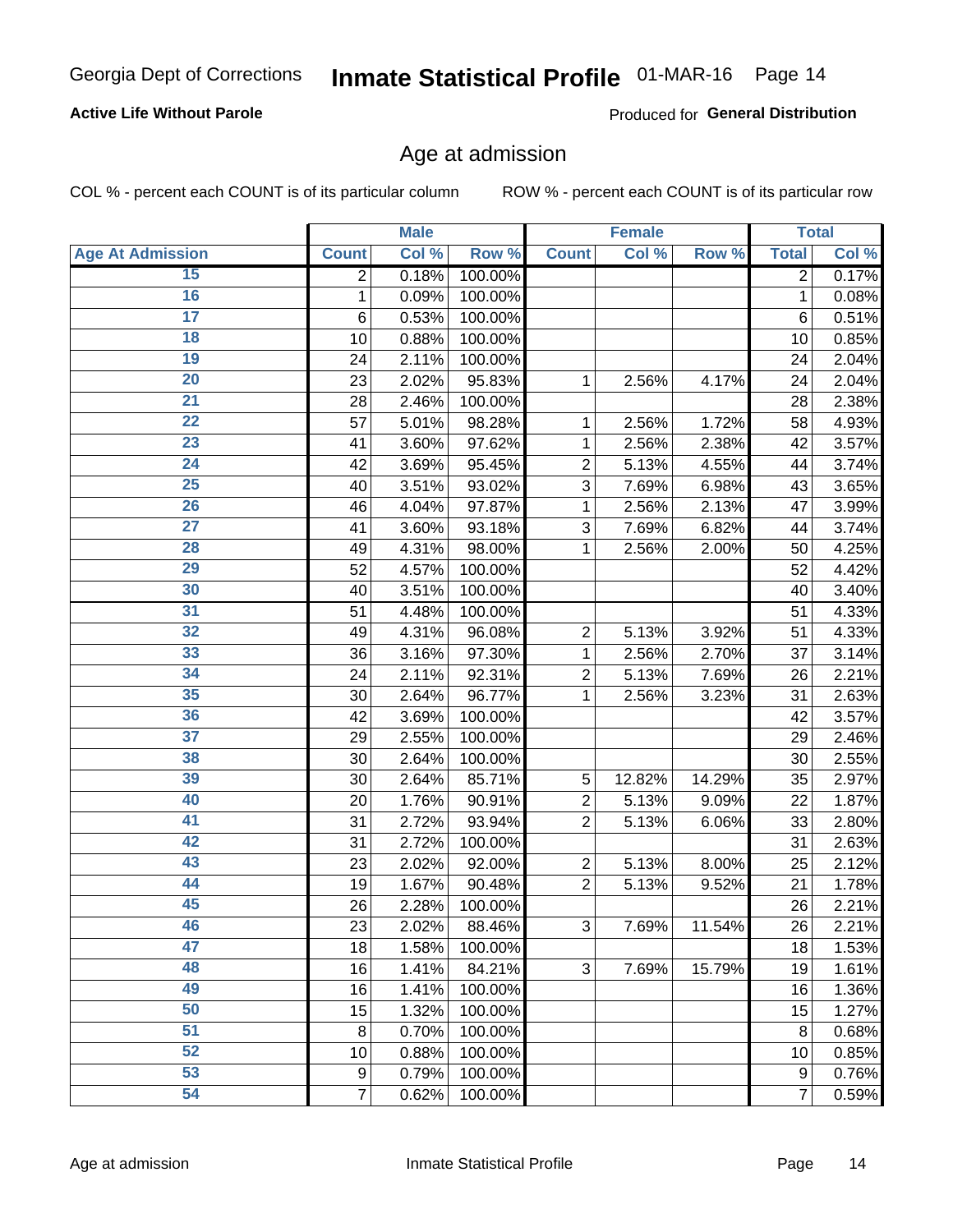## Inmate Statistical Profile 01-MAR-16 Page 15

#### **Active Life Without Parole**

Produced for General Distribution

### Age at admission

COL % - percent each COUNT is of its particular column

|                         |              | <b>Male</b> |         |              | <b>Female</b> |        |                | <b>Total</b> |
|-------------------------|--------------|-------------|---------|--------------|---------------|--------|----------------|--------------|
| <b>Age At Admission</b> | <b>Count</b> | Col %       | Row %   | <b>Count</b> | Col %         | Row %  | <b>Total</b>   | Col %        |
| 55                      | 5.           | 0.44%       | 83.33%  |              | 2.56%         | 16.67% | 6              | 0.51%        |
| 56                      | 9            | 0.79%       | 100.00% |              |               |        | 9              | 0.76%        |
| 57                      |              | 0.62%       | 100.00% |              |               |        | 7              | 0.59%        |
| 58                      | 6            | 0.53%       | 100.00% |              |               |        | 6              | 0.51%        |
| 60                      | 3            | 0.26%       | 100.00% |              |               |        | 3              | 0.25%        |
| 62                      |              | 0.09%       | 100.00% |              |               |        |                | 0.08%        |
| 63                      |              | 0.09%       | 100.00% |              |               |        |                | 0.08%        |
| 64                      | 4            | 0.35%       | 100.00% |              |               |        | 4              | 0.34%        |
| 65                      | 2            | 0.18%       | 100.00% |              |               |        | $\overline{2}$ | 0.17%        |
| 66                      |              | 0.09%       | 100.00% |              |               |        |                | 0.08%        |
| 67                      |              | 0.09%       | 100.00% |              |               |        |                | 0.08%        |
| 69                      | 2            | 0.18%       | 100.00% |              |               |        | 2              | 0.17%        |
| 71                      |              | 0.09%       | 100.00% |              |               |        |                | 0.08%        |
| <b>Total Reported</b>   | 1,138        | 100%        | 96.69%  | 39           | 100%          | 3.31%  | 1,177          | 100%         |

| <b>Not Reported</b> |      |    |          |
|---------------------|------|----|----------|
| <b>Grand Total</b>  | ,138 | 39 | ィップ<br>. |

| <b>Mean</b><br>(average) | 22.77<br>JJ.I I | 35.67 | 33.84    |
|--------------------------|-----------------|-------|----------|
| Median (middle)          | JZ              | 39    | ົາ<br>∠د |
| Mode<br>(most frequent)  | --              | 39    | n.<br>LL |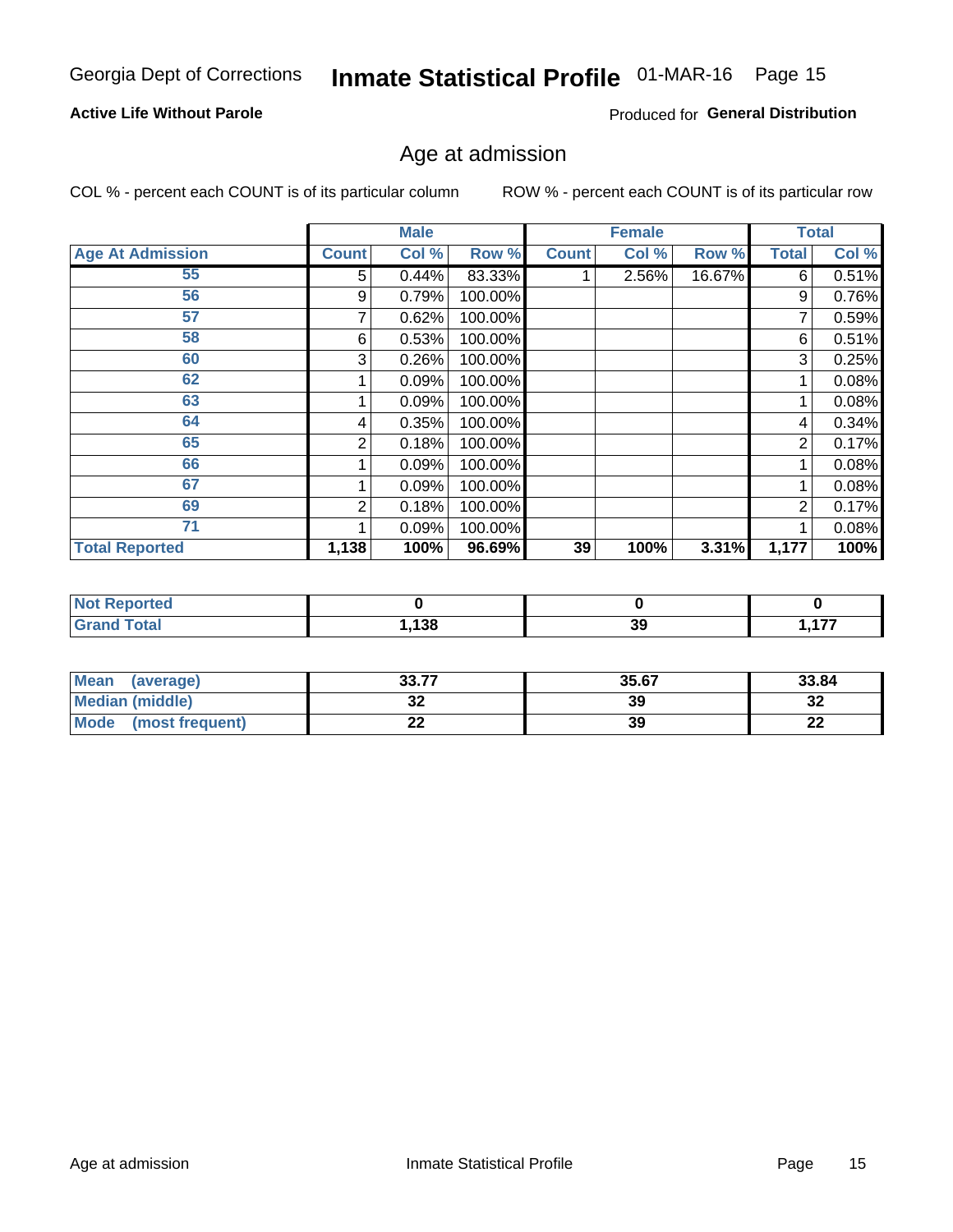#### **Active Life Without Parole**

#### Produced for General Distribution

### Height, measured at entry to prison

COL % - percent each COUNT is of its particular column

|                       |                | <b>Male</b> |         |                | <b>Female</b> |         |                | <b>Total</b> |
|-----------------------|----------------|-------------|---------|----------------|---------------|---------|----------------|--------------|
| <b>Height</b>         | <b>Count</b>   | Col %       | Row %   | <b>Count</b>   | Col %         | Row %   | <b>Total</b>   | Col %        |
| $\bf{0}$              | 2              | 0.18%       | 100.00% |                |               |         | $\overline{2}$ | 0.17%        |
| 4'10"                 |                |             |         | $\mathbf{1}$   | 2.56%         | 100.00% | 1              | 0.08%        |
| 5'00''                | 1              | 0.09%       | 100.00% |                |               |         | 1              | 0.08%        |
| 5'01"                 | 3              | 0.26%       | 60.00%  | $\overline{2}$ | 5.13%         | 40.00%  | 5              | 0.42%        |
| 5'02"                 | 4              | 0.35%       | 100.00% |                |               |         | 4              | 0.34%        |
| 5'03''                | 10             | 0.88%       | 62.50%  | 6              | 15.38%        | 37.50%  | 16             | 1.36%        |
| 5'04"                 | 15             | 1.32%       | 57.69%  | 11             | 28.21%        | 42.31%  | 26             | 2.21%        |
| 5'05"                 | 32             | 2.81%       | 86.49%  | 5              | 12.82%        | 13.51%  | 37             | 3.14%        |
| 5'06''                | 84             | 7.38%       | 94.38%  | 5              | 12.82%        | 5.62%   | 89             | 7.56%        |
| 5'07"                 | 74             | 6.50%       | 94.87%  | 4              | 10.26%        | 5.13%   | 78             | 6.63%        |
| 5'08''                | 113            | 9.93%       | 99.12%  | 1              | 2.56%         | 0.88%   | 114            | 9.69%        |
| 5'09''                | 142            | 12.48%      | 98.61%  | $\overline{2}$ | 5.13%         | 1.39%   | 144            | 12.23%       |
| 5'10''                | 142            | 12.48%      | 100.00% |                |               |         | 142            | 12.06%       |
| 5'11''                | 139            | 12.21%      | 100.00% |                |               |         | 139            | 11.81%       |
| 6'00''                | 124            | 10.90%      | 99.20%  | 1              | 2.56%         | 0.80%   | 125            | 10.62%       |
| 6'01''                | 92             | 8.08%       | 100.00% |                |               |         | 92             | 7.82%        |
| 6'02"                 | 79             | 6.94%       | 100.00% |                |               |         | 79             | 6.71%        |
| 6'03''                | 40             | 3.51%       | 97.56%  | $\mathbf{1}$   | 2.56%         | 2.44%   | 41             | 3.48%        |
| 6'04"                 | 29             | 2.55%       | 100.00% |                |               |         | 29             | 2.46%        |
| 6'05"                 | 5              | 0.44%       | 100.00% |                |               |         | 5              | 0.42%        |
| 6'06''                | 4              | 0.35%       | 100.00% |                |               |         | 4              | 0.34%        |
| 6'07''                | 1              | 0.09%       | 100.00% |                |               |         | 1              | 0.08%        |
| 6'09''                | $\overline{2}$ | 0.18%       | 100.00% |                |               |         | $\overline{2}$ | 0.17%        |
| 6'11''                | 1              | 0.09%       | 100.00% |                |               |         |                | 0.08%        |
| <b>Total Reported</b> | 1,138          | 100%        | 96.69%  | 39             | 100%          | 3.31%   | 1,177          | 100%         |

| rtea<br>.<br>                             |      |    |                          |
|-------------------------------------------|------|----|--------------------------|
| $f \wedge f \wedge f$<br>------<br>______ | ,138 | 39 | $\overline{\phantom{a}}$ |

| <b>Mean</b> | (average)       | 5'10" | 5'05" | 5'10"<br>J |
|-------------|-----------------|-------|-------|------------|
|             |                 |       |       |            |
| <b>Mode</b> | (most frequent) | 5'10" | 5'04" | 5'09"      |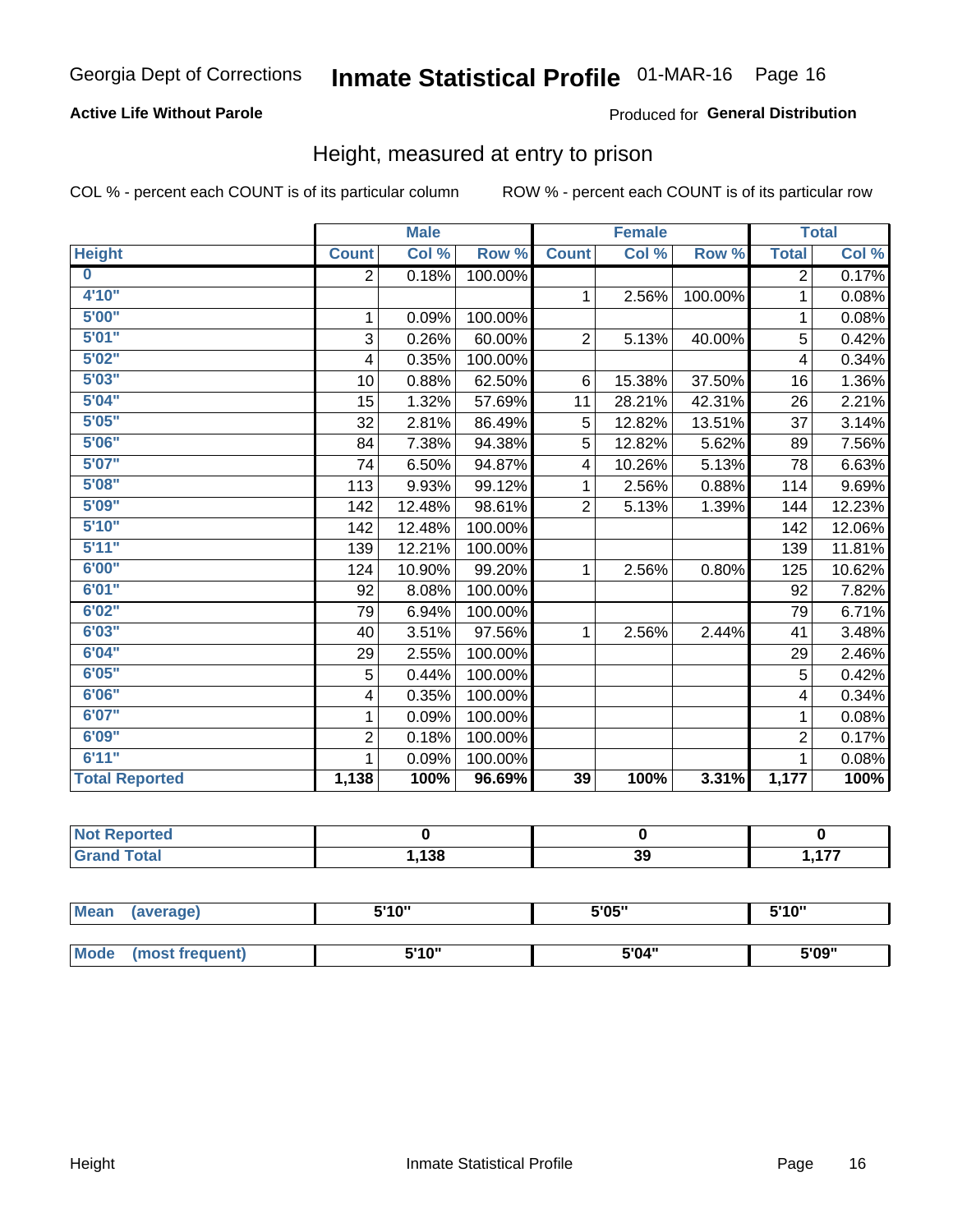**Active Life Without Parole** 

Produced for General Distribution

### Weight, measured at entry to prison

COL % - percent each COUNT is of its particular column

|                          |                | <b>Male</b> |         |                 | <b>Female</b>   |         |                         | <b>Total</b> |
|--------------------------|----------------|-------------|---------|-----------------|-----------------|---------|-------------------------|--------------|
| <b>Weight</b>            | <b>Count</b>   | Col %       | Row %   | <b>Count</b>    | Col %           | Row %   | <b>Total</b>            | Col %        |
| 100 - 109 pounds         |                |             |         | 1               | 2.56%           | 100.00% | $\mathbf{1}$            | 0.09%        |
| 110 - 119 pounds         |                |             |         | $\overline{2}$  | 5.13%           | 100.00% | $\overline{2}$          | 0.17%        |
| 120 - 129 pounds         | $\,6$          | 0.53%       | 75.00%  | $\overline{2}$  | 5.13%           | 25.00%  | 8                       | 0.68%        |
| 130 - 139 pounds         | 32             | 2.81%       | 94.12%  | $\overline{2}$  | 5.13%           | 5.88%   | 34                      | 2.89%        |
| 140 - 149 pounds         | 76             | 6.68%       | 95.00%  | 4               | 10.26%          | 5.00%   | 80                      | 6.80%        |
| 150 - 159 pounds         | 107            | 9.41%       | 99.07%  | 1               | 2.56%           | 0.93%   | 108                     | 9.18%        |
| 160 - 169 pounds         | 130            | 11.43%      | 97.74%  | 3               | 7.69%           | 2.26%   | 133                     | 11.31%       |
| 170 - 179 pounds         | 144            | 12.66%      | 95.36%  | $\overline{7}$  | 17.95%          | 4.64%   | 151                     | 12.84%       |
| 180 - 189 pounds         | 142            | 12.49%      | 98.61%  | $\overline{2}$  | 5.13%           | 1.39%   | 144                     | 12.24%       |
| 190 - 199 pounds         | 99             | 8.71%       | 97.06%  | 3               | 7.69%           | 2.94%   | 102                     | 8.67%        |
| 200 - 209 pounds         | 102            | 8.97%       | 98.08%  | $\overline{2}$  | 5.13%           | 1.92%   | 104                     | 8.84%        |
| 210 - 219 pounds         | 70             | 6.16%       | 93.33%  | 5               | 12.82%          | 6.67%   | 75                      | 6.38%        |
| 220 - 229 pounds         | 70             | 6.16%       | 98.59%  | 1               | 2.56%           | 1.41%   | 71                      | 6.04%        |
| 230 - 239 pounds         | 48             | 4.22%       | 97.96%  | $\mathbf{1}$    | 2.56%           | 2.04%   | 49                      | 4.17%        |
| 240 - 249 pounds         | 33             | 2.90%       | 100.00% |                 |                 |         | 33                      | 2.81%        |
| 250 - 259 pounds         | 26             | 2.29%       | 100.00% |                 |                 |         | 26                      | 2.21%        |
| 260 - 269 pounds         | 12             | 1.06%       | 100.00% |                 |                 |         | 12                      | 1.02%        |
| 270 - 279 pounds         | 12             | 1.06%       | 100.00% |                 |                 |         | 12                      | 1.02%        |
| 280 - 289 pounds         | 9              | 0.79%       | 81.82%  | $\overline{2}$  | 5.13%           | 18.18%  | 11                      | 0.94%        |
| 290 - 299 pounds         | 4              | 0.35%       | 100.00% |                 |                 |         | $\overline{\mathbf{4}}$ | 0.34%        |
| 300 - 309 pounds         | 3              | 0.26%       | 100.00% |                 |                 |         | 3                       | 0.26%        |
| 310 - 319 pounds         | $\overline{c}$ | 0.18%       | 100.00% |                 |                 |         | $\overline{c}$          | 0.17%        |
| 320 - 329 pounds         | $\overline{5}$ | 0.44%       | 100.00% |                 |                 |         | $\overline{5}$          | 0.43%        |
| 330 - 339 pounds         | $\overline{3}$ | 0.26%       | 100.00% |                 |                 |         | $\overline{3}$          | 0.26%        |
| 360 - 369 pounds         | 1              | 0.09%       | 100.00% |                 |                 |         | $\mathbf{1}$            | 0.09%        |
| 390 - 399 pounds         |                |             |         | $\mathbf{1}$    | 2.56%           | 100.00% | $\mathbf{1}$            | 0.09%        |
| 400 pounds and over      | $\mathbf{1}$   | 0.09%       | 100.00% |                 |                 |         | $\mathbf{1}$            | 0.09%        |
| <b>Total Reported</b>    | 1,137          | 100%        | 96.68%  | $\overline{39}$ | 100%            | 3.32%   | 1,176                   | 100.0%       |
|                          |                |             |         |                 |                 |         |                         |              |
| <b>Not Reported</b>      |                | 1           |         | $\pmb{0}$       |                 |         | 1                       |              |
| <b>Grand Total</b>       |                | 1,138       |         |                 | $\overline{39}$ |         |                         | 1,177        |
| <b>Mean</b><br>(average) |                | 190         |         |                 | 181             |         |                         | 189          |

| Mean<br>(average)       | 190 | 181 | 189 |
|-------------------------|-----|-----|-----|
| Median (middle)         | 183 | 174 | 181 |
| Mode<br>(most frequent) | 180 | 210 | 180 |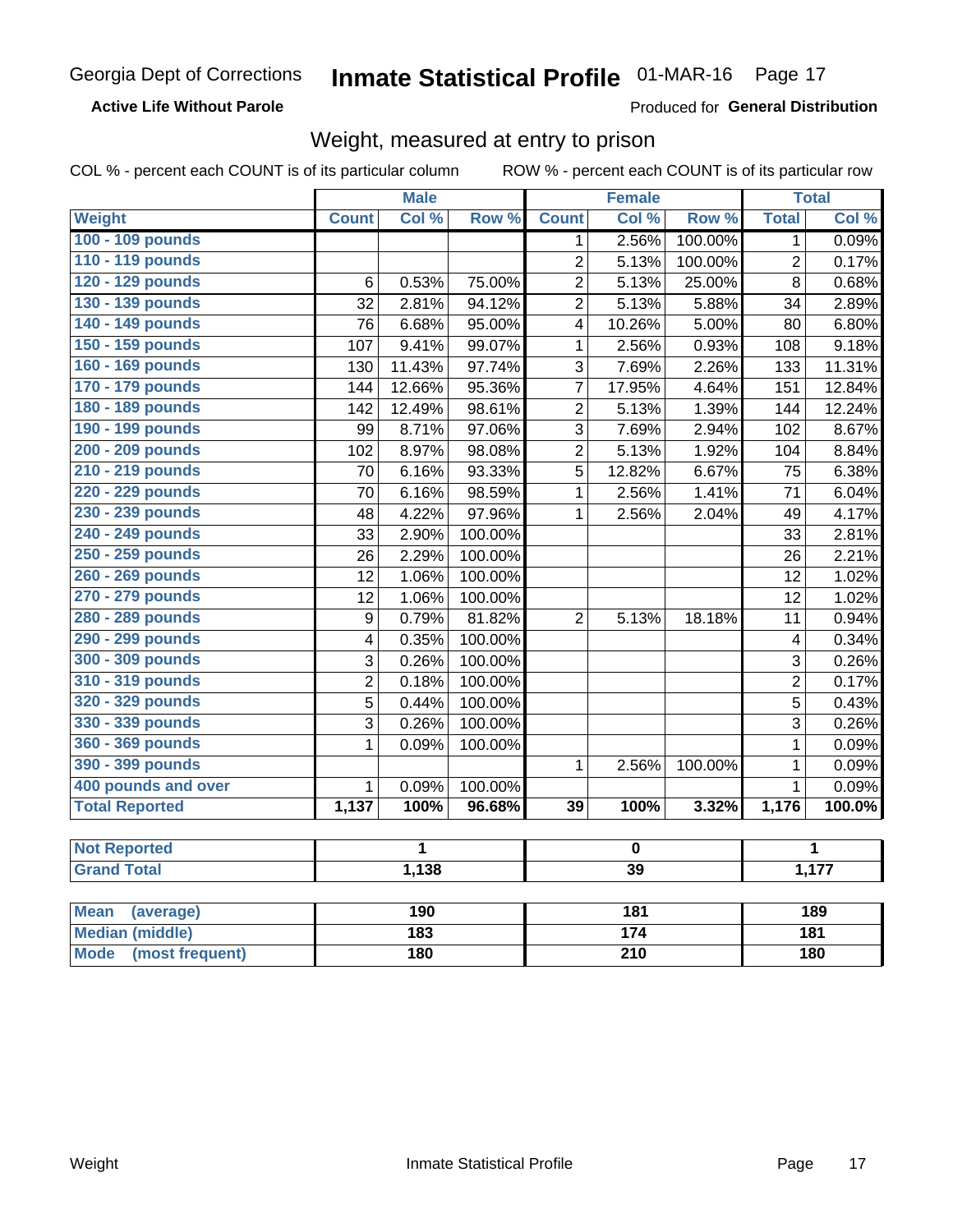## Inmate Statistical Profile 01-MAR-16 Page 18

#### **Active Life Without Parole**

#### Produced for General Distribution

## Veterans validated by Veteran's Administration

COL % - percent each COUNT is of its particular column

|                           |              | <b>Male</b> |                    |  | <b>Female</b> |         |       | <b>Total</b> |  |
|---------------------------|--------------|-------------|--------------------|--|---------------|---------|-------|--------------|--|
| <b>Military service</b>   | <b>Count</b> | Col %       | <b>Row % Count</b> |  | Col %         | Row %   | Total | Col %        |  |
| <b>Others</b><br>$\bf{0}$ | 43           | 43.00%      | 100.00%            |  |               |         | 43    | 43.00%       |  |
| <b>Air Force</b>          | 41           | 41.00%      | 100.00%            |  |               |         | 41    | 41.00%       |  |
| <b>Army</b><br>2          | 5            | $5.00\%$    | 100.00%            |  |               |         | 5     | 5.00%        |  |
| <b>Navy</b><br>3          | 3            | $3.00\%$    | 100.00%            |  |               |         | 3     | 3.00%        |  |
| <b>Coast Guard</b>        |              | $8.00\%$    | 100.00%            |  |               |         |       | 8.00%        |  |
| <b>Total Reported</b>     | 100          | 100%        | 100.00%            |  |               | $.00\%$ | 100   | 100%         |  |

| rteo        | .038         | 39 | 077<br>I .V / 1 |
|-------------|--------------|----|-----------------|
| $F = 4 - F$ | 128<br>4 J C | 39 | ---<br>.        |

| Mo<br><b>Null</b><br>วthers<br>______<br>____<br>____ |
|-------------------------------------------------------|
|-------------------------------------------------------|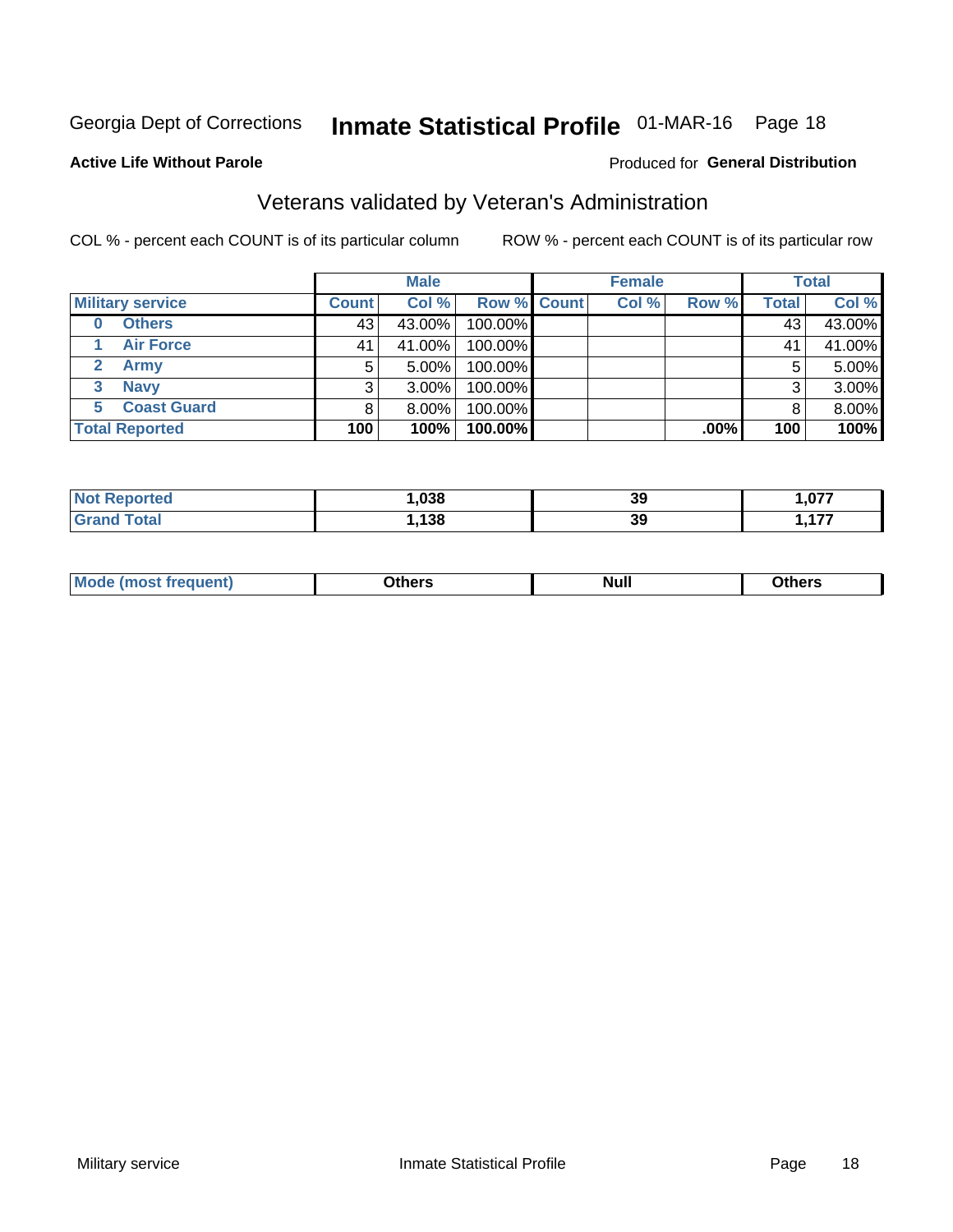## Inmate Statistical Profile 01-MAR-16 Page 19

#### **Active Life Without Parole**

#### Produced for General Distribution

### Type of admission to prison

COL % - percent each COUNT is of its particular column

|                                      |                 | <b>Male</b> |                    |    | <b>Female</b> |       |              | <b>Total</b> |
|--------------------------------------|-----------------|-------------|--------------------|----|---------------|-------|--------------|--------------|
| <b>Type of Admission</b>             | <b>Count</b>    | Col %       | <b>Row % Count</b> |    | Col %         | Row % | <b>Total</b> | Col %        |
| <b>New Sentence</b><br>52            | 1,076           | 95.56%      | 96.59%             | 38 | 100.00%       | 3.41% | 1,114        | 95.70%       |
| <b>Probation Rev Partial</b><br>53   | 3               | .27%        | 100.00%            |    |               |       | 3            | .26%         |
| <b>Probation Rev Remainder</b><br>54 | 6               | .53%        | 100.00%            |    |               |       | 6            | .52%         |
| <b>Parole Rev New Sentence</b><br>55 | 16              | 1.42%       | 100.00%            |    |               |       | 16           | 1.37%        |
| <b>Parole Rev No New</b><br>56       | 12 <sub>2</sub> | 1.07%       | 100.00%            |    |               |       | 12           | 1.03%        |
| <b>Sentence</b>                      |                 |             |                    |    |               |       |              |              |
| <b>Life W/O Parole</b><br>70         | 13              | 1.15%       | 100.00%            |    |               |       | 13           | 1.12%        |
| <b>Total Reported</b>                | 1,126           | 100%        | 96.74%             | 38 | 100%          | 3.26% | 1,164        | 100%         |

| Reported<br>' NOT |     |    | ש        |
|-------------------|-----|----|----------|
| <b>Total</b>      | 120 | 39 | ィラフ<br>. |

| <b>Mode (most frequent)</b> | <b>New Sentence</b> | <b>New Sentence</b> | <b>New Sentence</b> |
|-----------------------------|---------------------|---------------------|---------------------|
|                             |                     |                     |                     |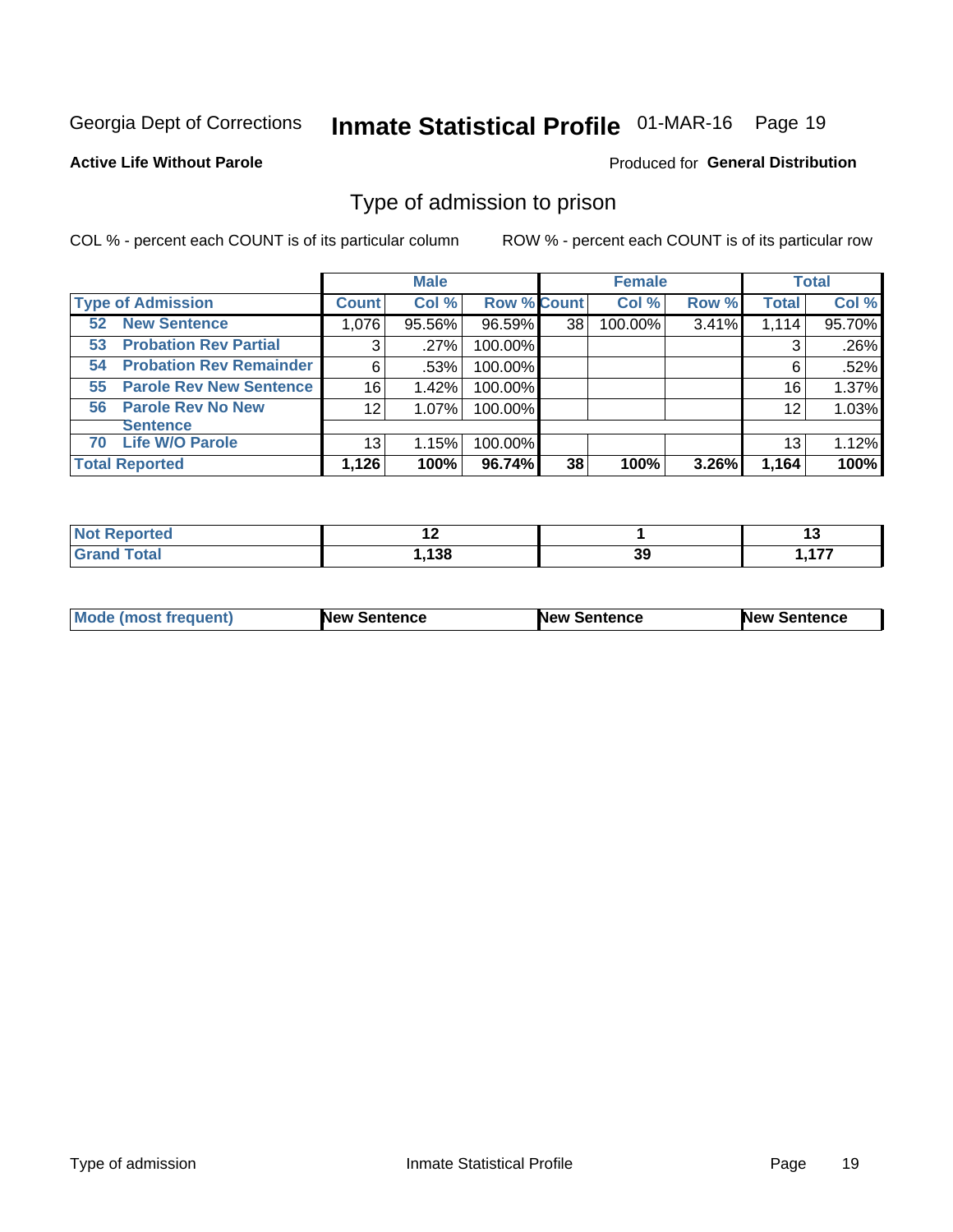## Inmate Statistical Profile 01-MAR-16 Page 20

**Active Life Without Parole** 

#### **Produced for General Distribution**

## Current / last supervision level

COL % - percent each COUNT is of its particular column

|                        |              | <b>Male</b> |             |                 | <b>Female</b> |          |       | <b>Total</b> |
|------------------------|--------------|-------------|-------------|-----------------|---------------|----------|-------|--------------|
| <b>Security Status</b> | <b>Count</b> | Col %       | Row % Count |                 | Col %         | Row %    | Total | Col %        |
| 4 Medium               |              | ل26%.       | 75.00%      |                 | $2.56\%$      | 25.00%   |       | .34%         |
| 5 Close                | .135         | 99.74%।     | 96.76%      | 38 <sub>1</sub> | 97.44%        | $3.24\%$ | 1,173 | $99.66\%$    |
| <b>Total Reported</b>  | 1,138        | 100%        | 96.69%      | 39              | 100%          | $3.31\%$ | 1.177 | 100%         |

| <b>Still being diagnosed</b> |       |    |       |
|------------------------------|-------|----|-------|
| <b>Not Reported</b>          |       |    |       |
| <b>Grand Total</b>           | 1,138 | 39 | -4.77 |

| <b>Mode (most frequent)</b> | Close | ∵lose | Close |
|-----------------------------|-------|-------|-------|
|                             |       |       |       |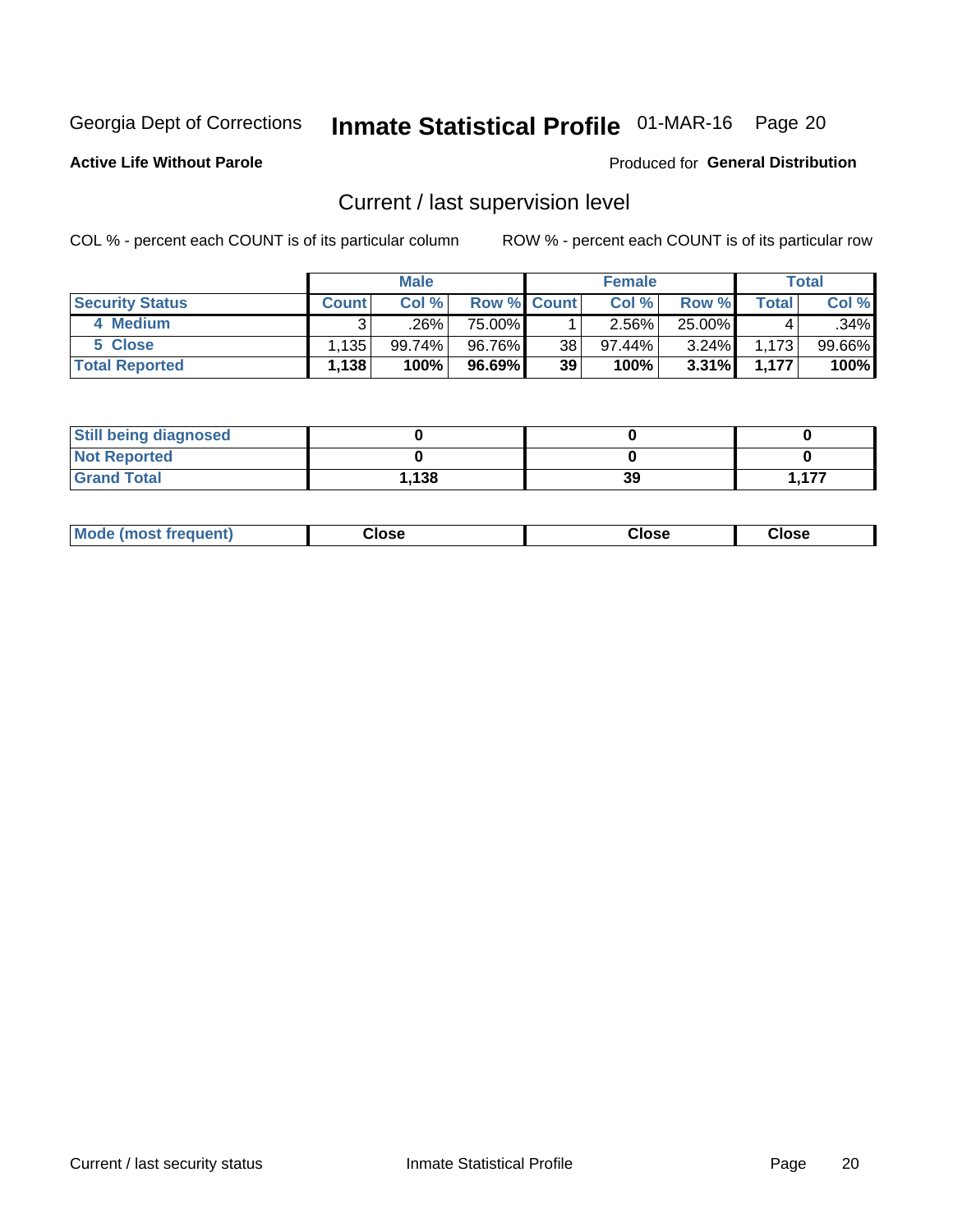## Inmate Statistical Profile 01-MAR-16 Page 21

**Active Life Without Parole** 

Produced for General Distribution

## Current / last type of institution

COL % - percent each COUNT is of its particular column

|                            |              | <b>Male</b> |                    |                 | <b>Female</b> |          |       | <b>Total</b> |
|----------------------------|--------------|-------------|--------------------|-----------------|---------------|----------|-------|--------------|
| <b>Type of Institution</b> | <b>Count</b> | Col%        | <b>Row % Count</b> |                 | Col %         | Row %    | Total | Col %        |
| <b>State Prison</b>        | 1,138        | 100.00%     | 96.69%             | 39 <sub>1</sub> | 100.00%       | $3.31\%$ | 1.177 | 100.00%      |
| <b>Total Reported</b>      | 1,138        | 100%        | $96.69\%$          | 39              | $100\%$ .     | $3.31\%$ | 1.177 | 100%         |

| <b>rted</b><br>. |            |    |                    |
|------------------|------------|----|--------------------|
|                  | 120<br>190 | 39 | $\rightarrow$<br>. |

|  | <b>Mode (most frequent)</b> | State Prison | <b>State Prison</b> | <b>State Prison</b> |
|--|-----------------------------|--------------|---------------------|---------------------|
|--|-----------------------------|--------------|---------------------|---------------------|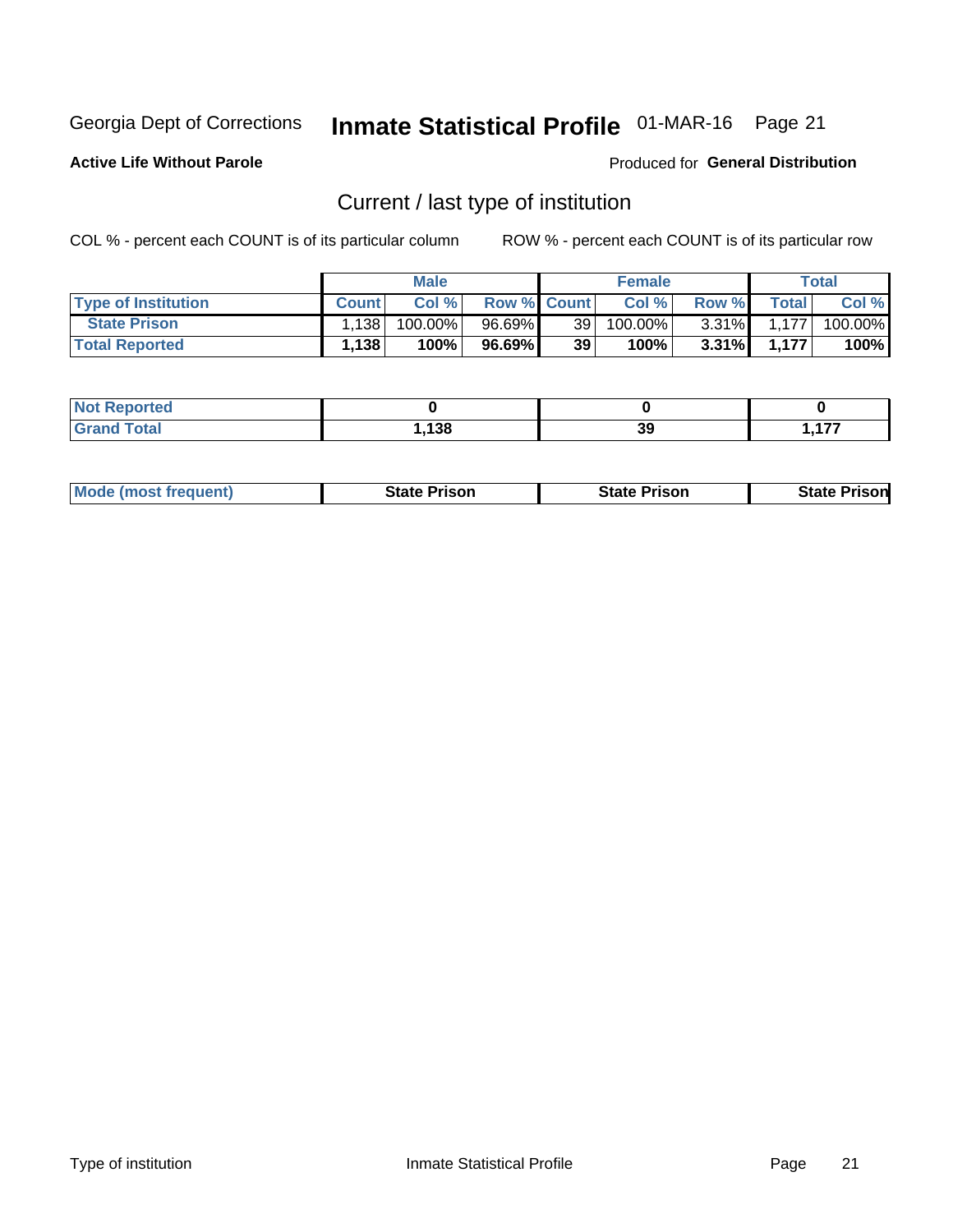## Inmate Statistical Profile 01-MAR-16 Page 22

#### **Active Life Without Parole**

#### Produced for General Distribution

### Institution type - transitional centers

COL % - percent each COUNT is of its particular column

|                                                  | <b>Male</b> |                    | <b>Female</b> |             | Total |
|--------------------------------------------------|-------------|--------------------|---------------|-------------|-------|
| <b>Institution Type - Trans. Centers Count  </b> | Col%        | <b>Row % Count</b> | Col %         | Row % Total | Col % |
| <b>Total Reported</b>                            |             |                    |               |             |       |

| <b>Reported</b><br><b>NOT</b><br>$\sim$            |  |  |
|----------------------------------------------------|--|--|
| $f$ $f \circ f \circ f$<br>$C = 1$<br><b>TULAI</b> |  |  |

| Mode (most frequent) | <b>Null</b> | <b>Null</b> | <b>Null</b> |
|----------------------|-------------|-------------|-------------|
|                      |             |             |             |
|                      |             |             |             |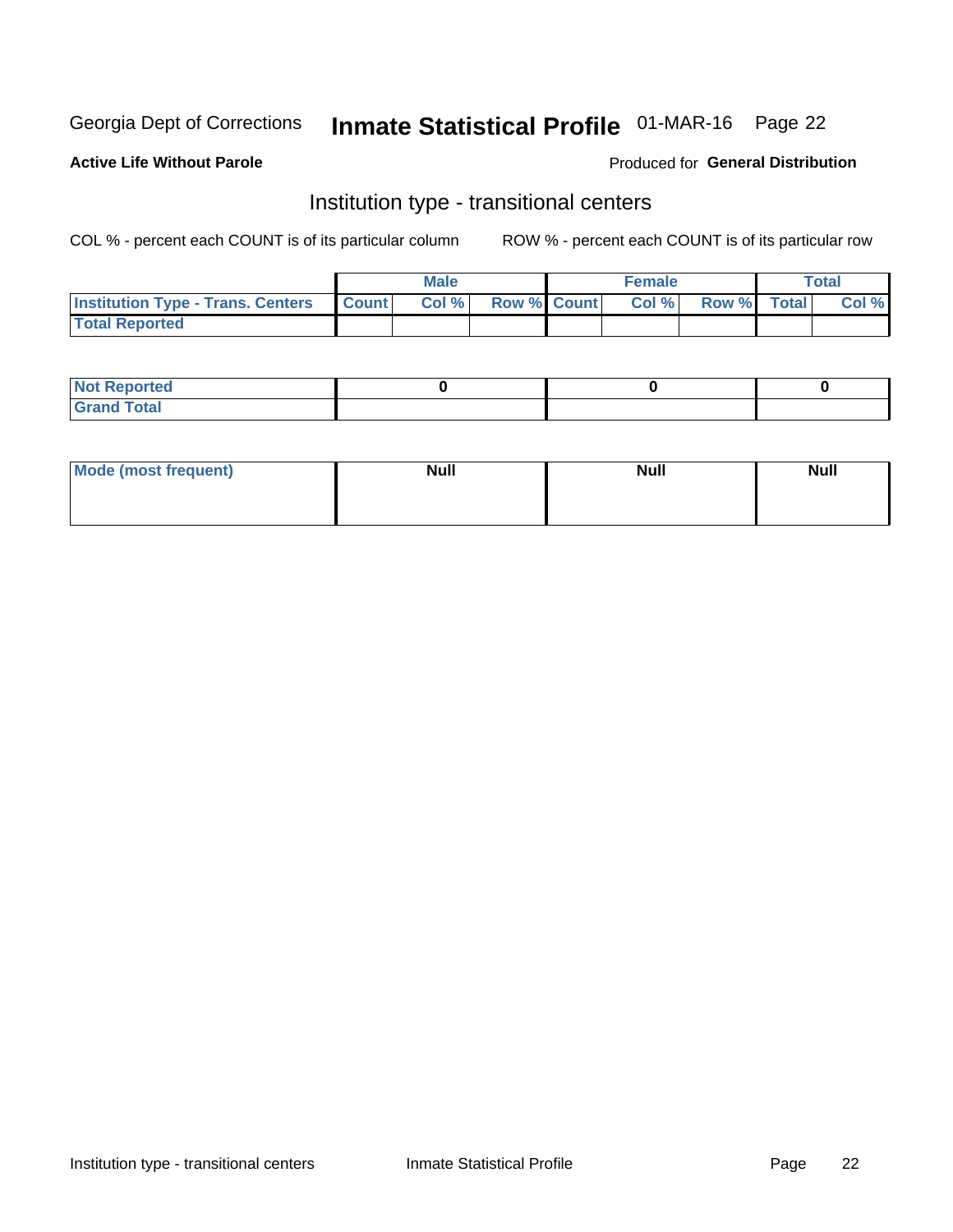## Inmate Statistical Profile 01-MAR-16 Page 23

**Active Life Without Parole** 

**Produced for General Distribution** 

### Institution type - county prisons

COL % - percent each COUNT is of its particular column

|                                                    | <b>Male</b> |  | <b>Female</b>            |             | <b>Total</b> |
|----------------------------------------------------|-------------|--|--------------------------|-------------|--------------|
| <b>Institution Type - County Prisons   Count  </b> | Col %       |  | <b>Row % Count Col %</b> | Row % Total | Col %        |
| <b>Total Reported</b>                              |             |  |                          |             |              |

| <b>Not Reported</b>   |  |  |
|-----------------------|--|--|
| <b>Total</b><br>Granc |  |  |

| Mode (most frequent) | <b>Null</b> | <b>Null</b><br><b>Null</b> |
|----------------------|-------------|----------------------------|
|                      |             |                            |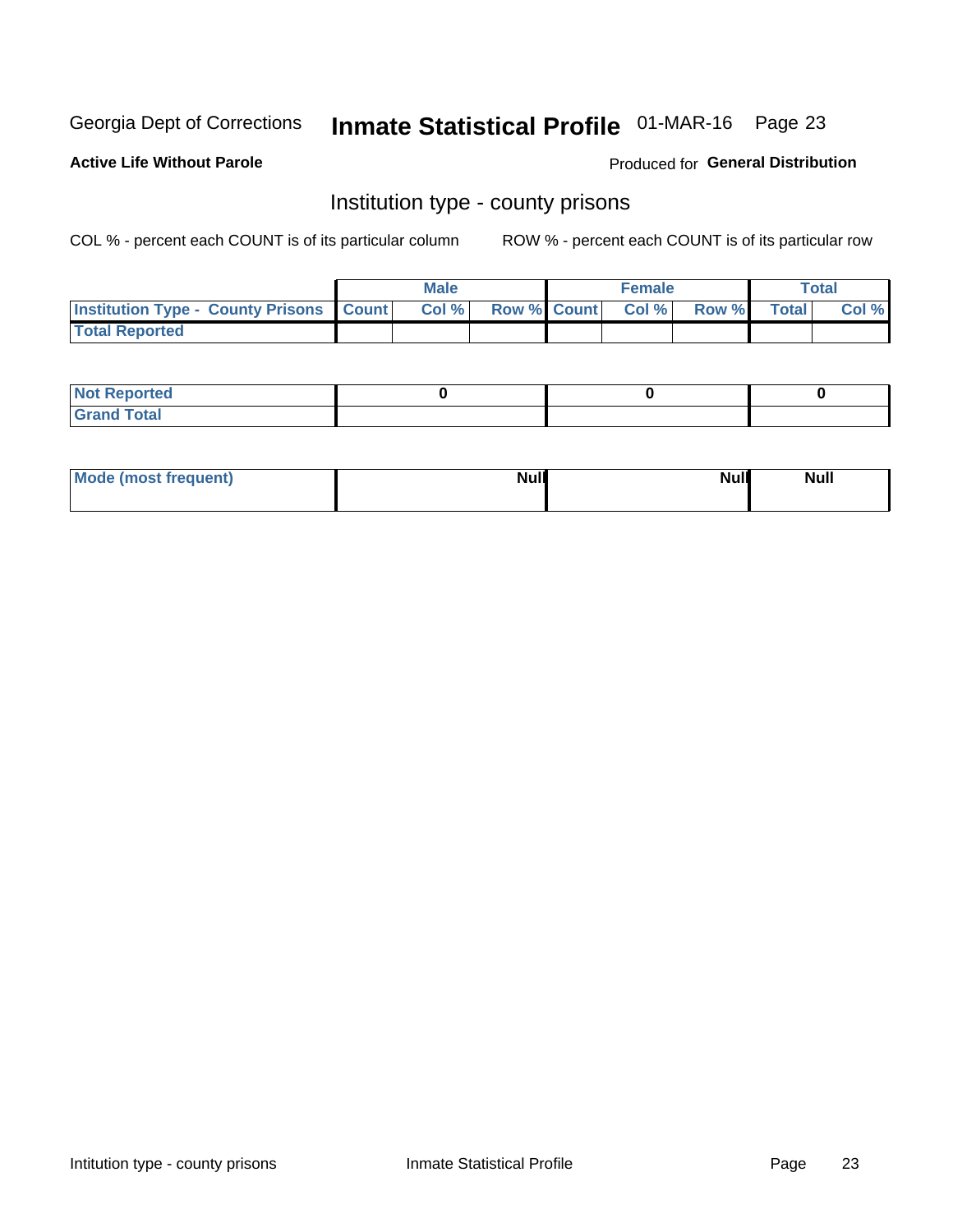## Inmate Statistical Profile 01-MAR-16 Page 24

#### **Active Life Without Parole**

#### Produced for General Distribution

### Institution type - state prisons

COL % - percent each COUNT is of its particular column

|                                         |                | <b>Male</b>               |         |              | <b>Female</b>                 |         | <b>Total</b>                        |          |
|-----------------------------------------|----------------|---------------------------|---------|--------------|-------------------------------|---------|-------------------------------------|----------|
| <b>Institution Type - State Prisons</b> | <b>Count</b>   | $\overline{\text{Col}}$ % | Row %   | <b>Count</b> | Col %                         | Row %   | <b>Total</b>                        | Col %    |
| <b>Arrendale State Prison</b>           |                |                           |         | 22           | 56.41%                        | 100.00% | 22                                  | 1.87%    |
| <b>Augusta State Med. Prison</b>        | 71             | 6.24%                     | 100.00% |              |                               |         | 71                                  | 6.03%    |
| <b>Autry State Prison</b>               | 1              | .09%                      | 100.00% |              |                               |         |                                     | .08%     |
| <b>Baldwin State Prison</b>             | 29             | 2.55%                     | 100.00% |              |                               |         | 29                                  | 2.46%    |
| <b>Central State Prison</b>             | $\overline{2}$ | .18%                      | 100.00% |              |                               |         | 2                                   | .17%     |
| <b>Coastal State Prison</b>             | $\overline{2}$ | .18%                      | 100.00% |              |                               |         | $\overline{2}$                      | .17%     |
| <b>Ga Diag Class Prison</b>             | 41             | 3.60%                     | 100.00% |              |                               |         | 41                                  | 3.48%    |
| <b>Ga State Prison</b>                  | 27             | 2.37%                     | 100.00% |              |                               |         | 27                                  | 2.29%    |
| <b>Hancock State Prison</b>             | 110            | 9.67%                     | 100.00% |              |                               |         | 110                                 | 9.35%    |
| <b>Hays State Prison</b>                | 125            | 10.98%                    | 100.00% |              |                               |         | 125                                 | 10.62%   |
| <b>Macon State Prison</b>               | 200            | 17.57%                    | 100.00% |              |                               |         | 200                                 | 16.99%   |
| <b>Phillips State Prison</b>            | 15             | 1.32%                     | 100.00% |              |                               |         | 15                                  | 1.27%    |
| <b>Pulaski State Prison</b>             |                |                           |         | 17           | 43.59%                        | 100.00% | 17                                  | 1.44%    |
| <b>Smith State Prison</b>               | 149            | 13.09%                    | 100.00% |              |                               |         | 149                                 | 12.66%   |
| <b>Telfair State Prison</b>             | 146            | 12.83%                    | 100.00% |              |                               |         | 146                                 | 12.40%   |
| <b>Valdosta State Prison</b>            | 117            | 10.28%                    | 100.00% |              |                               |         | 117                                 | 9.94%    |
| <b>Ware State Prison</b>                | 103            | 9.05%                     | 100.00% |              |                               |         | 103                                 | 8.75%    |
| <b>Total Reported</b>                   | 1,138          | 100%                      | 96.69%  | 39           | 100%                          | 3.31%   | 1,177                               | 100%     |
| <b>Not Reported</b>                     |                | $\bf{0}$                  |         |              | $\bf{0}$                      |         |                                     | $\bf{0}$ |
| <b>Grand Total</b>                      |                | 1,138                     |         | 39           |                               |         |                                     | 1,177    |
| <b>Mode (most frequent)</b>             |                | <b>Macon State Prison</b> |         |              | <b>Arrendale State Prison</b> |         | <b>Macon State</b><br><b>Prison</b> |          |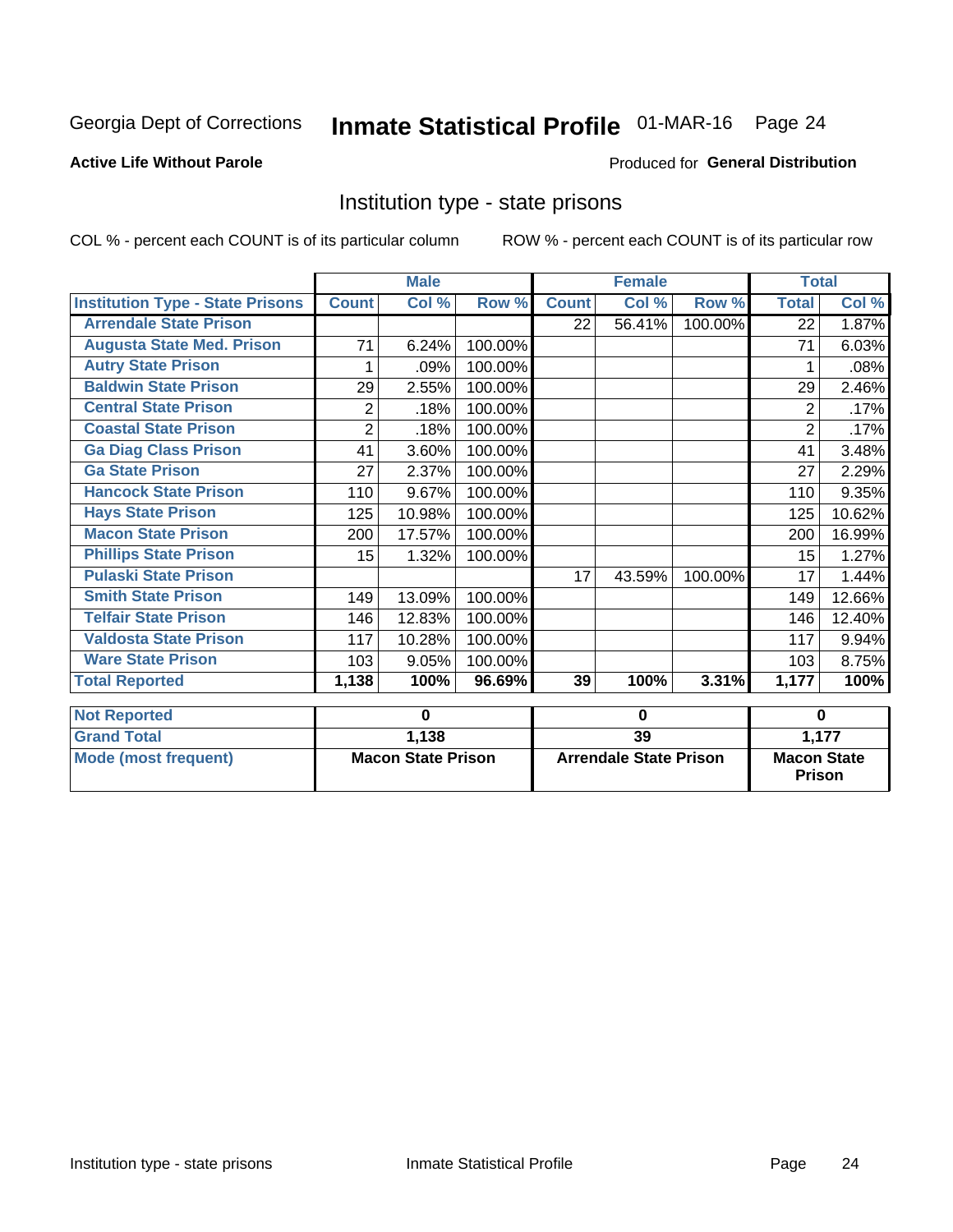## Inmate Statistical Profile 01-MAR-16 Page 25

**Active Life Without Parole** 

Produced for General Distribution

### Institution type - private prisons

COL % - percent each COUNT is of its particular column

|                                                     | <b>Male</b> |                    | <b>Female</b> |             | Total |
|-----------------------------------------------------|-------------|--------------------|---------------|-------------|-------|
| <b>Institution Type - Private Prisons   Count  </b> | Col%        | <b>Row % Count</b> | Col %         | Row % Total | Col % |
| <b>Total Reported</b>                               |             |                    |               |             |       |

| Not Reported           |  |  |
|------------------------|--|--|
| <b>Cotal</b><br>______ |  |  |

| <b>Mo</b><br>frequent) | <b>Null</b> | <b>Null</b> | . . I *<br><b>IVUII</b> |
|------------------------|-------------|-------------|-------------------------|
|                        |             |             |                         |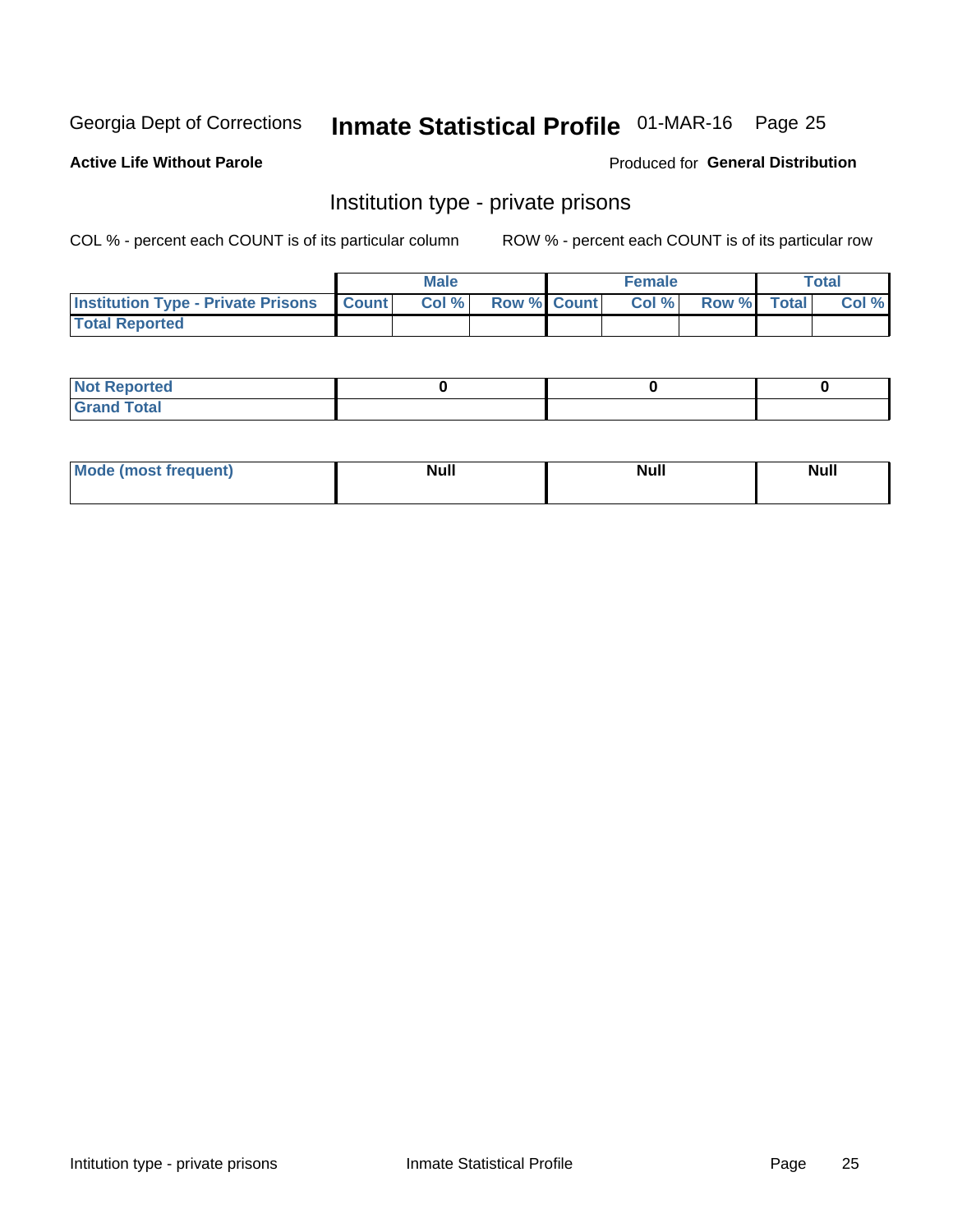## Inmate Statistical Profile 01-MAR-16 Page 26

#### **Active Life Without Parole**

#### Produced for General Distribution

### Institution type - inmate boot camp

COL % - percent each COUNT is of its particular column

|                                            | <b>Male</b> |                    | <b>Female</b> |             | <b>Total</b> |
|--------------------------------------------|-------------|--------------------|---------------|-------------|--------------|
| <b>Institution Type - Boot Camps Count</b> | Col%        | <b>Row % Count</b> | Col%          | Row % Total | Col %        |
| <b>Total Rported</b>                       |             |                    |               |             |              |

| <b>Not Reported</b>            |  |  |
|--------------------------------|--|--|
| <b>Total</b><br>C <sub>r</sub> |  |  |

| Mod<br>uamo | Nul.<br>$- - - - - -$ | <b>Null</b> | <br>uu.<br>------ |
|-------------|-----------------------|-------------|-------------------|
|             |                       |             |                   |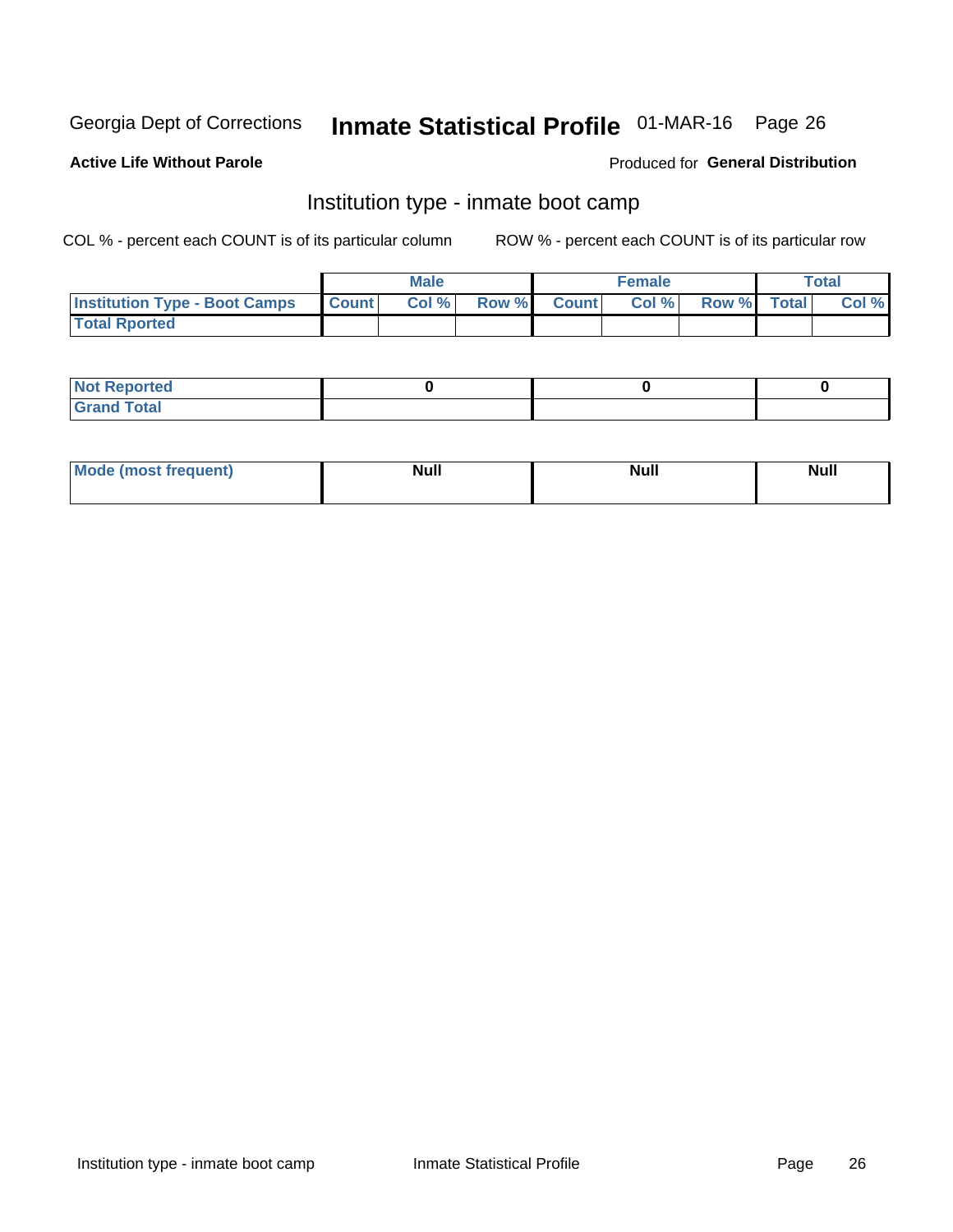## Inmate Statistical Profile 01-MAR-16 Page 27

#### **Active Life Without Parole**

#### **Produced for General Distribution**

### Number of disciplinary reports

COL % - percent each COUNT is of its particular column

|                                       |                 | <b>Male</b> |         |              | <b>Female</b> |          |       | <b>Total</b> |
|---------------------------------------|-----------------|-------------|---------|--------------|---------------|----------|-------|--------------|
| <b>Number of Disciplinary Reports</b> | <b>Count</b>    | Col %       | Row %   | <b>Count</b> | Col %         | Row %    | Total | Col %        |
|                                       | 284             | 24.96%      | 94.35%  | 17           | 43.59%        | 5.65%    | 301   | 25.57%       |
|                                       | 160             | 14.06%      | 96.97%  | 5            | 12.82%        | 3.03%    | 165   | 14.02%       |
| 2                                     | 103             | 9.05%       | 94.50%  | 6            | 15.38%        | $5.50\%$ | 109   | 9.26%        |
| 3                                     | 80 <sub>1</sub> | 7.03%       | 96.39%  | 3            | 7.69%         | $3.61\%$ | 83    | 7.05%        |
|                                       | 67              | 5.89%       | 97.10%  | 2            | 5.13%         | 2.90%    | 69    | 5.86%        |
| 5                                     | 56              | 4.92%       | 100.00% |              |               |          | 56    | 4.76%        |
| <b>More Than 5</b>                    | 388             | 34.09%      | 98.48%  | 6            | 15.38%        | 1.52%    | 394   | 33.47%       |
| <b>Total Reported</b>                 | 1,138           | 100%        | 96.69%  | 39           | 100%          | 3.31%    | 1,177 | 100%         |

| NO<br>тео    |      |    |                     |
|--------------|------|----|---------------------|
| <b>Total</b> | ,138 | 39 | $\overline{1}$<br>. |

| Mean (average)         | 7.60 | 4.41 | 7.50 |
|------------------------|------|------|------|
| <b>Median (middle)</b> |      |      |      |
| Mode (most frequent)   |      |      |      |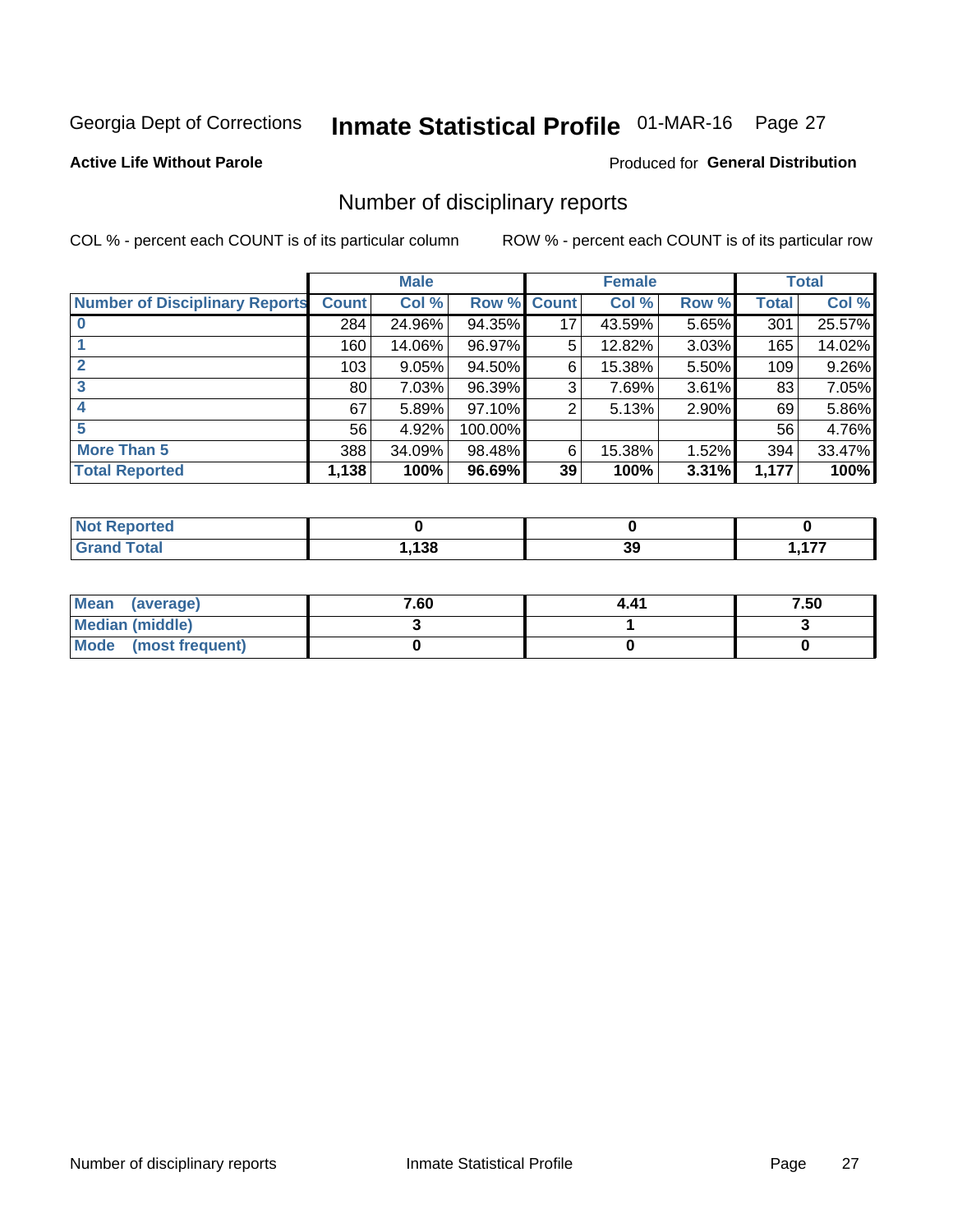## Inmate Statistical Profile 01-MAR-16 Page 28

#### **Active Life Without Parole**

#### **Produced for General Distribution**

### Number of transfers

COL % - percent each COUNT is of its particular column

|                            |         | <b>Male</b> |        |              | <b>Female</b> |        |              | <b>Total</b> |
|----------------------------|---------|-------------|--------|--------------|---------------|--------|--------------|--------------|
| <b>Number of Transfers</b> | Count l | Col %       | Row %  | <b>Count</b> | Col %         | Row %  | <b>Total</b> | Col %        |
|                            | 21      | 1.85%       | 70.00% | 9            | 23.08%        | 30.00% | 30           | 2.55%        |
|                            | 302     | 26.54%      | 95.27% | 15           | 38.46%        | 4.73%  | 317          | 26.93%       |
| 2                          | 160     | 14.06%      | 95.81% | 7            | 17.95%        | 4.19%  | 167          | 14.19%       |
| 3                          | 100     | 8.79%       | 98.04% | 2            | 5.13%         | 1.96%  | 102          | 8.67%        |
|                            | 74      | $6.50\%$    | 98.67% |              | 2.56%         | 1.33%  | 75           | 6.37%        |
| 5                          | 64      | 5.62%       | 98.46% |              | 2.56%         | 1.54%  | 65           | 5.52%        |
| <b>More Than 5</b>         | 417     | 36.64%      | 99.05% | 4            | 10.26%        | 0.95%  | 421          | 35.77%       |
| <b>Total Reported</b>      | 1,138   | 100%        | 96.69% | 39           | 100%          | 3.31%  | 1,177        | 100%         |

| วrted<br>NO  |     |          |                     |
|--------------|-----|----------|---------------------|
| <b>Total</b> | 138 | nr<br>აა | $\overline{1}$<br>. |

| Mean (average)       | 5.97 | 87. ا | 5.83 |
|----------------------|------|-------|------|
| Median (middle)      |      |       |      |
| Mode (most frequent) |      |       |      |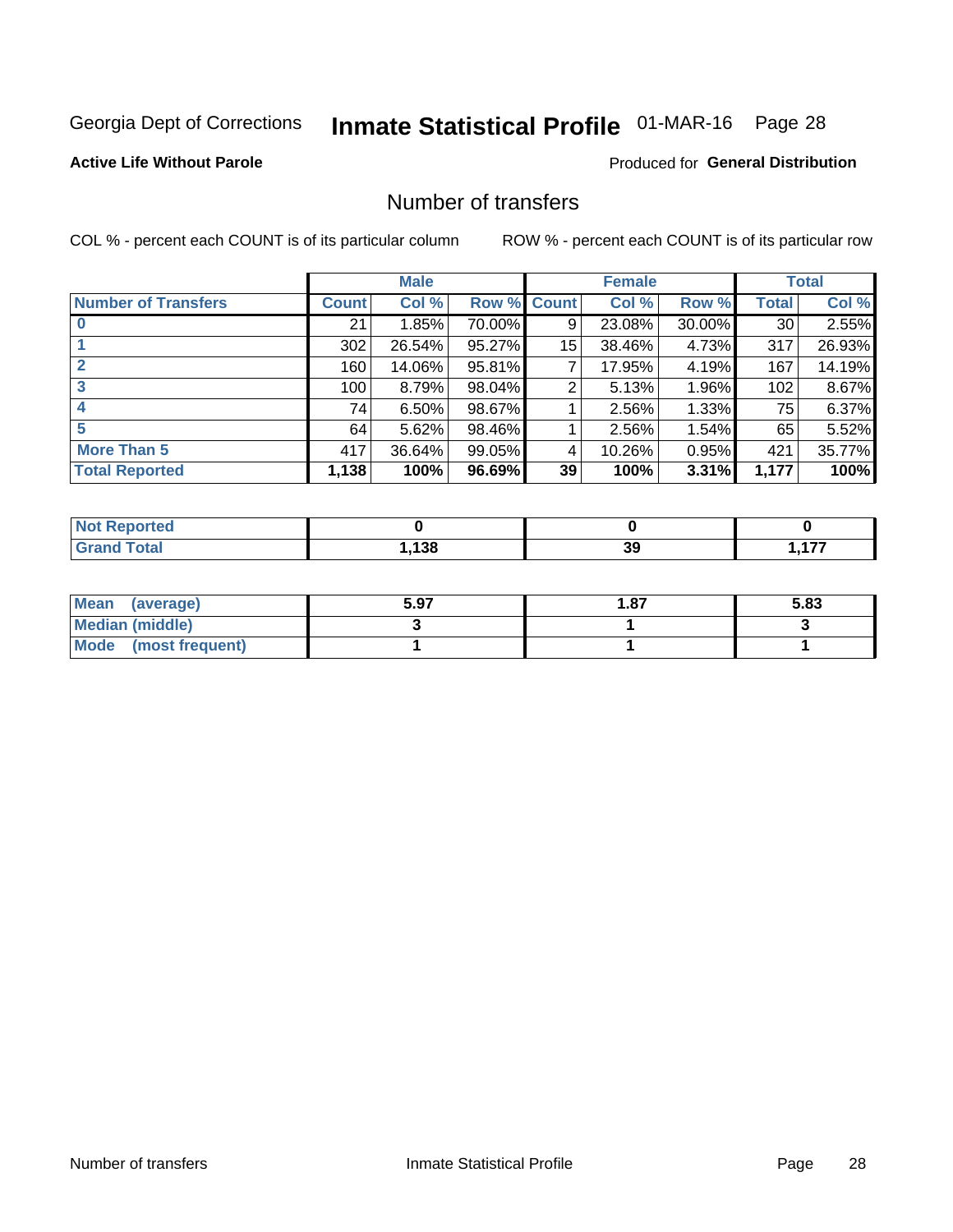## Inmate Statistical Profile 01-MAR-16 Page 29

**Active Life Without Parole** 

Produced for General Distribution

## Number of escapes

COL % - percent each COUNT is of its particular column

|                          |                                   | <b>Male</b> |                    |    | <b>Female</b> |          |       | Total  |
|--------------------------|-----------------------------------|-------------|--------------------|----|---------------|----------|-------|--------|
| <b>Number of Escapes</b> | <b>Count</b>                      | Col %       | <b>Row % Count</b> |    | Col %         | Row %    | Total | Col %  |
|                          | $1,134$ <sup><math>+</math></sup> | $99.65\%$   | $96.68\%$          | 39 | 100.00%       | $3.32\%$ | 1,173 | 99.66% |
|                          |                                   | 0.18%       | 100.00%            |    |               |          |       | 0.17%  |
|                          |                                   | 0.18%       | $100.00\%$         |    |               |          |       | 0.17%  |
| <b>Total Reported</b>    | 1,138                             | 100%        | 96.69%             | 39 | 100%          | $3.31\%$ | 1,177 | 100%   |

| <b>Reported</b><br><b>NOT</b> |               |    |          |
|-------------------------------|---------------|----|----------|
| Total<br>C-rc                 | 120<br>90 ا ، | 39 | ---<br>. |

| Mean (average)       |  | $.0^{\prime}$ |
|----------------------|--|---------------|
| Median (middle)      |  |               |
| Mode (most frequent) |  |               |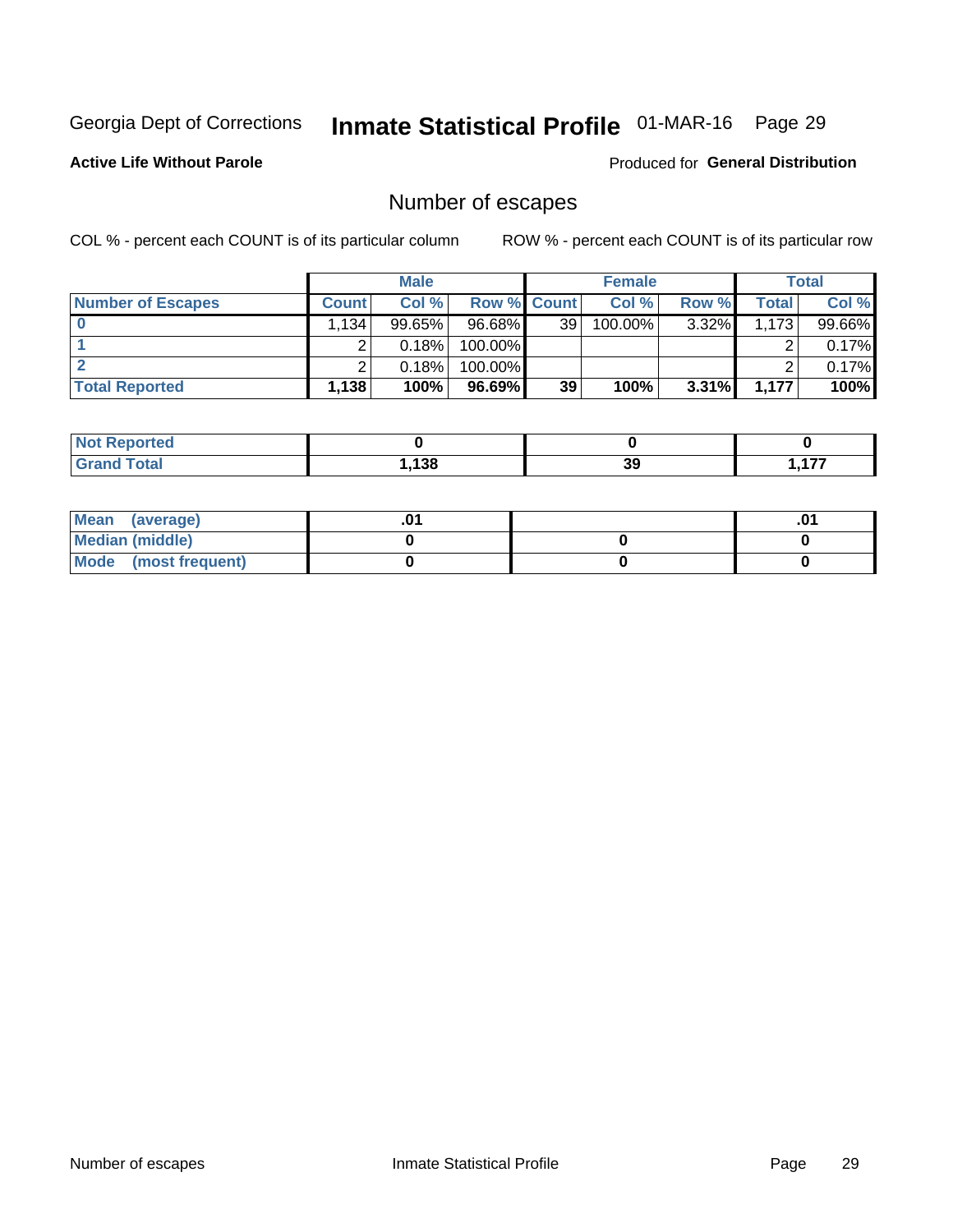#### **Active Life Without Parole**

#### Produced for General Distribution

### Time served in current (or last) institution

COL % - percent each COUNT is of its particular column

|                            |              | <b>Male</b> |         |                | <b>Female</b> |       |              | <b>Total</b> |
|----------------------------|--------------|-------------|---------|----------------|---------------|-------|--------------|--------------|
| <b>Time In Institution</b> | <b>Count</b> | Col %       | Row %   | <b>Count</b>   | Col %         | Row % | <b>Total</b> | Col %        |
| 0 to 3 months              | 142          | 12.48%      | 94.04%  | 9              | 23.08%        | 5.96% | 151          | 12.83%       |
| 3.01 to 6 months           | 97           | 8.52%       | 97.98%  | $\overline{2}$ | 5.13%         | 2.02% | 99           | 8.41%        |
| 6.01 to 9 months           | 51           | 4.48%       | 92.73%  | 4              | 10.26%        | 7.27% | 55           | 4.67%        |
| 9.01 to 12 months          | 68           | 5.98%       | 98.55%  | 1              | 2.56%         | 1.45% | 69           | 5.86%        |
| 12.01 to 18 months         | 121          | 10.63%      | 96.80%  | 4              | 10.26%        | 3.20% | 125          | 10.62%       |
| <b>18.01 to 24 months</b>  | 107          | 9.40%       | 97.27%  | 3              | 7.69%         | 2.73% | 110          | 9.35%        |
| 2.01 to 3 years            | 156          | 13.71%      | 96.89%  | 5              | 12.82%        | 3.11% | 161          | 13.68%       |
| 3.01 to 4 years            | 108          | 9.49%       | 99.08%  | 1              | 2.56%         | 0.92% | 109          | 9.26%        |
| $4.01$ to 5 years          | 73           | 6.41%       | 90.12%  | 8              | 20.51%        | 9.88% | 81           | 6.88%        |
| 5.01 to 6 years            | 49           | 4.31%       | 100.00% |                |               |       | 49           | 4.16%        |
| 6.01 to 7 years            | 45           | 3.95%       | 100.00% |                |               |       | 45           | 3.82%        |
| $7.01$ to 8 years          | 33           | 2.90%       | 100.00% |                |               |       | 33           | 2.80%        |
| 8.01 to 9 years            | 15           | 1.32%       | 100.00% |                |               |       | 15           | 1.27%        |
| 9.01 to 10 years           | 19           | 1.67%       | 100.00% |                |               |       | 19           | 1.61%        |
| Over 10 years              | 54           | 4.75%       | 96.43%  | 2              | 5.13%         | 3.57% | 56           | 4.76%        |
| <b>Total Reported</b>      | 1,138        | 100%        | 96.69%  | 39             | 100%          | 3.31% | 1,177        | 100%         |

| <b>Not Reported</b> |      |              |     |
|---------------------|------|--------------|-----|
| <b>Grand Total</b>  | ,138 | $\sim$<br>১৬ | ィラフ |

| <b>Mean</b><br>(average) | 36 months | 28 months | 36 months |
|--------------------------|-----------|-----------|-----------|
| Median (middle)          | 23 months | 15 months | 23 months |
| Mode (most frequent)     | 17 months | 2 months  | 1 months  |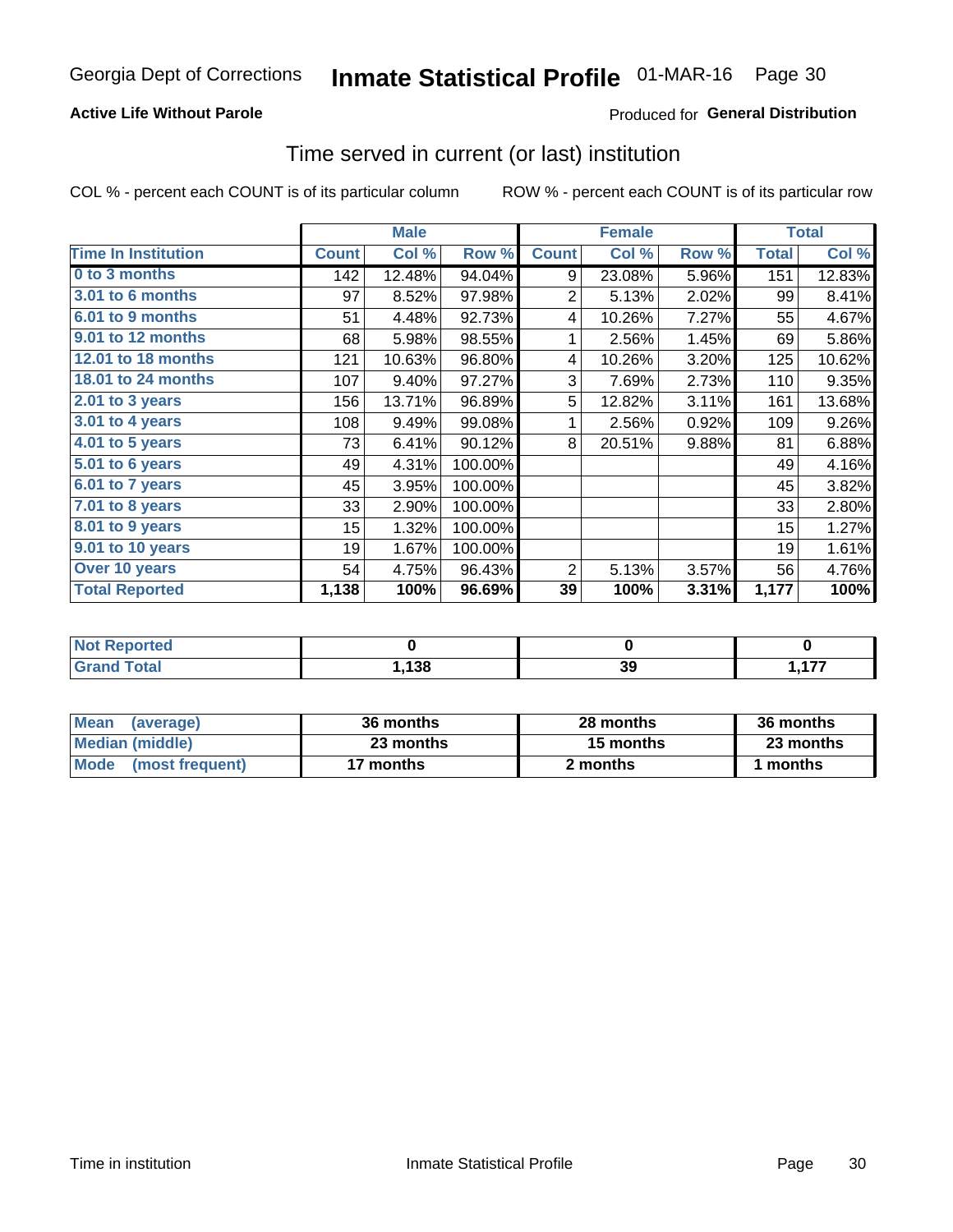## Inmate Statistical Profile 01-MAR-16 Page 31

#### **Active Life Without Parole**

#### Produced for General Distribution

### Highest grade level attained

COL % - percent each COUNT is of its particular column

|                              |                         | <b>Male</b> |         |                 | <b>Female</b> |        |                | <b>Total</b> |
|------------------------------|-------------------------|-------------|---------|-----------------|---------------|--------|----------------|--------------|
| <b>Grade Level</b>           | <b>Count</b>            | Col %       | Row %   | <b>Count</b>    | Col %         | Row %  | <b>Total</b>   | Col %        |
| No school at all             | 2                       | 0.22%       | 100.00% |                 |               |        | 2              | 0.21%        |
| Grade 1                      | 1                       | 0.11%       | 100.00% |                 |               |        | 1              | 0.11%        |
| <b>Grade 2</b>               | 1                       | 0.11%       | 100.00% |                 |               |        | 1              | 0.11%        |
| Grade 3                      | $\overline{2}$          | 0.22%       | 100.00% |                 |               |        | $\overline{2}$ | 0.21%        |
| Grade 4                      | 4                       | 0.44%       | 100.00% |                 |               |        | 4              | 0.43%        |
| Grade 5                      | 1                       | 0.11%       | 100.00% |                 |               |        | 1              | 0.11%        |
| Grade 6                      | 8                       | 0.88%       | 100.00% |                 |               |        | 8              | 0.86%        |
| Grade 7                      | 35                      | 3.83%       | 100.00% |                 |               |        | 35             | 3.75%        |
| Grade 8                      | 70                      | 7.67%       | 100.00% |                 |               |        | 70             | 7.49%        |
| Grade 9                      | 122                     | 13.36%      | 97.60%  | 3               | 14.29%        | 2.40%  | 125            | 13.38%       |
| Grade 10                     | 173                     | 18.95%      | 97.19%  | 5               | 23.81%        | 2.81%  | 178            | 19.06%       |
| Grade 11                     | 151                     | 16.54%      | 98.69%  | $\overline{2}$  | 9.52%         | 1.31%  | 153            | 16.38%       |
| <b>Grade 12 or GED</b>       | 213                     | 23.33%      | 96.38%  | 8               | 38.10%        | 3.62%  | 221            | 23.66%       |
| Some tech school             | 13                      | 1.42%       | 92.86%  | 1               | 4.76%         | 7.14%  | 14             | 1.50%        |
| <b>Completed tech school</b> | 14                      | 1.53%       | 100.00% |                 |               |        | 14             | 1.50%        |
| College, 1 year              | 31                      | 3.40%       | 100.00% |                 |               |        | 31             | 3.32%        |
| College, 2 year              | 34                      | 3.72%       | 97.14%  | 1               | 4.76%         | 2.86%  | 35             | 3.75%        |
| College, 3 year              | 14                      | 1.53%       | 100.00% |                 |               |        | 14             | 1.50%        |
| <b>Bachelor's degree</b>     | 16                      | 1.75%       | 100.00% |                 |               |        | 16             | 1.71%        |
| <b>Master's degree</b>       | $\overline{\mathbf{4}}$ | 0.44%       | 100.00% |                 |               |        | $\overline{4}$ | 0.43%        |
| Ph.D. degree                 | 1                       | 0.11%       | 50.00%  | 1               | 4.76%         | 50.00% | $\overline{2}$ | 0.21%        |
| Law degree                   | $\overline{2}$          | 0.22%       | 100.00% |                 |               |        | $\overline{2}$ | 0.21%        |
| <b>Medical degree</b>        | 1                       | 0.11%       | 100.00% |                 |               |        | 1              | 0.11%        |
| <b>Total Reported</b>        | 913                     | 100%        | 97.75%  | $\overline{21}$ | 100%          | 2.25%  | 934            | 100%         |

| rreo | へへに<br>ZZJ | 1 Q<br>$\sim$ | 243             |
|------|------------|---------------|-----------------|
|      | 138        | 39            | ---<br>. .<br>. |

| <b>Mean</b><br>(average)       | 10.72           | 11.52           | 10.74                    |
|--------------------------------|-----------------|-----------------|--------------------------|
| Median (middle)                | Grade 11        | Grade 12 or GED | Grade 11                 |
| <b>Mode</b><br>(most frequent) | Grade 12 or GED | Grade 12 or GED | <b>I</b> Grade 12 or GED |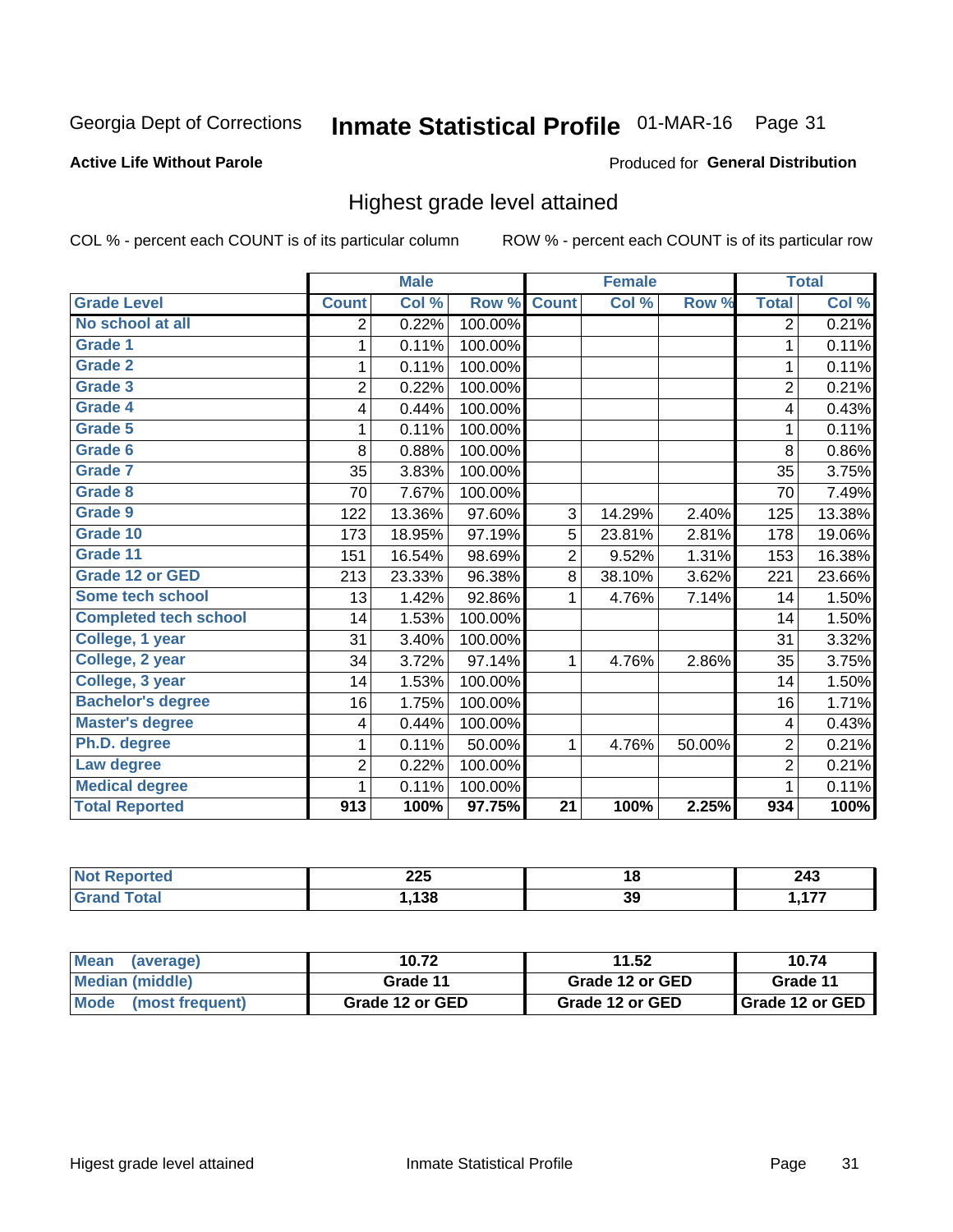## Inmate Statistical Profile 01-MAR-16 Page 32

#### **Active Life Without Parole**

#### **Produced for General Distribution**

### Culture fair IQ scores

COL % - percent each COUNT is of its particular column

|                       |              | <b>Male</b> |                    |                 | <b>Female</b> |          |              | <b>Total</b> |
|-----------------------|--------------|-------------|--------------------|-----------------|---------------|----------|--------------|--------------|
| <b>IQ Scores</b>      | <b>Count</b> | Col %       | <b>Row % Count</b> |                 | Col %         | Row %    | <b>Total</b> | Col %        |
| $60 - 69$             | 35           | 3.43%       | 100.00%            |                 |               |          | 35           | 3.34%        |
| $70 - 79$             | 77           | 7.56%       | 97.47%             | $\overline{2}$  | 6.90%         | 2.53%    | 79           | 7.54%        |
| $80 - 89$             | 141          | 13.84%      | 95.92%             | 6               | 20.69%        | 4.08%    | 147          | 14.03%       |
| $90 - 99$             | 250          | 24.53%      | 96.15%             | 10 <sup>1</sup> | 34.48%        | $3.85\%$ | 260          | 24.81%       |
| $100 - 109$           | 283          | 27.77%      | 98.26%             | 5               | 17.24%        | 1.74%    | 288          | 27.48%       |
| $110 - 119$           | 191          | 18.74%      | 98.45%             | 3               | 10.34%        | 1.55%    | 194          | 18.51%       |
| $120 - 129$           | 40           | 3.93%       | 93.02%             | 3               | 10.34%        | 6.98%    | 43           | 4.10%        |
| $130 - 139$           | 2            | 0.20%       | 100.00%            |                 |               |          | 2            | 0.19%        |
| <b>Total Reported</b> | 1,019        | 100%        | 97.23%             | 29              | 100%          | 2.77%    | 1,048        | 100%         |

| <b>Not Reported</b>  | 108   |    | 115   |
|----------------------|-------|----|-------|
| Not Valid (under 60) |       |    | 14    |
| <b>Grand Total</b>   | 1,138 | 39 | 1,177 |

| Mean<br>(average)    | 98  | 98 | 98  |
|----------------------|-----|----|-----|
| Median (middle)      | 100 | 96 | 100 |
| Mode (most frequent) | 99  |    | 99  |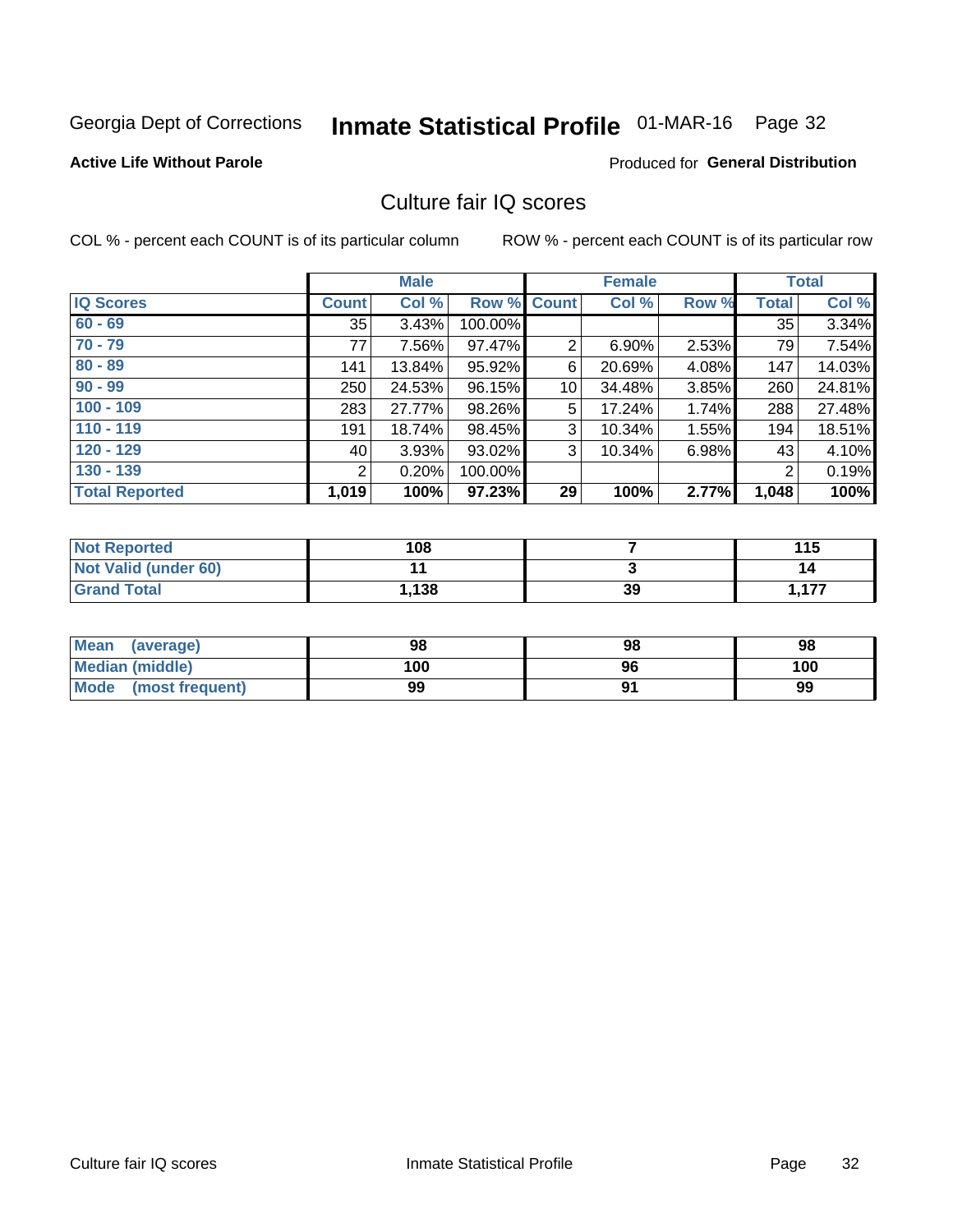## Inmate Statistical Profile 01-MAR-16 Page 33

#### **Active Life Without Parole**

#### Produced for General Distribution

## Wide Range Achievement Test (WRAT) reading score

COL % - percent each COUNT is of its particular column

| <b>WRAT Reading Score</b> |                 |        |         |                | <b>Female</b> |       |              | <b>Total</b> |
|---------------------------|-----------------|--------|---------|----------------|---------------|-------|--------------|--------------|
|                           | <b>Count</b>    | Col %  | Row %   | <b>Count</b>   | Col %         | Row % | <b>Total</b> | Col %        |
| 0.1 to 0.9                | 23              | 2.21%  | 100.00% |                |               |       | 23           | 2.15%        |
| 1.0 to 1.9                | 16              | 1.54%  | 100.00% |                |               |       | 16           | 1.49%        |
| 2.0 to 2.9                | 39              | 3.75%  | 97.50%  | 1              | 3.13%         | 2.50% | 40           | 3.73%        |
| 3.0 to 3.9                | 68              | 6.54%  | 95.77%  | 3              | 9.38%         | 4.23% | 71           | 6.62%        |
| 4.0 to 4.9                | 83              | 7.98%  | 97.65%  | $\overline{2}$ | 6.25%         | 2.35% | 85           | 7.93%        |
| 5.0 to 5.9                | 99              | 9.52%  | 98.02%  | $\overline{2}$ | 6.25%         | 1.98% | 101          | 9.42%        |
| 6.0 to 6.9                | 95              | 9.13%  | 97.94%  | 2              | 6.25%         | 2.06% | 97           | 9.05%        |
| 7.0 to 7.9                | 30 <sup>2</sup> | 2.88%  | 100.00% |                |               |       | 30           | 2.80%        |
| 8.0 to 8.9                | 79              | 7.60%  | 97.53%  | 2              | 6.25%         | 2.47% | 81           | 7.56%        |
| 9.0 to 9.9                | 65              | 6.25%  | 97.01%  | $\overline{2}$ | 6.25%         | 2.99% | 67           | 6.25%        |
| 10.0 to 10.9              | 52              | 5.00%  | 98.11%  | 1              | 3.13%         | 1.89% | 53           | 4.94%        |
| 11.0 to 11.9              | 99              | 9.52%  | 95.19%  | 5              | 15.63%        | 4.81% | 104          | 9.70%        |
| 12.0 to 12.9              | 236             | 22.69% | 96.33%  | 9              | 28.13%        | 3.67% | 245          | 22.85%       |
| 13                        | 56              | 5.38%  | 94.92%  | 3              | 9.38%         | 5.08% | 59           | 5.50%        |
| <b>Total Reported</b>     | 1,040           | 100%   | 97.01%  | 32             | 100.0%        | 2.99% | 1,072        | 100%         |

| <b>Not Reported</b>   | 98   |     | 105      |
|-----------------------|------|-----|----------|
| <b>Total</b><br>Grand | ,138 | -39 | 477<br>. |

| Mean (average)         | 8.49 | 9.50 | 8.52 |
|------------------------|------|------|------|
| <b>Median (middle)</b> | 8.9  | 11.2 | 8.9  |
| Mode (most frequent)   | 12.9 | 12.9 | 12.9 |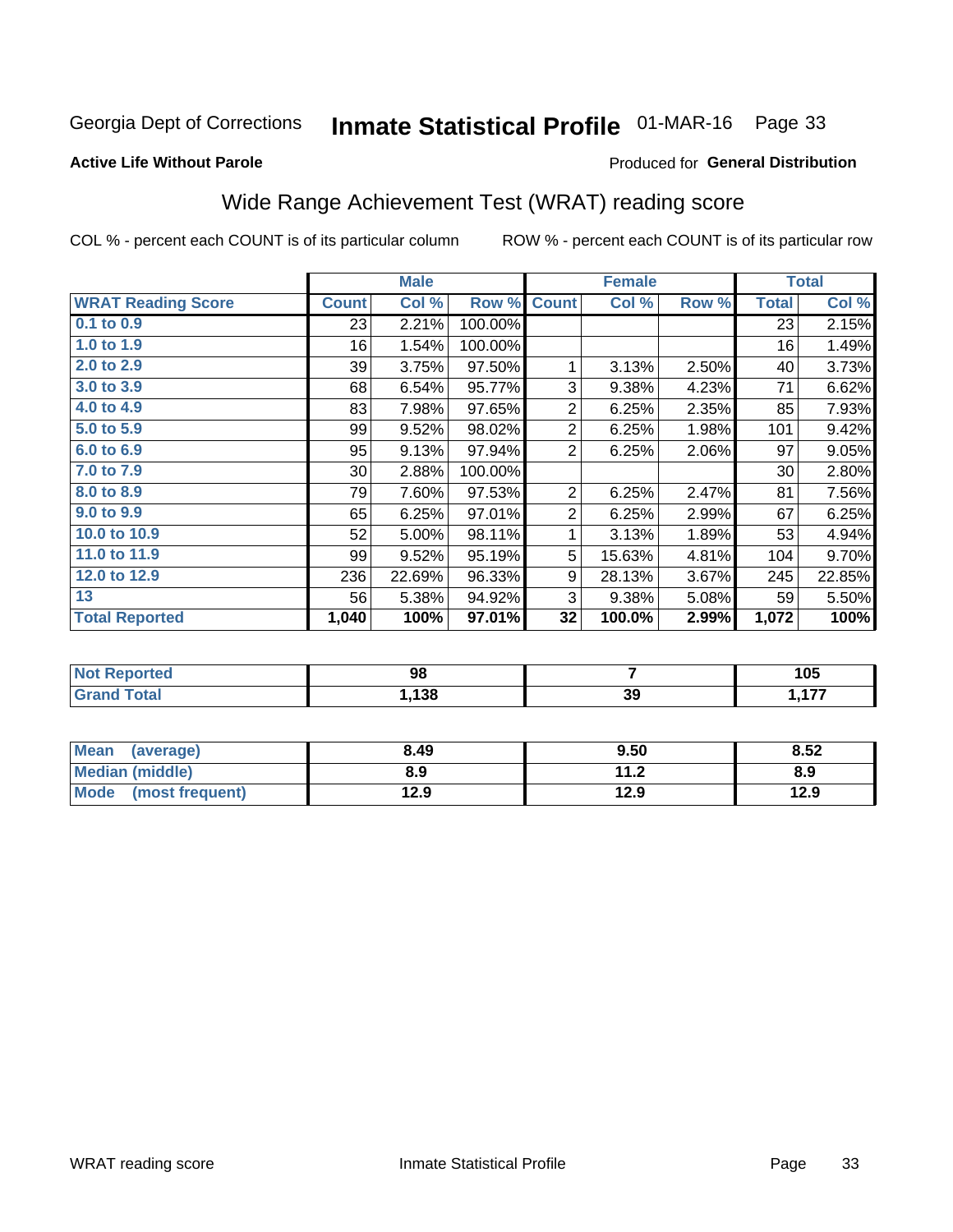## Inmate Statistical Profile 01-MAR-16 Page 34

#### **Active Life Without Parole**

#### Produced for General Distribution

## Wide Range Achievement Test (WRAT) math score

COL % - percent each COUNT is of its particular column

|                              |              | <b>Male</b> |           |                | <b>Female</b> |        |              | <b>Total</b> |
|------------------------------|--------------|-------------|-----------|----------------|---------------|--------|--------------|--------------|
| <b>WRAT Mathematic Score</b> | <b>Count</b> | Col %       | Row %     | <b>Count</b>   | Col %         | Row %  | <b>Total</b> | Col %        |
| $0.1$ to $0.9$               | 2            | 0.19%       | 100.00%   |                |               |        | 2            | 0.19%        |
| 1.0 to 1.9                   | 8            | 0.77%       | 100.00%   |                |               |        | 8            | 0.75%        |
| 2.0 to 2.9                   | 24           | 2.31%       | 96.00%    | 1              | 3.13%         | 4.00%  | 25           | 2.33%        |
| 3.0 to 3.9                   | 58           | 5.58%       | 96.67%    | $\overline{2}$ | 6.25%         | 3.33%  | 60           | 5.60%        |
| 4.0 to 4.9                   | 113          | 10.87%      | 97.41%    | 3              | 9.38%         | 2.59%  | 116          | 10.82%       |
| 5.0 to 5.9                   | 142          | 13.65%      | 98.61%    | $\overline{2}$ | 6.25%         | 1.39%  | 144          | 13.43%       |
| 6.0 to 6.9                   | 232          | 22.31%      | 97.48%    | 6              | 18.75%        | 2.52%  | 238          | 22.20%       |
| 7.0 to 7.9                   | 109          | 10.48%      | 97.32%    | 3              | 9.38%         | 2.68%  | 112          | 10.45%       |
| 8.0 to 8.9                   | 97           | 9.33%       | 97.00%    | 3              | 9.38%         | 3.00%  | 100          | 9.33%        |
| 9.0 to 9.9                   | 78           | 7.50%       | 96.30%    | 3              | 9.38%         | 3.70%  | 81           | 7.56%        |
| 10.0 to 10.9                 | 26           | 2.50%       | 100.00%   |                |               |        | 26           | 2.43%        |
| 11.0 to 11.9                 | 33           | 3.17%       | 100.00%   |                |               |        | 33           | 3.08%        |
| 12.0 to 12.9                 | 109          | 10.48%      | 93.16%    | 8              | 25.00%        | 6.84%  | 117          | 10.91%       |
| 13                           | 9            | 0.87%       | $90.00\%$ | 1              | 3.13%         | 10.00% | 10           | 0.93%        |
| <b>Total Reported</b>        | 1,040        | 100%        | 97.01%    | 32             | 100.0%        | 2.99%  | 1,072        | 100.0%       |

| <b>Not Reported</b>          | 98    |    | 105         |
|------------------------------|-------|----|-------------|
| <b>Total</b><br><b>Grand</b> | , 138 | 39 | $-477$<br>. |

| Mean (average)         | 7.33 | 8.21 | 7.35 |
|------------------------|------|------|------|
| <b>Median (middle)</b> | 6.9  | 7. U | 6.9  |
| Mode (most frequent)   | 12.9 | 12.9 | 12.9 |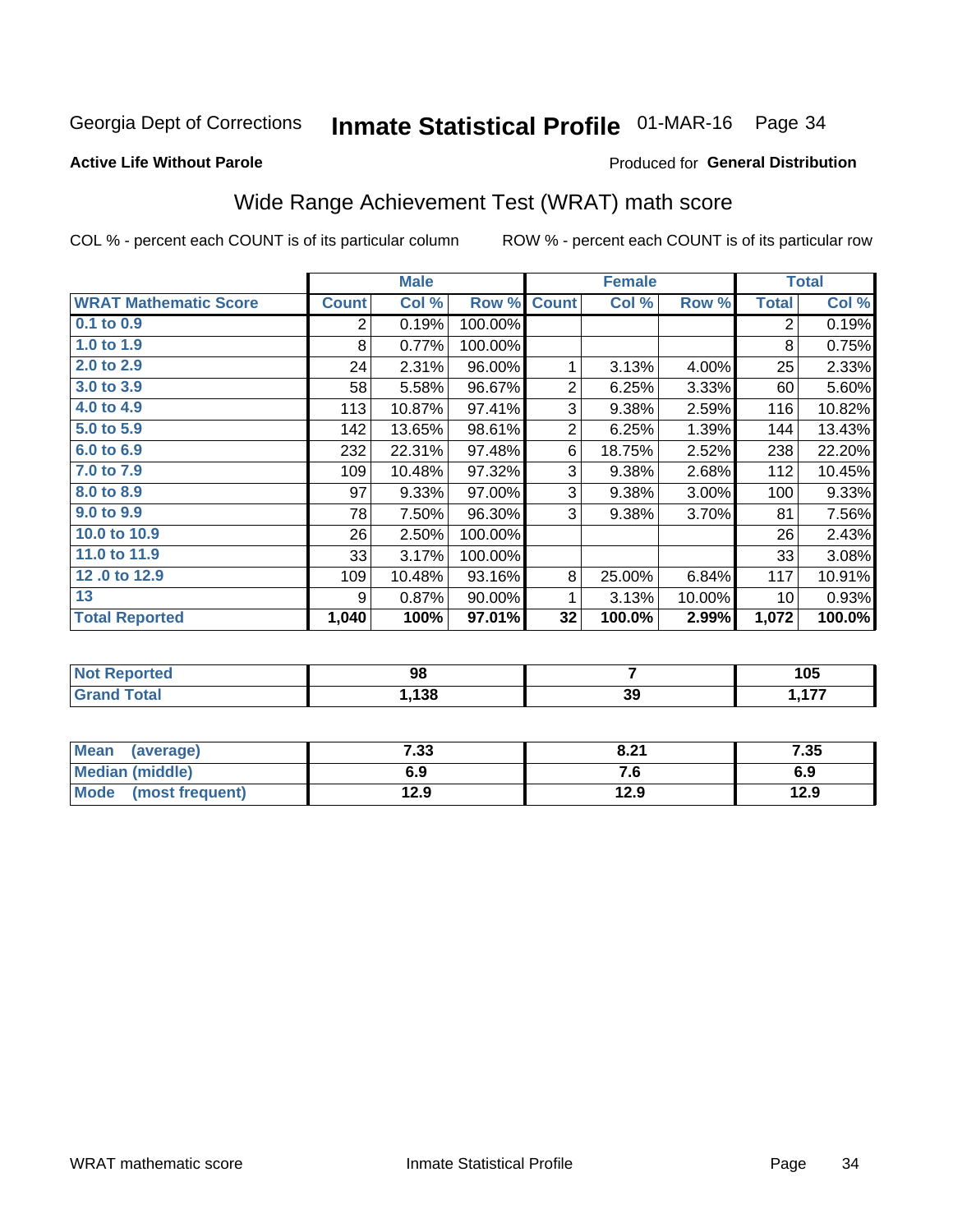#### Inmate Statistical Profile 01-MAR-16 Page 35

#### **Active Life Without Parole**

#### Produced for General Distribution

### Wide Range Achievement Test (WRAT) spelling score

COL % - percent each COUNT is of its particular column

|                            |              | <b>Male</b> |         |                | <b>Female</b> |       |              | <b>Total</b> |
|----------------------------|--------------|-------------|---------|----------------|---------------|-------|--------------|--------------|
| <b>WRAT Spelling Score</b> | <b>Count</b> | Col %       | Row %   | <b>Count</b>   | Col %         | Row % | <b>Total</b> | Col %        |
| $0.1$ to $0.9$             | 17           | 1.64%       | 100.00% |                |               |       | 17           | 1.59%        |
| 1.0 to 1.9                 | 29           | 2.79%       | 100.00% |                |               |       | 29           | 2.71%        |
| 2.0 to 2.9                 | 49           | 4.72%       | 98.00%  | 1              | 3.13%         | 2.00% | 50           | 4.67%        |
| 3.0 to 3.9                 | 64           | 6.17%       | 96.97%  | $\overline{2}$ | 6.25%         | 3.03% | 66           | 6.17%        |
| 4.0 to 4.9                 | 65           | 6.26%       | 98.48%  | 1              | 3.13%         | 1.52% | 66           | 6.17%        |
| 5.0 to 5.9                 | 123          | 11.85%      | 99.19%  | 1              | 3.13%         | 0.81% | 124          | 11.59%       |
| 6.0 to 6.9                 | 101          | 9.73%       | 99.02%  | 1              | 3.13%         | 0.98% | 102          | 9.53%        |
| 7.0 to 7.9                 | 92           | 8.86%       | 96.84%  | 3              | 9.38%         | 3.16% | 95           | 8.88%        |
| 8.0 to 8.9                 | 92           | 8.86%       | 97.87%  | $\overline{2}$ | 6.25%         | 2.13% | 94           | 8.79%        |
| 9.0 to 9.9                 | 57           | 5.49%       | 100.00% |                |               |       | 57           | 5.33%        |
| 10.0 to 10.9               | 54           | 5.20%       | 100.00% |                |               |       | 54           | 5.05%        |
| 11.0 to 11.9               | 68           | 6.55%       | 94.44%  | 4              | 12.50%        | 5.56% | 72           | 6.73%        |
| 12.0 to 12.9               | 199          | 19.17%      | 92.56%  | 16             | 50.00%        | 7.44% | 215          | 20.09%       |
| 13                         | 28           | 2.70%       | 96.55%  | 1              | 3.13%         | 3.45% | 29           | 2.71%        |
| <b>Total Reported</b>      | 1,038        | 100%        | 97.01%  | 32             | 100.0%        | 2.99% | 1,070        | 100.0%       |
|                            |              |             |         |                |               |       |              |              |

| <b>Not Reported</b>          | 100  |    | 107 |
|------------------------------|------|----|-----|
| <b>Total</b><br><b>Grand</b> | ,138 | 39 | 477 |

| <b>Mean</b><br>(average) | 7.97 | 10.24 | 8.04 |
|--------------------------|------|-------|------|
| Median (middle)          | .    | 12.3  | 7. L |
| Mode<br>(most frequent)  | 12.9 | 12.9  | 12.9 |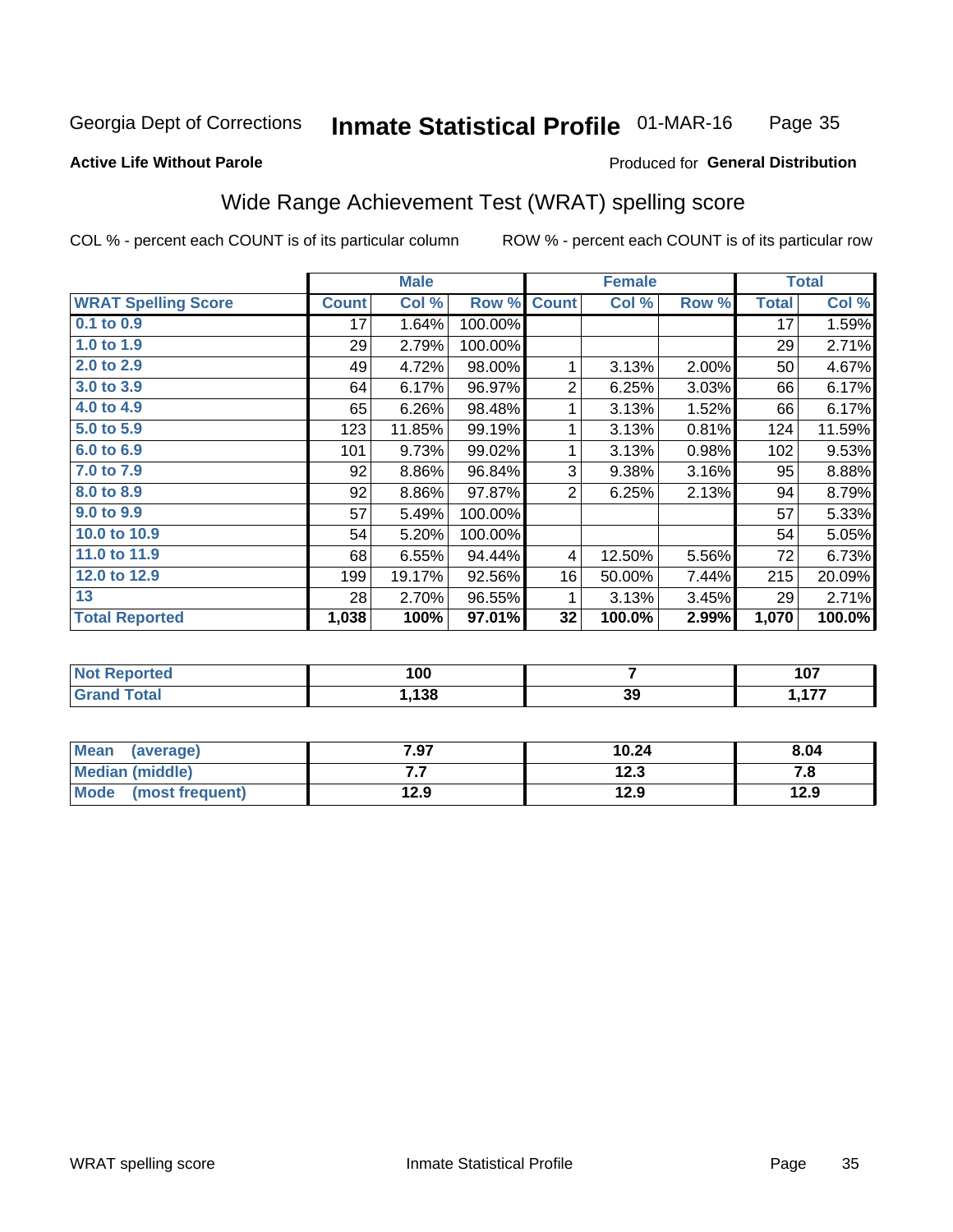## Inmate Statistical Profile 01-MAR-16 Page 36

#### **Active Life Without Parole**

#### Produced for General Distribution

## Current / last mental health treatment level

COL % - percent each COUNT is of its particular column

|                                    |              | <b>Male</b> |         |              | <b>Female</b> |       |                 | <b>Total</b> |
|------------------------------------|--------------|-------------|---------|--------------|---------------|-------|-----------------|--------------|
| <b>Mental Health Treatment Lev</b> | <b>Count</b> | Col %       | Row %   | <b>Count</b> | Col %         | Row % | <b>Total</b>    | Col %        |
| 1 No problem at current time       | 223          | 43.64%      | 96.96%  | 7            | 22.58%        | 3.04% | 230             | 42.44%       |
| 2 Receiving outpatient             | 212          | 41.49%      | 90.60%  | 22           | 70.97%        | 9.40% | 234             | 43.17%       |
| <b>Treatment</b>                   |              |             |         |              |               |       |                 |              |
| 3 Inpatient, moderate              | 63           | 12.33%      | 96.92%  | 2            | 6.45%         | 3.08% | 65              | 11.99%       |
| Treatment                          |              |             |         |              |               |       |                 |              |
| 4 Inpatient, intensive             | 12           | 2.35%       | 100.00% |              |               |       | 12 <sup>2</sup> | 2.21%        |
| Treatment                          |              |             |         |              |               |       |                 |              |
| <b>5 Undergoing crisis</b>         |              | 0.20%       | 100.00% |              |               |       |                 | 0.18%        |
| <b>stabilization</b>               |              |             |         |              |               |       |                 |              |
| <b>Total Evaluated</b>             | 511          | 100%        | 94.28%  | 31           | 100%          | 5.72% | 542             | 100%         |

| <b>evaluation</b>   | 627  |    | $\sim$ |
|---------------------|------|----|--------|
| <b>Never had MF</b> | 0Z 1 |    | ບວວ    |
| $f$ otol            | ,138 | 39 | ィララ    |

| Median (middle)         | <b>Receiving outpatient</b><br>treatment | <b>Receiving outpatient</b><br>treatment | <b>Receiving</b><br>outpatient<br>treatment |  |
|-------------------------|------------------------------------------|------------------------------------------|---------------------------------------------|--|
| Mode<br>(most frequent) | No problem at current time               | <b>Receiving outpatient</b><br>treatment | <b>Receiving</b><br>outpatient<br>treatment |  |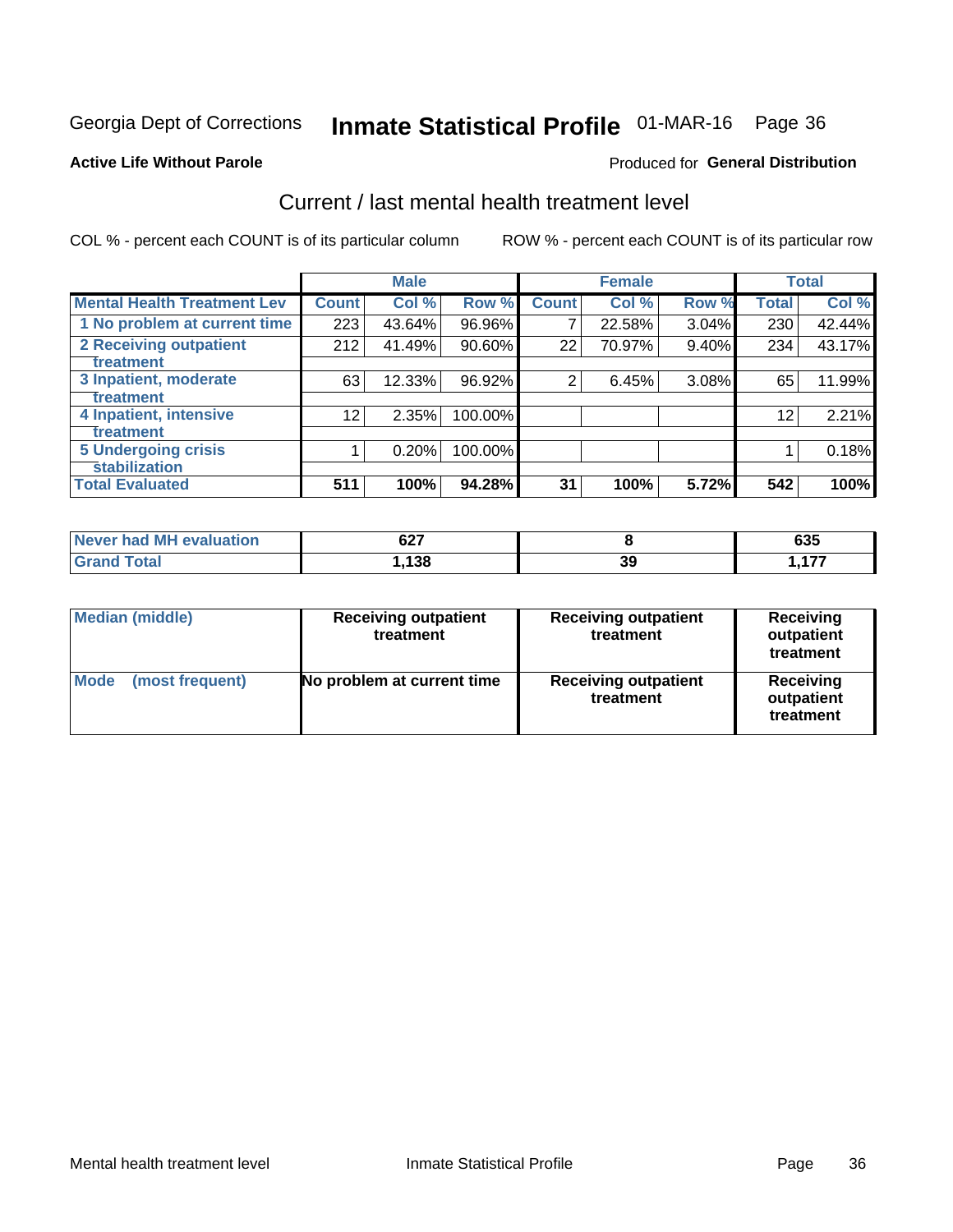#### Inmate Statistical Profile 01-MAR-16 Page 37

#### **Active Life Without Parole**

#### Produced for General Distribution

## PULHESDWIT medical scale - 'P' overall condition ('P'hysical)

COL % - percent each COUNT is of its particular column

|                                  |                | <b>Male</b> |         |                 | <b>Female</b> |       |              | <b>Total</b> |
|----------------------------------|----------------|-------------|---------|-----------------|---------------|-------|--------------|--------------|
| 'P' Overall Condition            | Count l        | Col %       |         | Row % Count     | Col %         | Row % | <b>Total</b> | Col %        |
| 1 No medical illness             | 761            | 73.53%      | 97.81%  | 17              | 45.95%        | 2.19% | 778          | 72.57%       |
| 2 Well-controlled chronic        | 248            | 23.96%      | 92.54%  | 20 <sub>1</sub> | 54.05%        | 7.46% | 268          | 25.00%       |
| <b>lillness</b>                  |                |             |         |                 |               |       |              |              |
| 3 Poorly-controlled chronic      | 24             | $2.32\%$    | 100.00% |                 |               |       | 24           | 2.24%        |
| <b>illness</b>                   |                |             |         |                 |               |       |              |              |
| 4 Significant problems requiring | 2 <sub>1</sub> | 0.19%       | 100.00% |                 |               |       | 2            | 0.19%        |
| special housing                  |                |             |         |                 |               |       |              |              |
| <b>Total Reported</b>            | 1,035          | 100%        | 96.55%  | 37              | 100%          | 3.45% | 1,072        | 100%         |

| τeα   | ィハク<br>טע |   | 1 N F<br>טו |
|-------|-----------|---|-------------|
| _____ | 420<br>ပေ | v | ----        |

| <b>Mode</b> | (most frequent) | 1 No medical illness | 2 Well-controlled chronic<br>illness | 1 No medical<br>illness |
|-------------|-----------------|----------------------|--------------------------------------|-------------------------|
|-------------|-----------------|----------------------|--------------------------------------|-------------------------|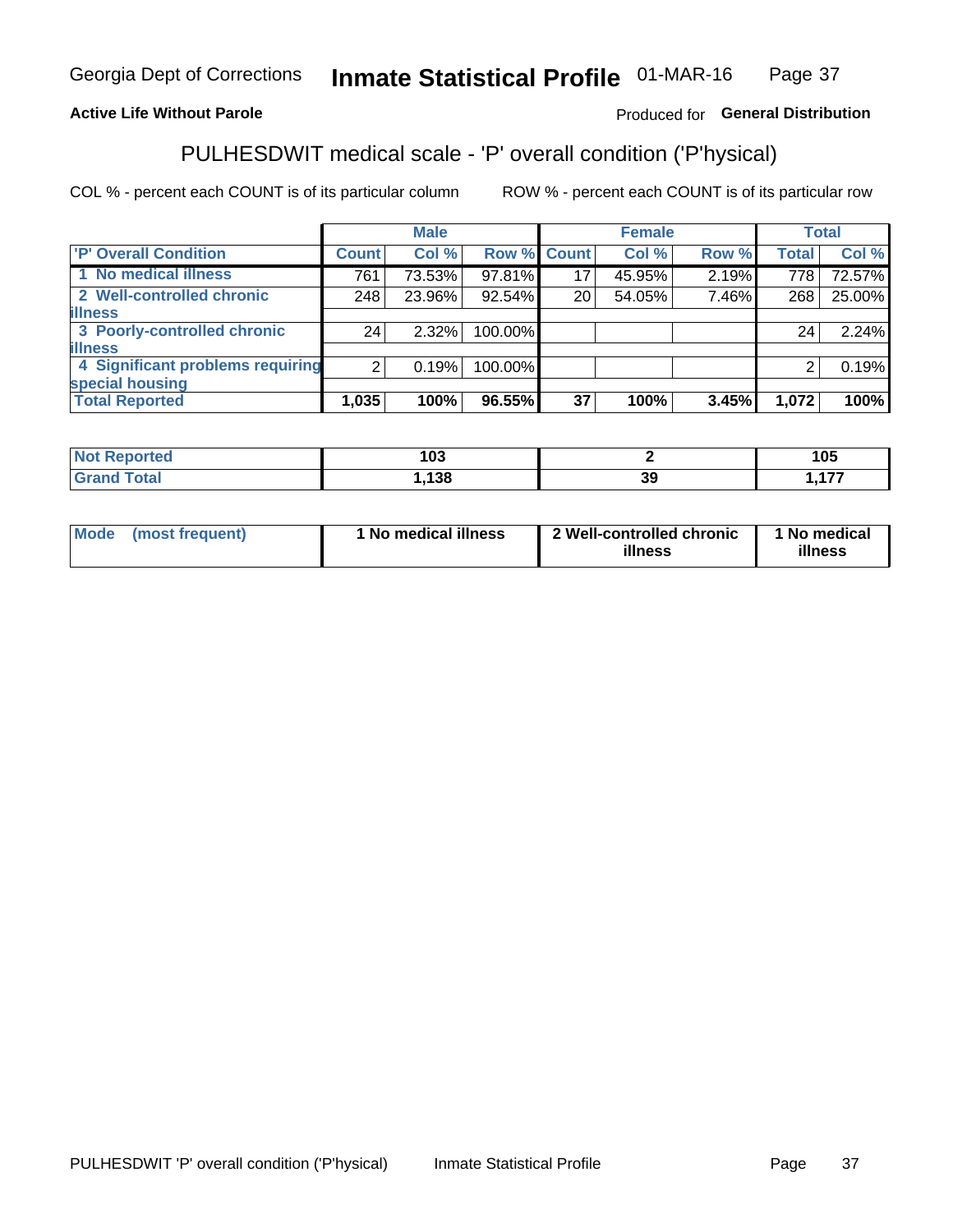#### **Active Life Without Parole**

#### Produced for General Distribution

## PULHESDWIT medical scale - 'U' upper body

COL % - percent each COUNT is of its particular column

|                              |              | <b>Male</b> |         |              | <b>Female</b> |       |              | <b>Total</b> |
|------------------------------|--------------|-------------|---------|--------------|---------------|-------|--------------|--------------|
| <b>U' Upper Body</b>         | <b>Count</b> | Col %       | Row %   | <b>Count</b> | Col %         | Row % | <b>Total</b> | Col %        |
| 1 Upper bones, joints,       | 981          | 94.87%      | 96.75%  | 33           | 89.19%        | 3.25% | 1,014        | 94.68%       |
| muscles all OK               |              |             |         |              |               |       |              |              |
| 2 One or both arms minimally | 41           | 3.97%       | 91.11%  | 4            | 10.81%        | 8.89% | 45           | 4.20%        |
| limited                      |              |             |         |              |               |       |              |              |
| 3 One or both arms           | 10           | 0.97%       | 100.00% |              |               |       | 10           | 0.93%        |
| <b>moderately limited</b>    |              |             |         |              |               |       |              |              |
| 4 One arm disabled,          |              | 0.10%       | 100.00% |              |               |       |              | 0.09%        |
| paralyzed, or amputated      |              |             |         |              |               |       |              |              |
| 5 Both arms disabled,        |              | 0.10%       | 100.00% |              |               |       |              | 0.09%        |
| paralyzed, or amputated      |              |             |         |              |               |       |              |              |
| <b>Total Reported</b>        | 1,034        | 100%        | 96.55%  | 37           | 100%          | 3.45% | 1,071        | 100%         |

| <b>Not Reported</b> | 104         |    | 106      |
|---------------------|-------------|----|----------|
| <b>Grand Total</b>  | 420<br>၊ ၁၀ | 39 | ---<br>. |

| Mode (most frequent) | 1 Upper bones, joints,<br>muscles all OK | 1 Upper bones, joints,<br>muscles all OK | 1 Upper bones,<br>joints, muscles all<br>ΟK |
|----------------------|------------------------------------------|------------------------------------------|---------------------------------------------|
|----------------------|------------------------------------------|------------------------------------------|---------------------------------------------|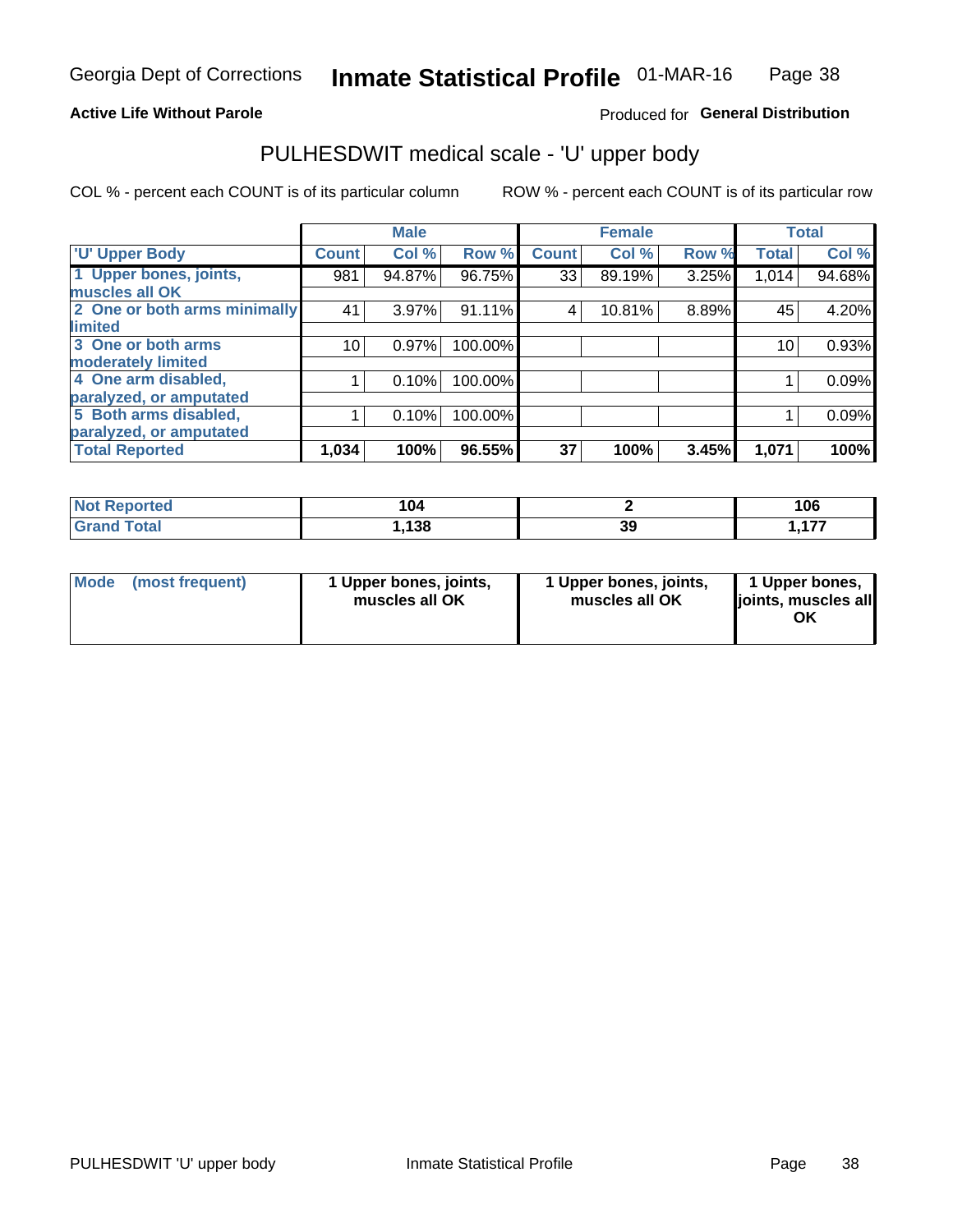#### **Active Life Without Parole**

#### Produced for General Distribution

### PULHESDWIT medical scale - 'L' lower body

COL % - percent each COUNT is of its particular column

|                                |                 | <b>Male</b> |         |              | <b>Female</b> |       |              | <b>Total</b> |
|--------------------------------|-----------------|-------------|---------|--------------|---------------|-------|--------------|--------------|
| 'L' Lower Body                 | <b>Count</b>    | Col %       | Row %   | <b>Count</b> | Col %         | Row % | <b>Total</b> | Col %        |
| 1 Lower bones, joints,         | 899             | 87.03%      | 96.56%  | 32           | 86.49%        | 3.44% | 931          | 87.01%       |
| muscles all OK                 |                 |             |         |              |               |       |              |              |
| 2 One or both legs minimally   | 116             | 11.23%      | 95.87%  | 5            | 13.51%        | 4.13% | 121          | 11.31%       |
| limited                        |                 |             |         |              |               |       |              |              |
| 3 One or both legs             | 16 <sub>1</sub> | 1.55%       | 100.00% |              |               |       | 16           | 1.50%        |
| moderately limited             |                 |             |         |              |               |       |              |              |
| 4 One leg disabled, paralyzed, | $\overline{2}$  | 0.19%       | 100.00% |              |               |       | 2            | 0.19%        |
| or amputated                   |                 |             |         |              |               |       |              |              |
| <b>Total Reported</b>          | 1,033           | 100%        | 96.54%  | 37           | 100%          | 3.46% | 1,070        | 100.0%       |

| <b>Not Reported</b> | 1 N E<br>טע. |    | 4 A 7<br>ו שו |
|---------------------|--------------|----|---------------|
| <b>Total</b>        | 420          | 39 | 477<br>.      |

| Mode | (most frequent) | 1 Lower bones, joints,<br>muscles all OK | 1 Lower bones, joints,<br>muscles all OK | 1 Lower bones,<br>ljoints, muscles all<br>OK |
|------|-----------------|------------------------------------------|------------------------------------------|----------------------------------------------|
|------|-----------------|------------------------------------------|------------------------------------------|----------------------------------------------|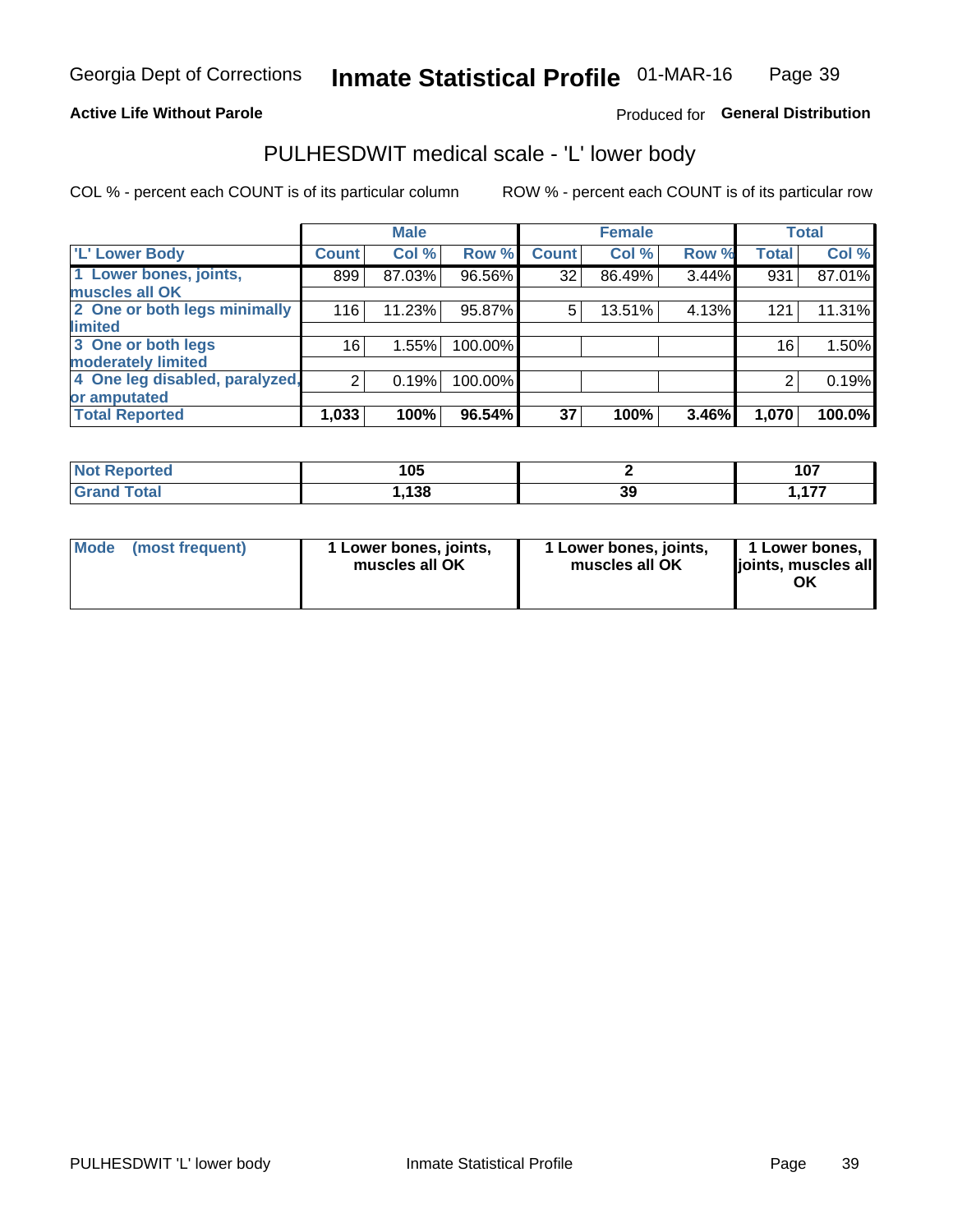#### **Active Life Without Parole**

Produced for General Distribution

### PULHESDWIT medical scale - 'H' hearing

COL % - percent each COUNT is of its particular column

|                                                               |                 | <b>Male</b> |             |    | <b>Female</b> |       | <b>Total</b> |        |
|---------------------------------------------------------------|-----------------|-------------|-------------|----|---------------|-------|--------------|--------|
| <b>H'</b> Hearing                                             | <b>Count</b>    | Col %       | Row % Count |    | Col%          | Row % | <b>Total</b> | Col %  |
| 1 Normal hearing both ears                                    | 1.016           | 98.45%      | 96.49%      | 37 | 100.00%       | 3.51% | 1,053        | 98.50% |
| 2 Some loss in one ear with<br>other OK, or mild loss in both | 11 <sub>1</sub> | 1.07%       | 100.00%     |    |               |       | 11           | 1.03%  |
| 3 Total loss in one ear with<br>mild loss in other            | 5               | 0.48%       | 100.00%     |    |               |       | 5            | 0.47%  |
| <b>Total Reported</b>                                         | 1,032           | 100%        | 96.54%      | 37 | 100%          | 3.46% | 1,069        | 100%   |

| <b>Reported</b><br><b>NOT</b> | 106  |    | 108                           |
|-------------------------------|------|----|-------------------------------|
| <b>otal</b>                   | ,138 | 39 | $\overline{\phantom{a}}$<br>. |

| Mode (most frequent) | 1 Normal hearing both ears 1 Normal hearing both ears 1 Normal hearing | both ears |
|----------------------|------------------------------------------------------------------------|-----------|
|----------------------|------------------------------------------------------------------------|-----------|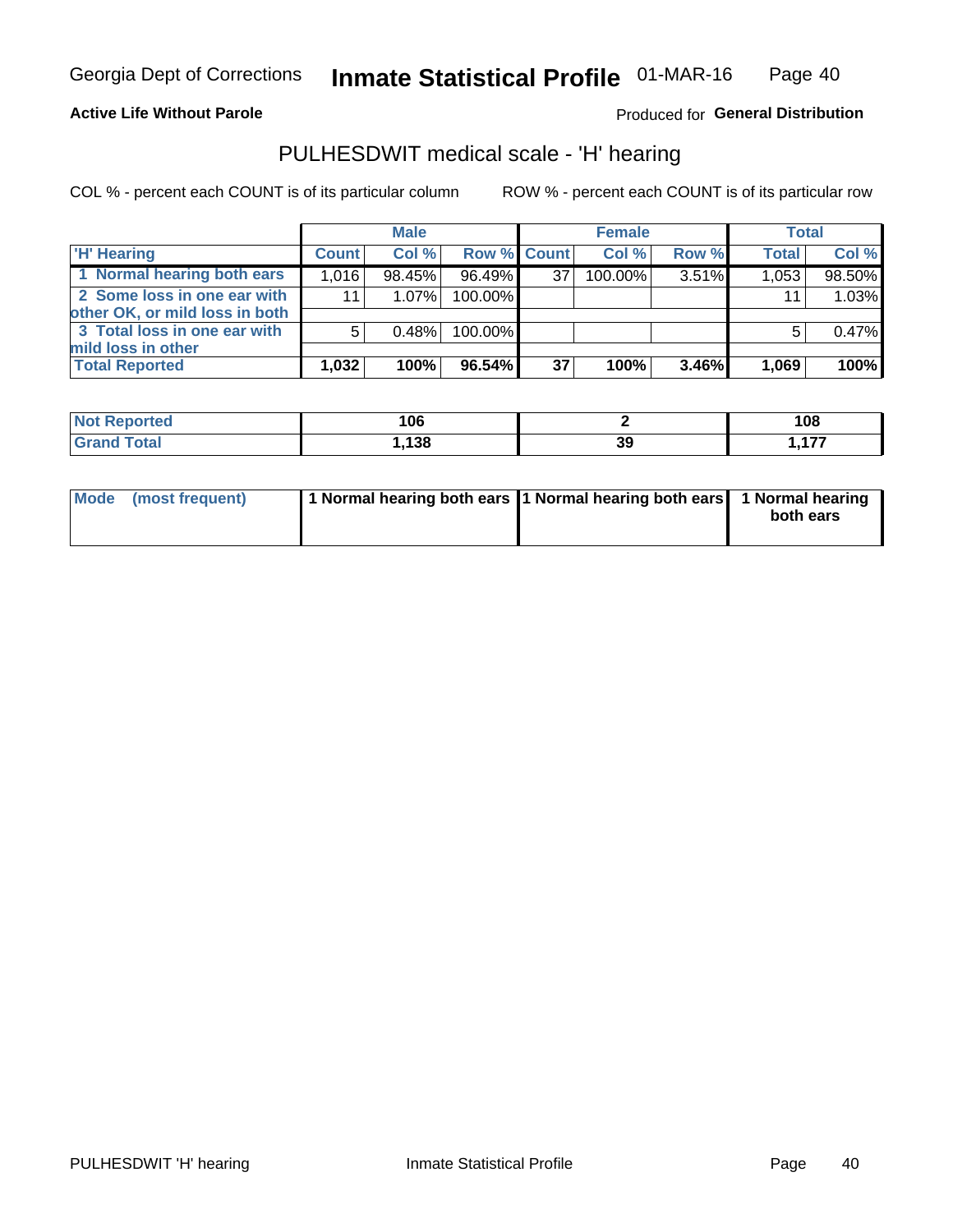#### **Active Life Without Parole**

#### Produced for General Distribution

### PULHESDWIT medical scale - 'E' vision

COL % - percent each COUNT is of its particular column

|                                |                 | <b>Male</b> |        |             | <b>Female</b> |          |              | <b>Total</b> |
|--------------------------------|-----------------|-------------|--------|-------------|---------------|----------|--------------|--------------|
| <b>E' Vision</b>               | <b>Count</b>    | Col %       |        | Row % Count | Col %         | Row %    | <b>Total</b> | Col %        |
| 1 Correctable to 20/40 in both | 764             | 77.33%      | 98.45% | 12          | 34.29%        | 1.55%    | 776          | 75.86%       |
| eyes                           |                 |             |        |             |               |          |              |              |
| 2 Correctable to 20/70 in one  | 200             | 20.24%      | 91.74% | 18          | 51.43%        | $8.26\%$ | 218          | 21.31%       |
| eye, may be blind in other     |                 |             |        |             |               |          |              |              |
| 3 Correctable to 20/200 in one | 20 <sub>1</sub> | 2.02%       | 83.33% |             | 11.43%        | 16.67%   | 24           | 2.35%        |
| eye, may be blind in other     |                 |             |        |             |               |          |              |              |
| 4 One eye not correctable to   | 4               | 0.40%       | 80.00% |             | 2.86%         | 20.00%   | 5            | 0.49%        |
| 20/200, other may be blind     |                 |             |        |             |               |          |              |              |
| <b>Total Reported</b>          | 988             | 100%        | 96.58% | 35          | 100%          | 3.42%    | 1,023        | 100.0%       |

| <b>Not Reported</b><br>$\cdots$ | 1 E N<br>טכו |    | 154                 |
|---------------------------------|--------------|----|---------------------|
| Total                           | 138          | 39 | $\overline{1}$<br>. |

| Mode (most frequent) | 1 Correctable to 20/40 in both 2 Correctable to 20/70 in one 1 Correctable to<br>eves | eye, may be blind in other 20/40 in both eyes |  |
|----------------------|---------------------------------------------------------------------------------------|-----------------------------------------------|--|
|                      |                                                                                       |                                               |  |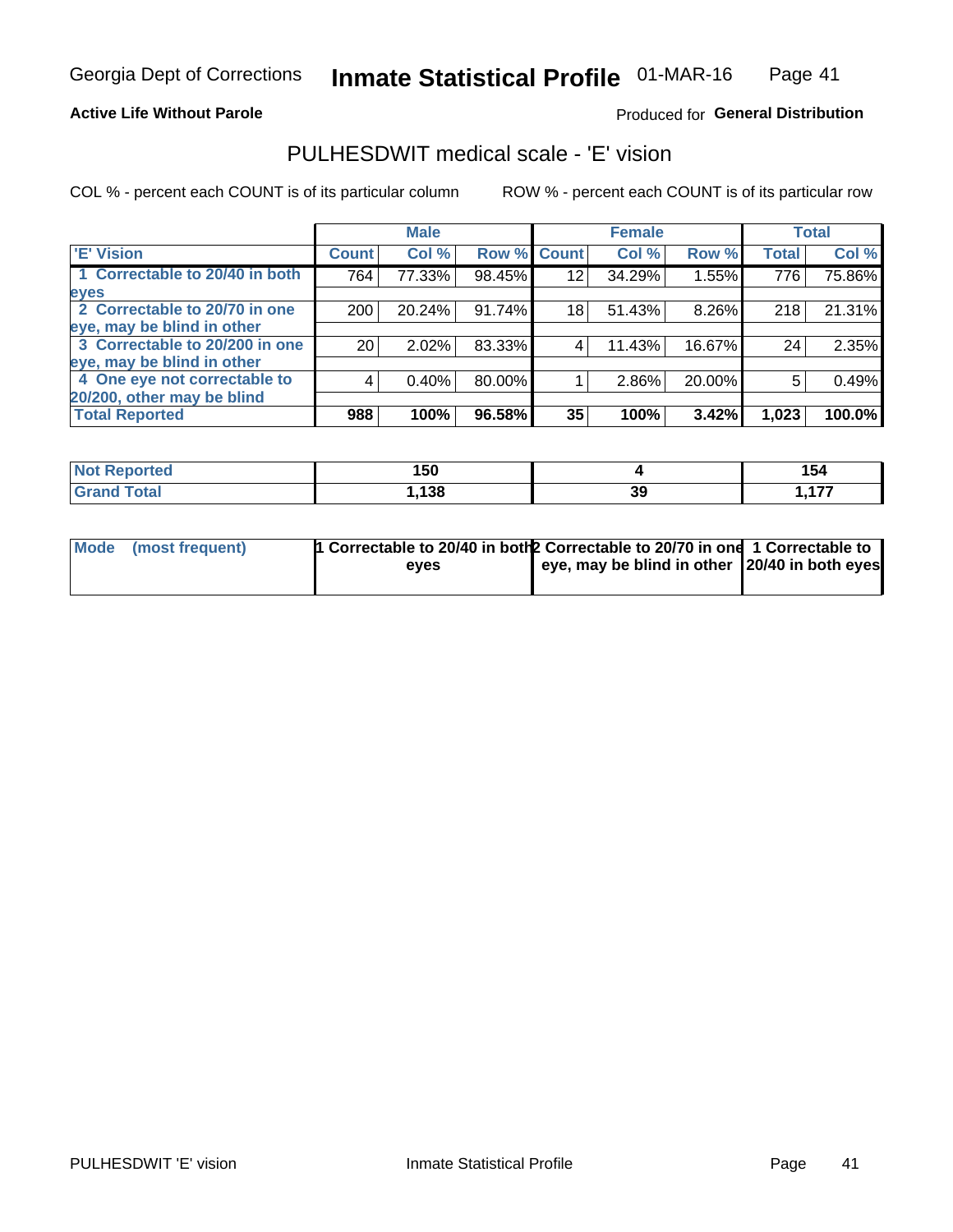#### **Active Life Without Parole**

#### Produced for General Distribution

## PULHESDWIT medical scale - 'S' pSychiatric

COL % - percent each COUNT is of its particular column

|                                        |              | <b>Male</b> |         |             | <b>Female</b> |        |              | <b>Total</b> |
|----------------------------------------|--------------|-------------|---------|-------------|---------------|--------|--------------|--------------|
| 'S' pSychiatric                        | <b>Count</b> | Col %       |         | Row % Count | Col %         | Row %  | <b>Total</b> | Col %        |
| 1 No impairment or disorders           | 864          | 81.74%      | 98.74%  | 11          | 39.29%        | 1.26%  | 875          | 80.65%       |
| 2 Stable, or in remission, or          | 134          | 12.68%      | 89.33%  | 16          | 57.14%        | 10.67% | 150          | 13.82%       |
| mild impairment or retardation         |              |             |         |             |               |        |              |              |
| 3 Requires moderate inpatient          | 51           | 4.82%       | 98.08%  |             | 3.57%         | 1.92%  | 52           | 4.79%        |
| <b>treatment</b>                       |              |             |         |             |               |        |              |              |
| 4 Requires intensive inpatient         |              | $0.66\%$    | 100.00% |             |               |        |              | 0.65%        |
| treatment                              |              |             |         |             |               |        |              |              |
| <b>5 Requires Crisis Stabilization</b> |              | 0.09%       | 100.00% |             |               |        |              | 0.09%        |
| Unit (CSU) inpatient care              |              |             |         |             |               |        |              |              |
| <b>Total Reported</b>                  | 1,057        | 100%        | 97.42%  | 28          | 100%          | 2.58%  | 1,085        | 100%         |

| <b>Not Reported</b>  | о.    |    | n.<br>JŁ |
|----------------------|-------|----|----------|
| <b>Total</b><br>Gran | , 138 | 39 | 477<br>. |

| Mode (most frequent) | <b>1 No impairment or disorders</b> 2 Stable, or in remission, 11 No impairment or |                       |           |
|----------------------|------------------------------------------------------------------------------------|-----------------------|-----------|
|                      |                                                                                    | or mild impairment or | disorders |
|                      |                                                                                    | retardation           |           |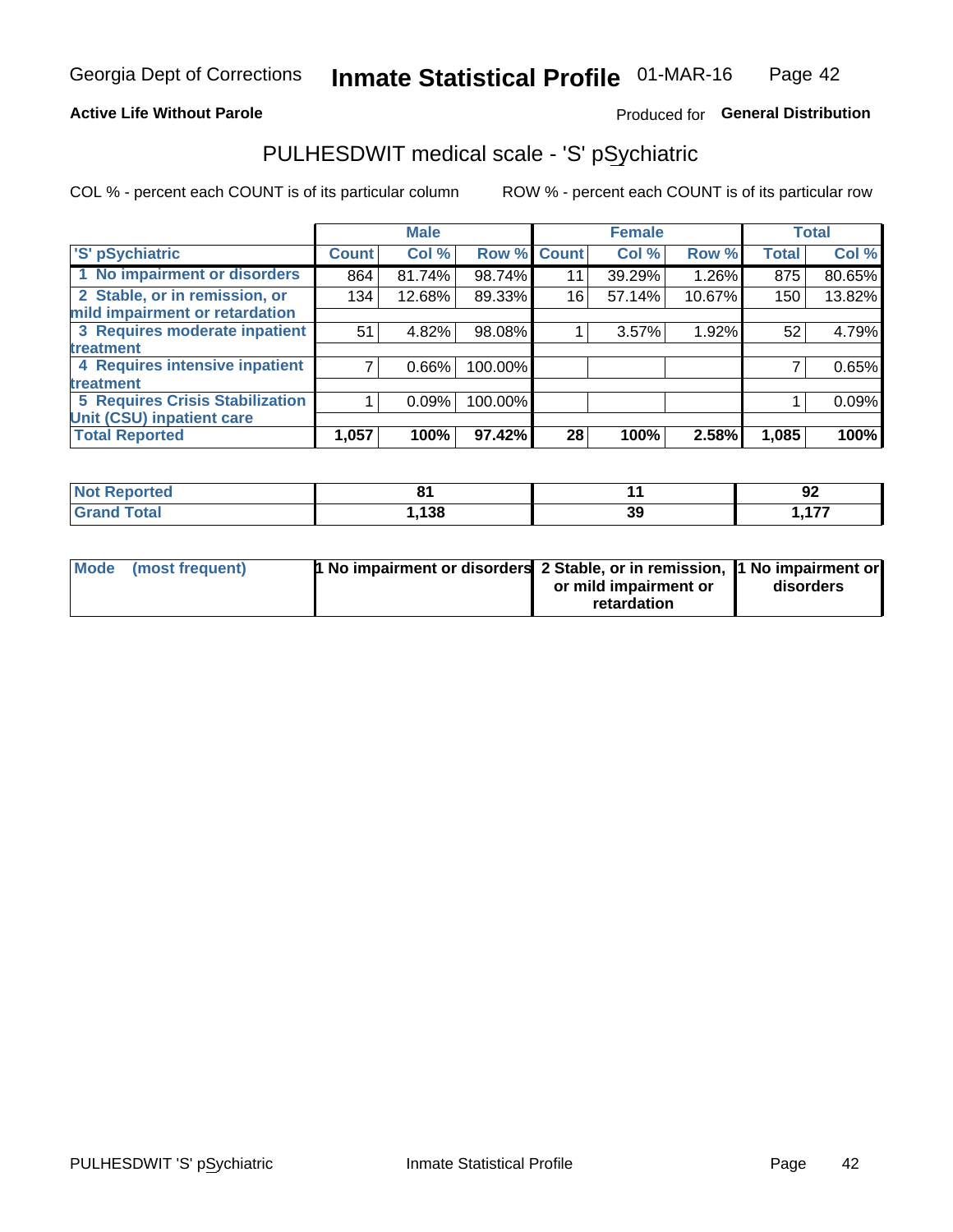**Active Life Without Parole** 

Produced for General Distribution

### PULHESDWIT medical scale - 'D' dental

COL % - percent each COUNT is of its particular column

|                                 |              | <b>Male</b> |           |                 | <b>Female</b> |       |              | <b>Total</b> |
|---------------------------------|--------------|-------------|-----------|-----------------|---------------|-------|--------------|--------------|
| 'D' Dental                      | <b>Count</b> | Col %       |           | Row % Count     | Col %         | Row % | <b>Total</b> | Col %        |
| 1 Minimal routine dental health | 731          | 75.05%      | 96.82%    | 24 <sub>1</sub> | 77.42%        | 3.18% | 755          | 75.12%       |
| <b>needs</b>                    |              |             |           |                 |               |       |              |              |
| 2 Moderate cavities and/or gum  | 207          | 21.25%      | 96.73%    |                 | 22.58%        | 3.27% | 214          | 21.29%       |
| disease                         |              |             |           |                 |               |       |              |              |
| 3 Extensive gum disease         | 36           | $3.70\%$    | 100.00%   |                 |               |       | 36           | 3.58%        |
| and/or widespread decay         |              |             |           |                 |               |       |              |              |
| <b>Total Reported</b>           | 974          | 100%        | $96.92\%$ | 31              | 100%          | 3.08% | 1,005        | 100%         |

| prτea<br><b>NOT</b><br> | 164        |    | $\overline{\phantom{a}}$ |
|-------------------------|------------|----|--------------------------|
| <b>Total</b>            | 128<br>lэc | 39 | ---<br>. .<br>.          |

| <b>Mode</b>     | Minimal routine dental | 1 Minimal routine dental 1 Minimal routine | dental health |
|-----------------|------------------------|--------------------------------------------|---------------|
| (most frequent) | health needs           | health needs                               | needs         |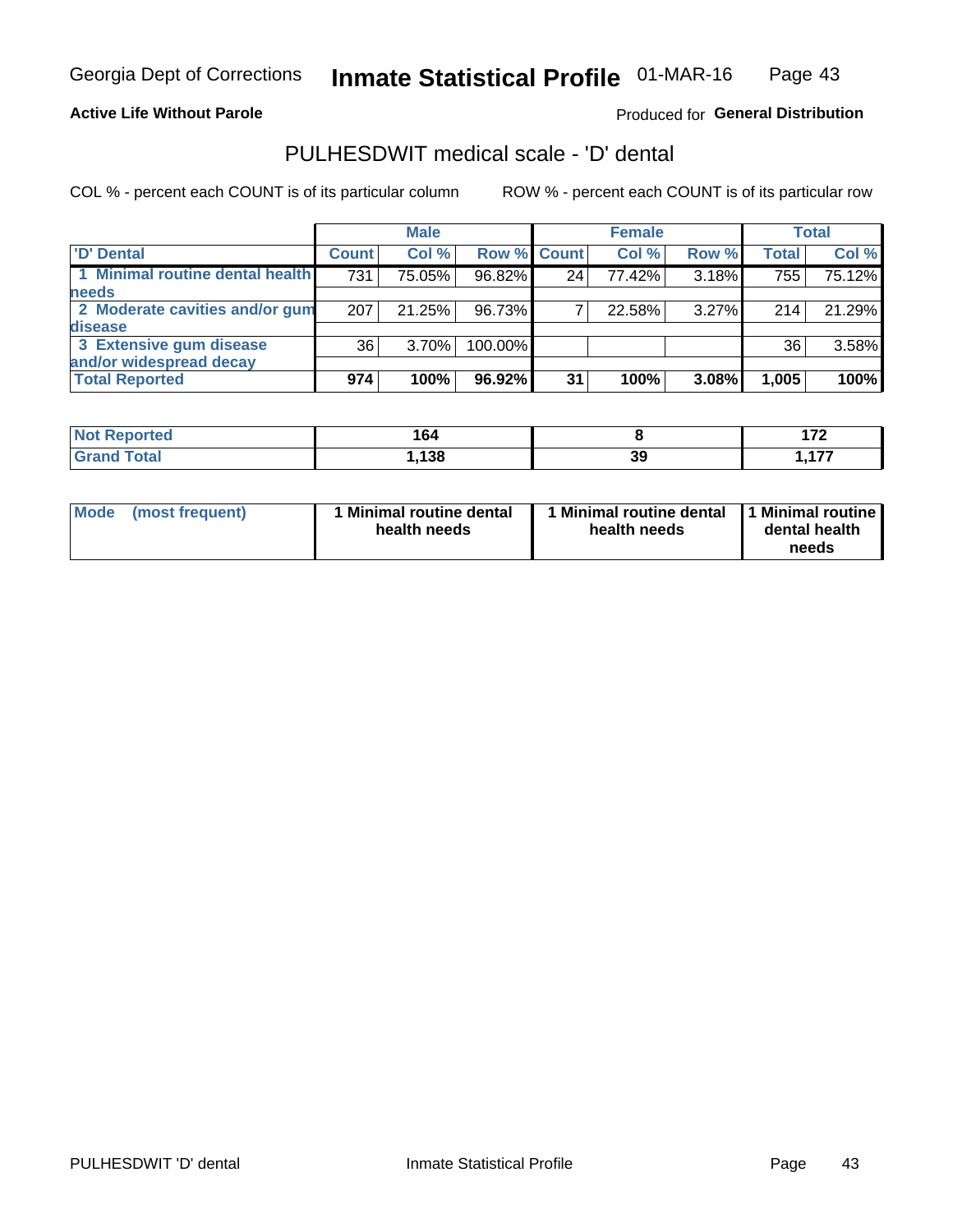#### **Active Life Without Parole**

#### Produced for General Distribution

### PULHESDWIT medical scale - 'W' work ability

COL % - percent each COUNT is of its particular column

|                                 |              | <b>Male</b> |         |             | <b>Female</b> |       |              | <b>Total</b> |
|---------------------------------|--------------|-------------|---------|-------------|---------------|-------|--------------|--------------|
| <b>W' work ability</b>          | <b>Count</b> | Col %       |         | Row % Count | Col %         | Row % | <b>Total</b> | Col %        |
| 1 Unrestricted work or activity | 862          | 83.29%      | 97.07%  | 26          | 70.27%        | 2.93% | 888          | 82.84%       |
| 2 Minor restrictions on type of | 132          | 12.75%      | 92.31%  | 11          | 29.73%        | 7.69% | 143          | 13.34%       |
| <b>work</b>                     |              |             |         |             |               |       |              |              |
| 3 Moderate restrictions on type | 29           | $2.80\%$    | 100.00% |             |               |       | 29           | 2.71%        |
| lof work                        |              |             |         |             |               |       |              |              |
| 4 Major restrictions on type of | 9            | 0.87%       | 100.00% |             |               |       | 9            | 0.84%        |
| <b>work</b>                     |              |             |         |             |               |       |              |              |
| 5 Cannot work under any         | 3            | 0.29%       | 100.00% |             |               |       | 3            | 0.28%        |
| <b>circumstances</b>            |              |             |         |             |               |       |              |              |
| <b>Total Reported</b>           | 1,035        | 100%        | 96.55%  | 37          | 100%          | 3.45% | 1,072        | 100.0%       |

| <b>Not Reported</b>          | 103  |    | 105            |
|------------------------------|------|----|----------------|
| <b>Total</b><br><b>C</b> ron | ,138 | ડડ | $\overline{a}$ |

| Mode            | 1 Unrestricted work or | 1 Unrestricted work or | 1 Unrestricted   |
|-----------------|------------------------|------------------------|------------------|
| (most frequent) | activity               | activity               | work or activity |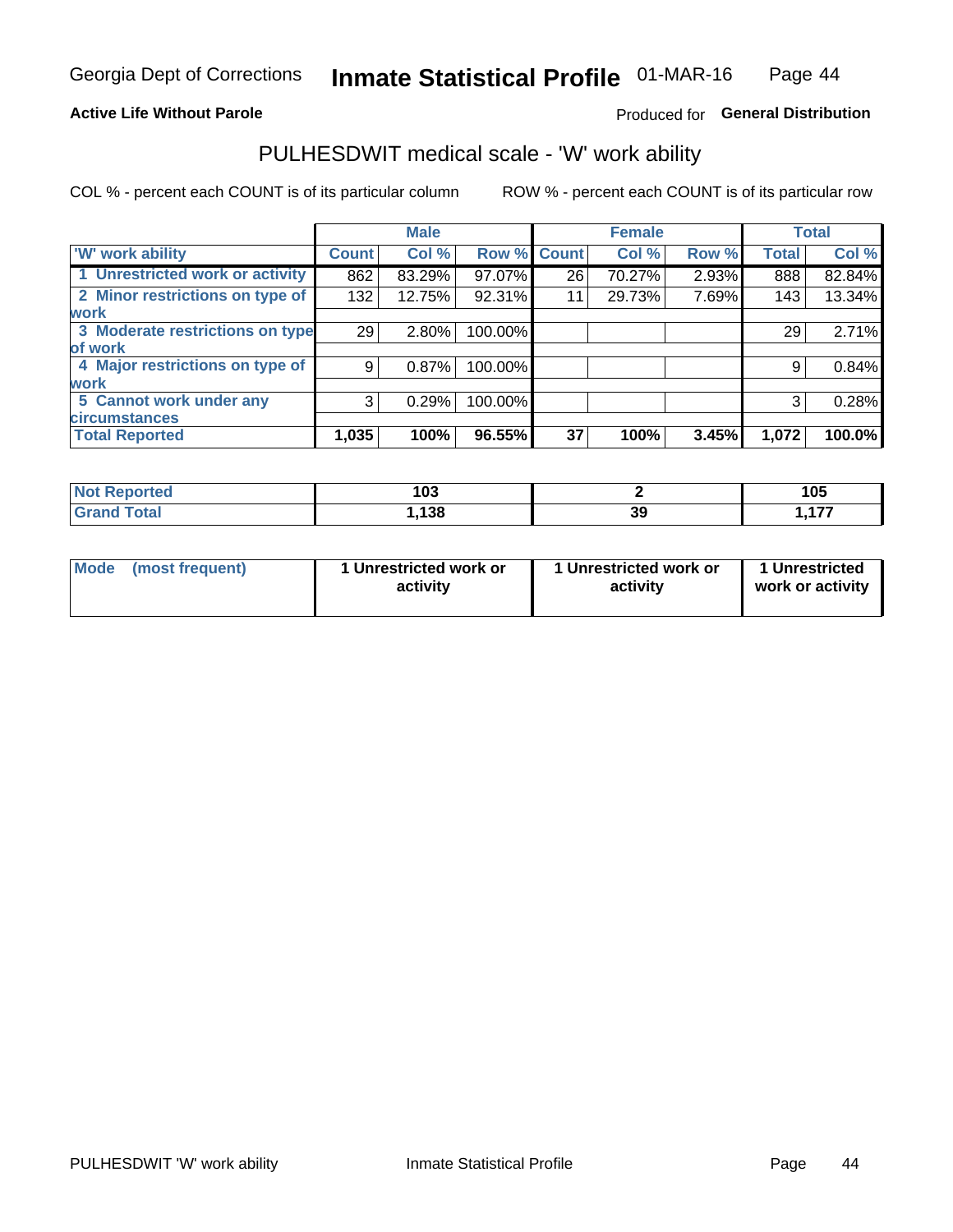#### **Active Life Without Parole**

#### Produced for General Distribution

## PULHESDWIT medical scale - 'I' impairment

COL % - percent each COUNT is of its particular column ROW % - percent each COUNT is of its particular row

|                                   |                    | <b>Male</b> |             |    | <b>Female</b> |       |              | <b>Total</b> |
|-----------------------------------|--------------------|-------------|-------------|----|---------------|-------|--------------|--------------|
| <b>T' Impairment</b>              | Count <sup>!</sup> | Col %       | Row % Count |    | Col %         | Row % | <b>Total</b> | Col %        |
| 1 No impairments or               | 021.ا              | 98.74%      | 96.50%      | 37 | 100.00%       | 3.50% | 1,058        | 98.79%       |
| disabilities                      |                    |             |             |    |               |       |              |              |
| 2 Wheelchair-bound but            |                    | 0.68%       | 100.00%     |    |               |       |              | 0.65%        |
| otherwise OK                      |                    |             |             |    |               |       |              |              |
| <b>3 Needs low-level Assisted</b> |                    | 0.10%       | 100.00%     |    |               |       |              | 0.09%        |
| Living (level I)                  |                    |             |             |    |               |       |              |              |
| 4 Needs moderate Assisted         | 2                  | 0.19%       | 100.00%     |    |               |       | 2            | 0.19%        |
| <b>Living (level II)</b>          |                    |             |             |    |               |       |              |              |
| <b>5 Needs maximal Assisted</b>   | 3                  | 0.29%       | 100.00%     |    |               |       | 3            | 0.28%        |
| <b>Living (level III)</b>         |                    |             |             |    |               |       |              |              |
| <b>Total Reported</b>             | 1,034              | 100%        | 96.55%      | 37 | 100%          | 3.45% | 1,071        | 100%         |

| <b>orted</b> | 104  |          | 106      |
|--------------|------|----------|----------|
| <b>Total</b> | ,138 | 20<br>აა | 477<br>. |

| Mode | (most frequent) | 1 No impairments or<br>disabilities | 1 No impairments or<br>disabilities | 1 No impairments<br>or disabilities |
|------|-----------------|-------------------------------------|-------------------------------------|-------------------------------------|
|------|-----------------|-------------------------------------|-------------------------------------|-------------------------------------|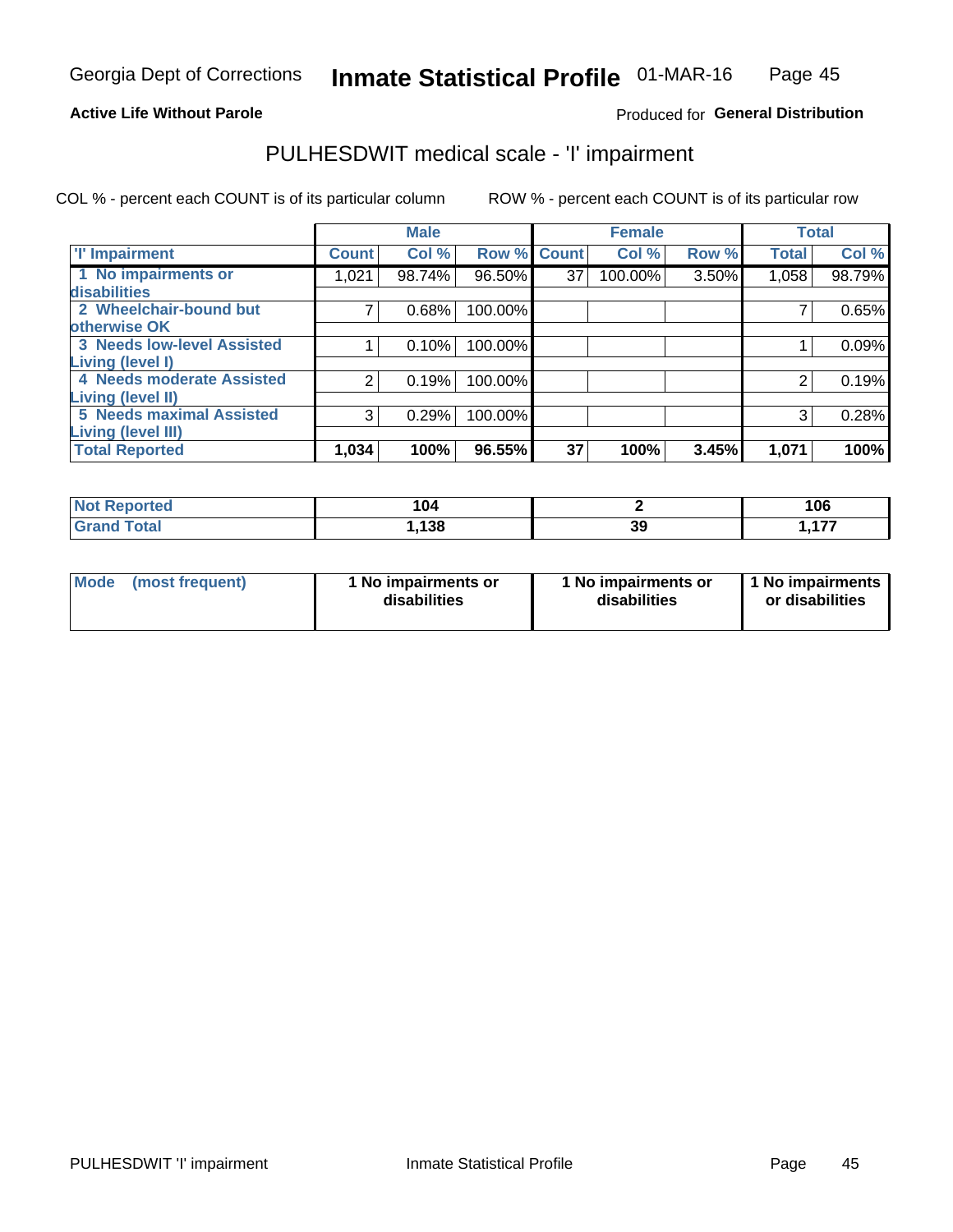#### **Active Life Without Parole**

#### Produced fo General Distribution

## PULHESDWIT medical scale - 'T' transportability

COL % - percent each COUNT is of its particular column

|                             |              | <b>Male</b> |             |    | <b>Female</b> |       |              | <b>Total</b> |
|-----------------------------|--------------|-------------|-------------|----|---------------|-------|--------------|--------------|
| <b>T' Transportability</b>  | <b>Count</b> | Col %       | Row % Count |    | Col %         | Row % | <b>Total</b> | Col %        |
| 1 Can be transported in any | 1,034        | 99.23%      | 96.55%      | 37 | 100.00%       | 3.45% | 1,071        | 99.26%       |
| ordinary approved vehicle   |              |             |             |    |               |       |              |              |
| 2 Wheelchair-bound, not     |              | 0.19%       | 100.00%     |    |               |       |              | 0.19%        |
| needing special vehicle     |              |             |             |    |               |       |              |              |
| 5 Requires ambulance        | 6            | 0.58%       | 100.00%     |    |               |       |              | 0.56%        |
| transport                   |              |             |             |    |               |       |              |              |
| <b>Total Reported</b>       | 1,042        | 100%        | 96.57%      | 37 | 100%          | 3.43% | 1,079        | 100.0%       |

| eported | 96   |    | 98       |
|---------|------|----|----------|
|         | ,138 | 39 | 477<br>. |

| Mode (most frequent) | 1 Can be transported in any 1 Can be transported in any | ordinary approved vehicle   ordinary approved vehicle   transported in any | 1 Can be<br>ordinary approved<br>vehicle |
|----------------------|---------------------------------------------------------|----------------------------------------------------------------------------|------------------------------------------|
|                      |                                                         |                                                                            |                                          |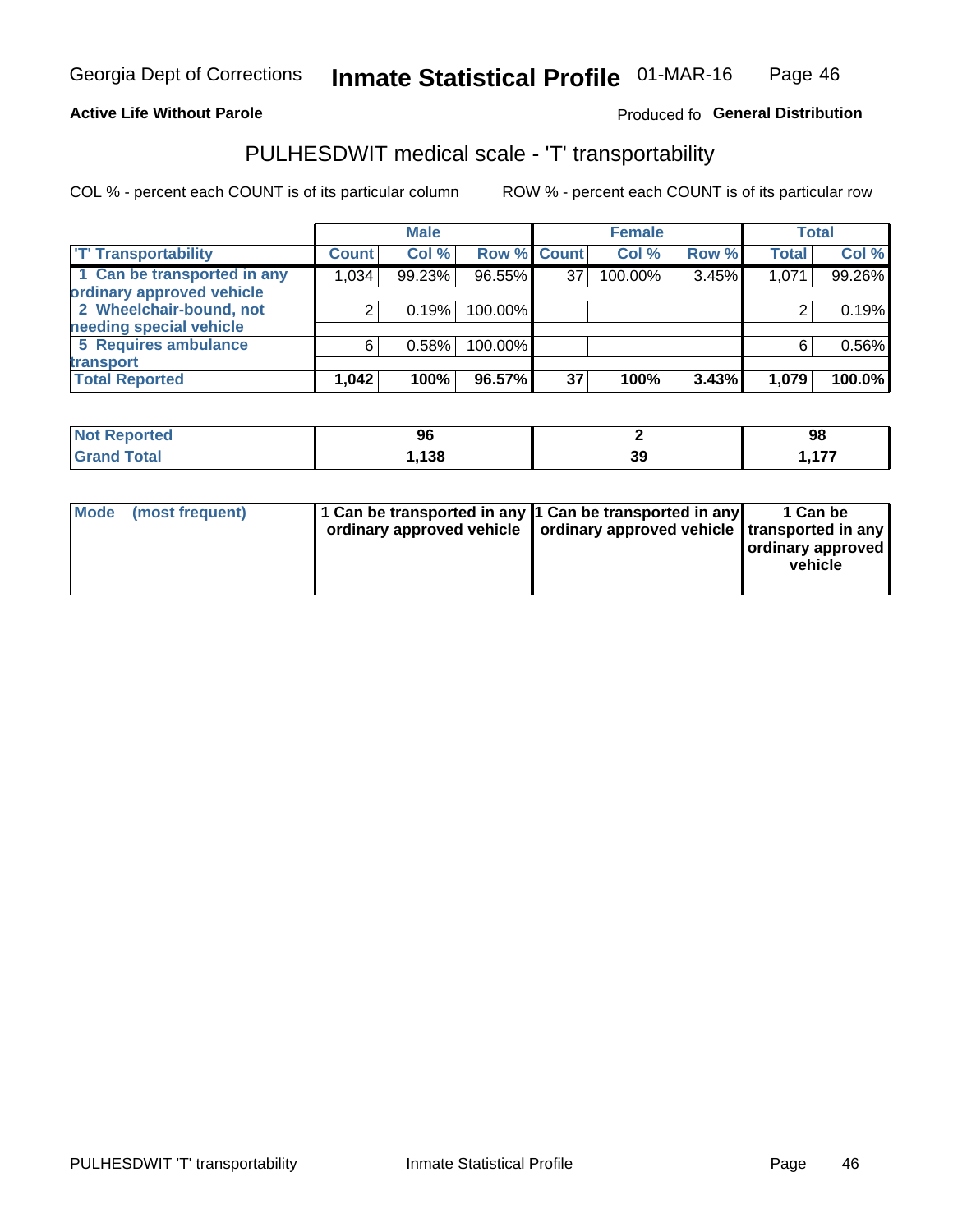## Inmate Statistical Profile 01-MAR-16 Page 47

#### **Active Life Without Parole**

#### **Produced for General Distribution**

### Number of prior Georgia incarcerations

COL % - percent each COUNT is of its particular column

|                                       |              | <b>Male</b> |                    |    | <b>Female</b> |          |       | <b>Total</b> |
|---------------------------------------|--------------|-------------|--------------------|----|---------------|----------|-------|--------------|
| <b>Num of Prior GA Incarcerations</b> | <b>Count</b> | Col %       | <b>Row % Count</b> |    | Col %         | Row %    | Total | Col %        |
|                                       | 576          | 50.62%      | 95.21%             | 29 | 74.36%        | 4.79%    | 605   | 51.40%       |
|                                       | 216          | 18.98%      | 97.74%             | 5  | 12.82%        | 2.26%    | 221   | 18.78%       |
|                                       | 137          | 12.04%      | 98.56%             | 2  | 5.13%         | 1.44%    | 139   | 11.81%       |
| 3                                     | 98           | 8.61%       | 98.00%             | 2  | 5.13%         | $2.00\%$ | 100   | 8.50%        |
| 4                                     | 55           | 4.83%       | 100.00%            |    |               |          | 55    | 4.67%        |
| 5                                     | 34           | 2.99%       | 100.00%            |    |               |          | 34    | 2.89%        |
| <b>More Than 5</b>                    | 22           | 1.93%       | 95.65%             |    | 2.56%         | 4.35%    | 23    | 1.95%        |
| <b>Total Reported</b>                 | 1,138        | 100%        | 96.69%             | 39 | 100%          | 3.31%    | 1,177 | 100%         |

| orted<br>N       |       |     |     |
|------------------|-------|-----|-----|
| <b>otal</b>      | 1,138 | -20 | --- |
| $\mathbf{v}$ and |       | v   | .   |

| Mean (average)       | 1.16 | .56 | 1.14 |
|----------------------|------|-----|------|
| Median (middle)      |      |     |      |
| Mode (most frequent) |      |     |      |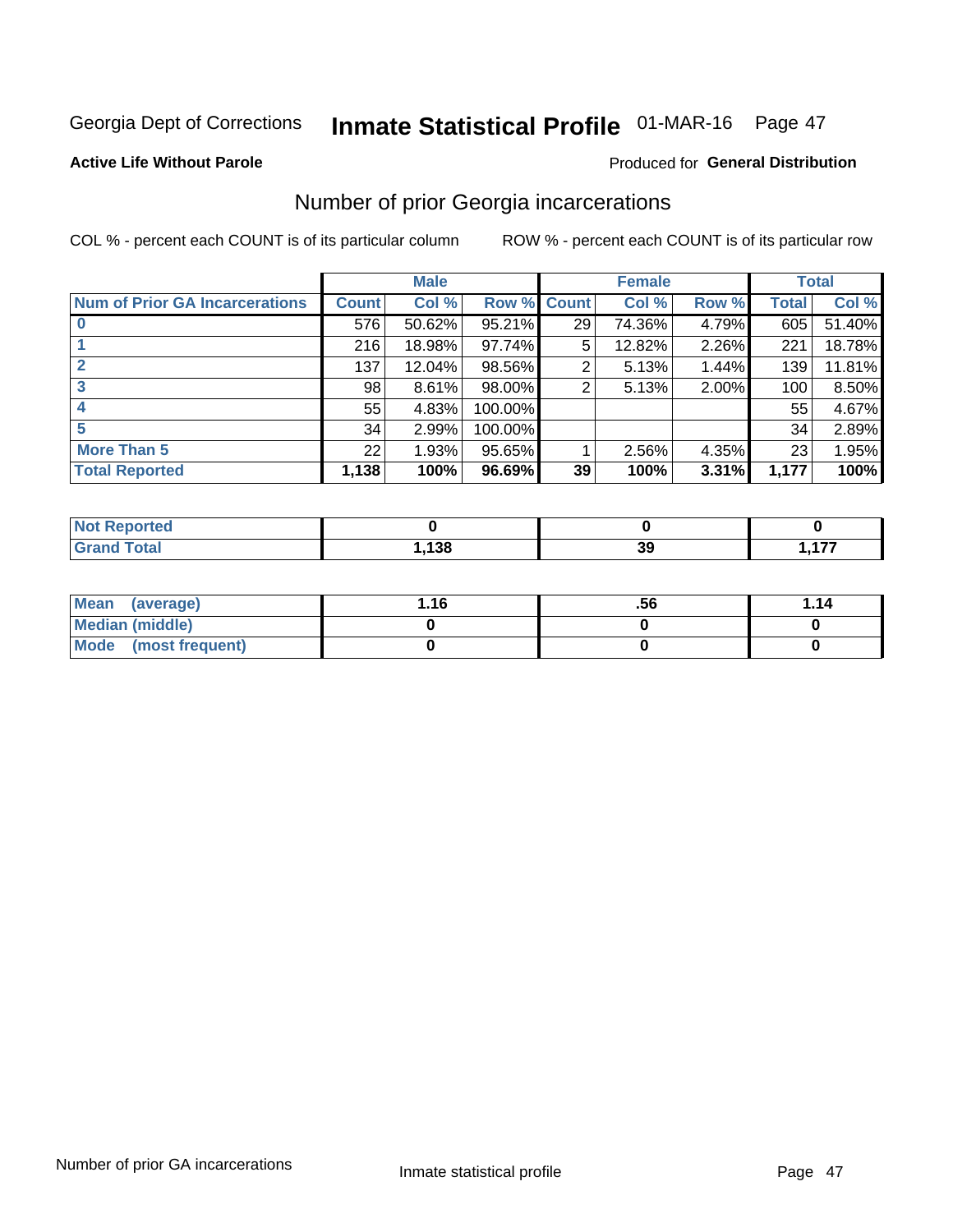## Inmate Statistical Profile 01-MAR-16 Page 48

**Active Life Without Parole** 

Produced for General Distribution

#### Prison sentence in years

COL % - percent each COUNT is of its particular column

ROW % - percent each COUNT is of its particular row

|                                 |        | <b>Male</b> |           |                    | <b>Female</b> |       |              | Total           |
|---------------------------------|--------|-------------|-----------|--------------------|---------------|-------|--------------|-----------------|
| <b>Prison Sentence In Years</b> | Count  | Col %       |           | <b>Row % Count</b> | Col %         | Row % | <b>Total</b> | Col %           |
| <b>Life Without Parole</b>      | 1,135' | 99.74%      | $96.68\%$ | 39 <sub>1</sub>    | $100.00\%$    | 3.32% | . 174        | 99.75% <b>I</b> |
| <b>Death</b>                    |        | 0.26%       | 100.00%   |                    |               |       |              | 0.25%           |
| <b>Total Reported</b>           | 1,138  | 100%        | $96.69\%$ | 39                 | 100%          | 3.31% | 1,177        | 100%            |

| oorted      |       |     |                |
|-------------|-------|-----|----------------|
| <b>otal</b> | 120   | or. | $\overline{a}$ |
|             | . 190 | دد. | .              |

#### **Determinate (numeric) sentences only**

| ' Mea<br><b>Service</b> A<br>ЯМА. |  |  |  |
|-----------------------------------|--|--|--|
|                                   |  |  |  |

All sentences (including determinate), with life, life without parole, and death sentences figured at 45 years

| l Mea<br>'ЯМА<br>.<br> | ᠇<br>$\sim$ | $\sim$ |  |
|------------------------|-------------|--------|--|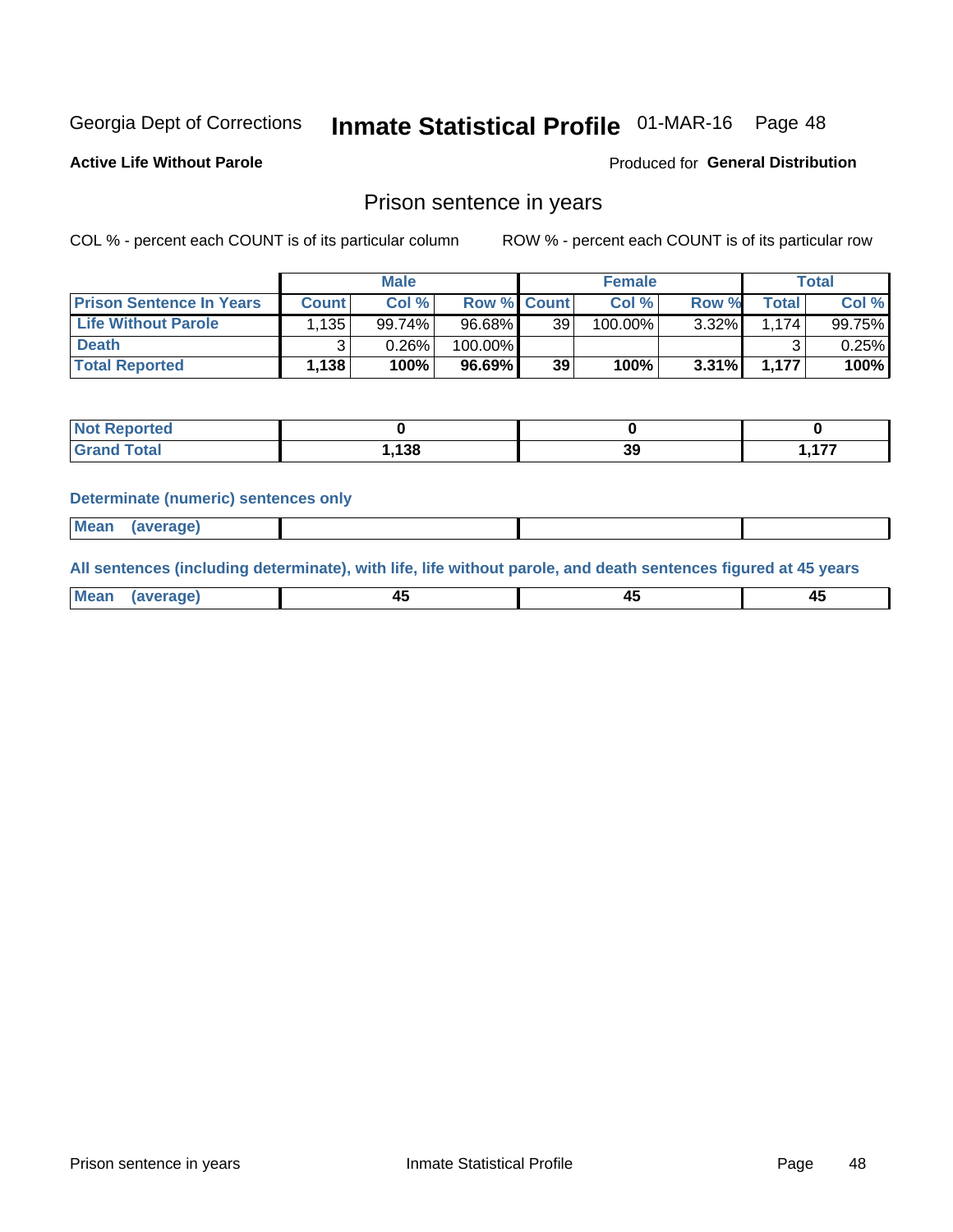#### Inmate Statistical Profile 01-MAR-16 Page 49 Georgia Dept of Corrections

#### **Active Life Without Parole**

#### **Produced for General Distribution**

### Primary offense, broken out into felonies vs misdemeanors

COL % - percent each COUNT is of its particular column

|                                  |              | <b>Male</b> |                    |                 | <b>Female</b> |          |                    | Total   |
|----------------------------------|--------------|-------------|--------------------|-----------------|---------------|----------|--------------------|---------|
| <b>Felonies and Misdemeanors</b> | <b>Count</b> | Col%        | <b>Row % Count</b> |                 | Col%          | Row %    | Total <sub>1</sub> | Col %   |
| <b>Felonies</b>                  | .133         | 100.00%     | 96.92%             | 36 <sup>2</sup> | $100.00\%$    | $3.08\%$ | 1,169              | 100.00% |
| <b>Total Reported</b>            | .133         | 100%        | 96.92%             | 36              | 100%          | 3.08%    | 1,169              | 100%    |

| <b>Not Reported</b> |       |      |          |
|---------------------|-------|------|----------|
| <b>Grand Total</b>  | , 138 | ,136 | 477<br>. |

| <b>Mode</b><br>frequent)<br>nies<br>≧ (most tr.<br>. | onies<br>. | lonies<br>ею<br>____ |
|------------------------------------------------------|------------|----------------------|
|------------------------------------------------------|------------|----------------------|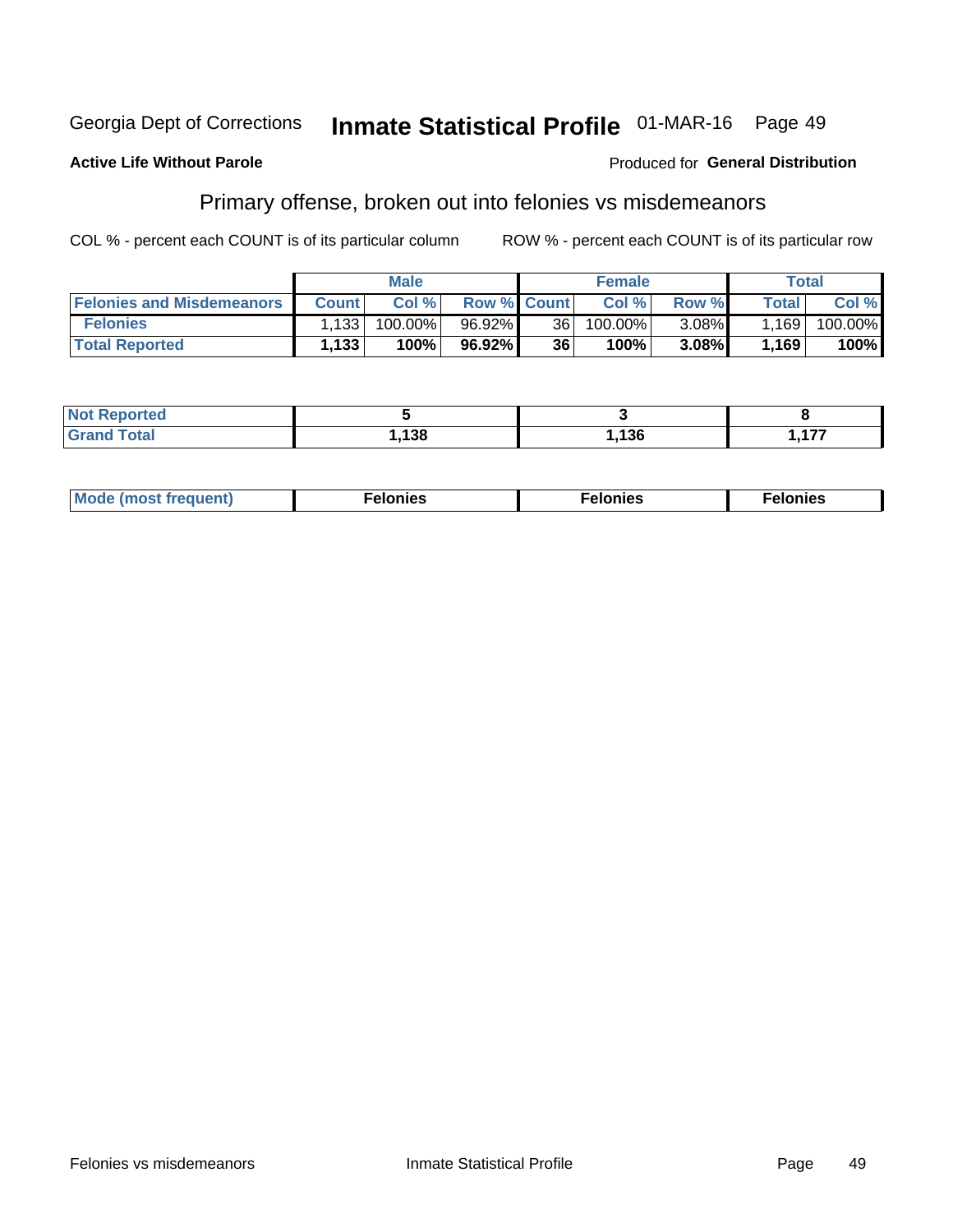## Inmate Statistical Profile 01-MAR-16 Page 50

#### **Active Life Without Parole**

#### Produced for General Distribution

### Primary offense, broken out into six broad crime categories

COL % - percent each COUNT is of its particular column

|                         |              | <b>Male</b> |                    |    | <b>Female</b> |          |                 | Total    |
|-------------------------|--------------|-------------|--------------------|----|---------------|----------|-----------------|----------|
| <b>Crime Categories</b> | <b>Count</b> | Col %       | <b>Row % Count</b> |    | Col %         | Row %    | <b>Total</b>    | Col %    |
| <b>Violent</b>          | 969          | 85.15%      | 96.23%             | 38 | $97.44\%$     | $3.77\%$ | 1,007           | 85.56%   |
| <b>Sex Crime</b>        | 154          | 13.53%      | $99.35\%$          |    | 2.56%         | .65%     | 155             | 13.17%   |
| <b>Drug</b>             | 15           | 1.32%       | 100.00%            |    | .00%          |          | 15 <sup>1</sup> | $1.27\%$ |
| <b>Total Reported</b>   | 1,138        | 100%        | 96.69%             | 39 | 100%          | $3.31\%$ | 1.177           | 100%     |

| _____ | ,138 | ^^<br>va | . |
|-------|------|----------|---|

| Mo<br>quenti | .<br>iolent<br>ΊΙ. | --<br>olent | .<br>'ent |
|--------------|--------------------|-------------|-----------|
|              |                    |             |           |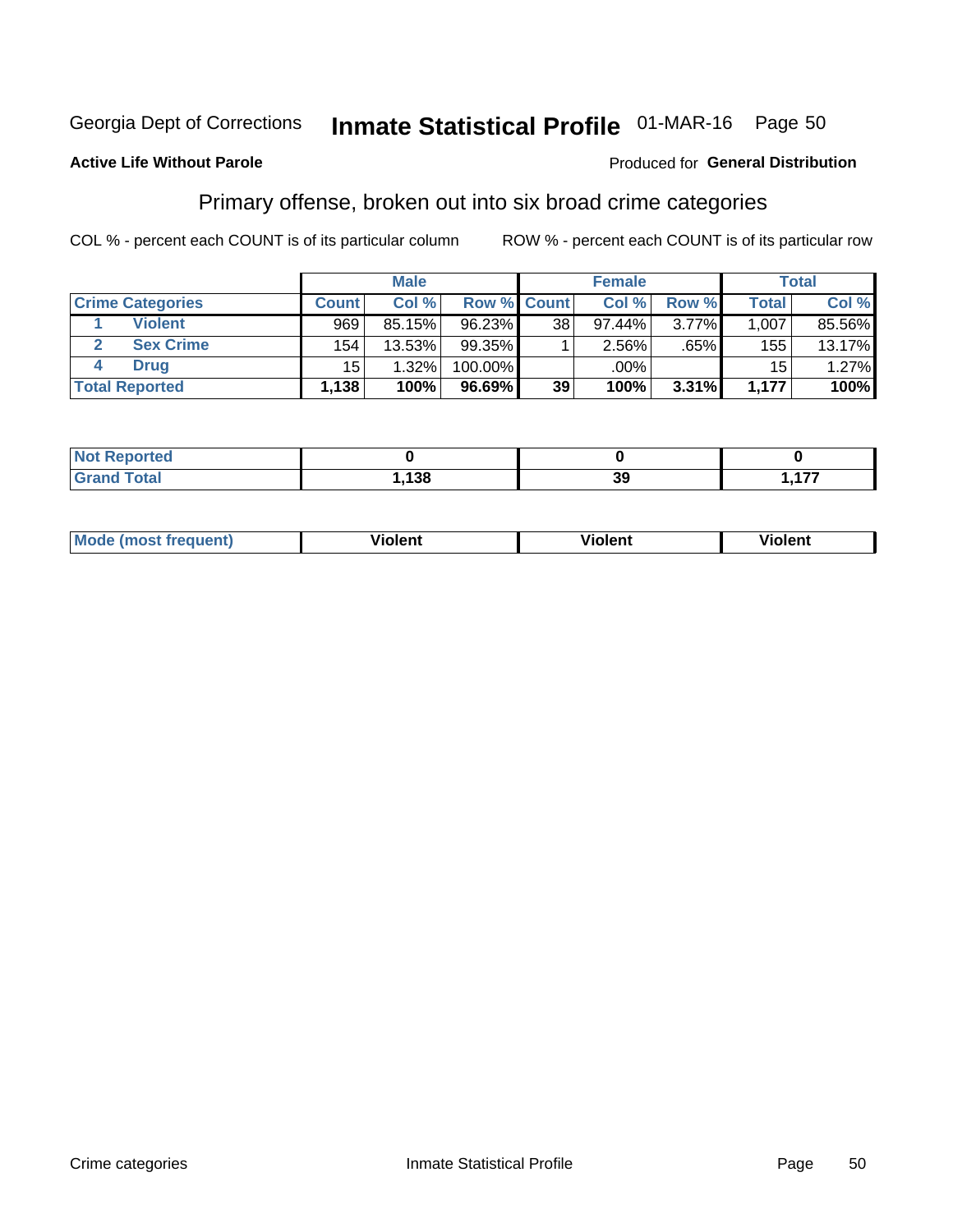## Inmate Statistical Profile 01-MAR-16 Page 51

#### **Active Life Without Parole**

#### **Produced for General Distribution**

## Primary offense, detailed offense code

COL % - percent each COUNT is of its particular column

|                                            |                | <b>Male</b> |         |                | <b>Female</b> |       | <b>Total</b>   |        |
|--------------------------------------------|----------------|-------------|---------|----------------|---------------|-------|----------------|--------|
| <b>Primary Offense</b>                     | <b>Count</b>   | Col %       | Row %   | <b>Count</b>   | Col %         | Row % | <b>Total</b>   | Col %  |
| <b>Aggrav Child Molestation (2021)</b>     | 26             | 2.28%       | 100.00% |                |               |       | 26             | 2.21%  |
| <b>Aggrav Sexual Battery (2009)</b>        | 7              | .62%        | 100.00% |                |               |       | $\overline{7}$ | .59%   |
| <b>Aggrav Sodomy (2003)</b>                | 8              | .70%        | 100.00% |                |               |       | 8              | .68%   |
| <b>Armed Robbery (1902)</b>                | 142            | 12.48%      | 98.61%  | $\overline{2}$ | 5.13%         | 1.39% | 144            | 12.23% |
| <b>Att/Consprcy Commt C/S/Of</b>           |                | .09%        | 100.00% |                |               |       |                | .08%   |
| (4134)                                     |                |             |         |                |               |       |                |        |
| <b>Child Molestation (2019)</b>            | 5              | .44%        | 100.00% |                |               |       | 5              | .42%   |
| <b>False Imprisonment (1308)</b>           |                | .09%        | 100.00% |                |               |       |                | .08%   |
| <b>Hijacking Motor Vehicle (1911)</b>      |                | .09%        | 100.00% |                |               |       |                | .08%   |
| Kidnapping (1311)                          | 80             | 7.03%       | 100.00% |                |               |       | 80             | 6.80%  |
| <b>Murder (1101)</b>                       | 743            | 65.29%      | 95.38%  | 36             | 92.31%        | 4.62% | 779            | 66.19% |
| Poss Of Cocaine (4022)                     | 4              | .35%        | 100.00% |                |               |       | 4              | .34%   |
| <b>Poss Of Firearm Dur Crime</b><br>(2910) | 2              | .18%        | 100.00% |                |               |       | $\overline{2}$ | .17%   |
| Poss W Int Dist Cocaine (4050)             |                | .09%        | 100.00% |                |               |       |                | .08%   |
| <b>Rape (2001)</b>                         | 108            | 9.49%       | 99.08%  | 1              | 2.56%         | .92%  | 109            | 9.26%  |
| S/D Cocaine (4021)                         | 4              | .35%        | 100.00% |                |               |       | 4              | .34%   |
| S/D Cont Sub Public (4017)                 |                | .09%        | 100.00% |                |               |       |                | .08%   |
| S/D Cont Sub School (4018)                 |                | .09%        | 100.00% |                |               |       |                | .08%   |
| <b>Traf Cocaine 401+ Gm (4103)</b>         | $\overline{2}$ | .18%        | 100.00% |                |               |       | $\overline{2}$ | .17%   |
| <b>Traf Methamph 28-199 Gm</b>             |                | .09%        | 100.00% |                |               |       |                | .08%   |
| (4140)                                     |                |             |         |                |               |       |                |        |
| <b>Total Rported</b>                       | 1,138          | 100%        | 96.69%  | 39             | 100%          | 3.31% | 1,177          | 100%   |

| 138 | 70<br>JJ | $\overline{\phantom{a}}$<br>. |
|-----|----------|-------------------------------|

| 1101 Murder<br>Mode (most frequent)<br>1101 Murder | 1101 Murder |
|----------------------------------------------------|-------------|
|----------------------------------------------------|-------------|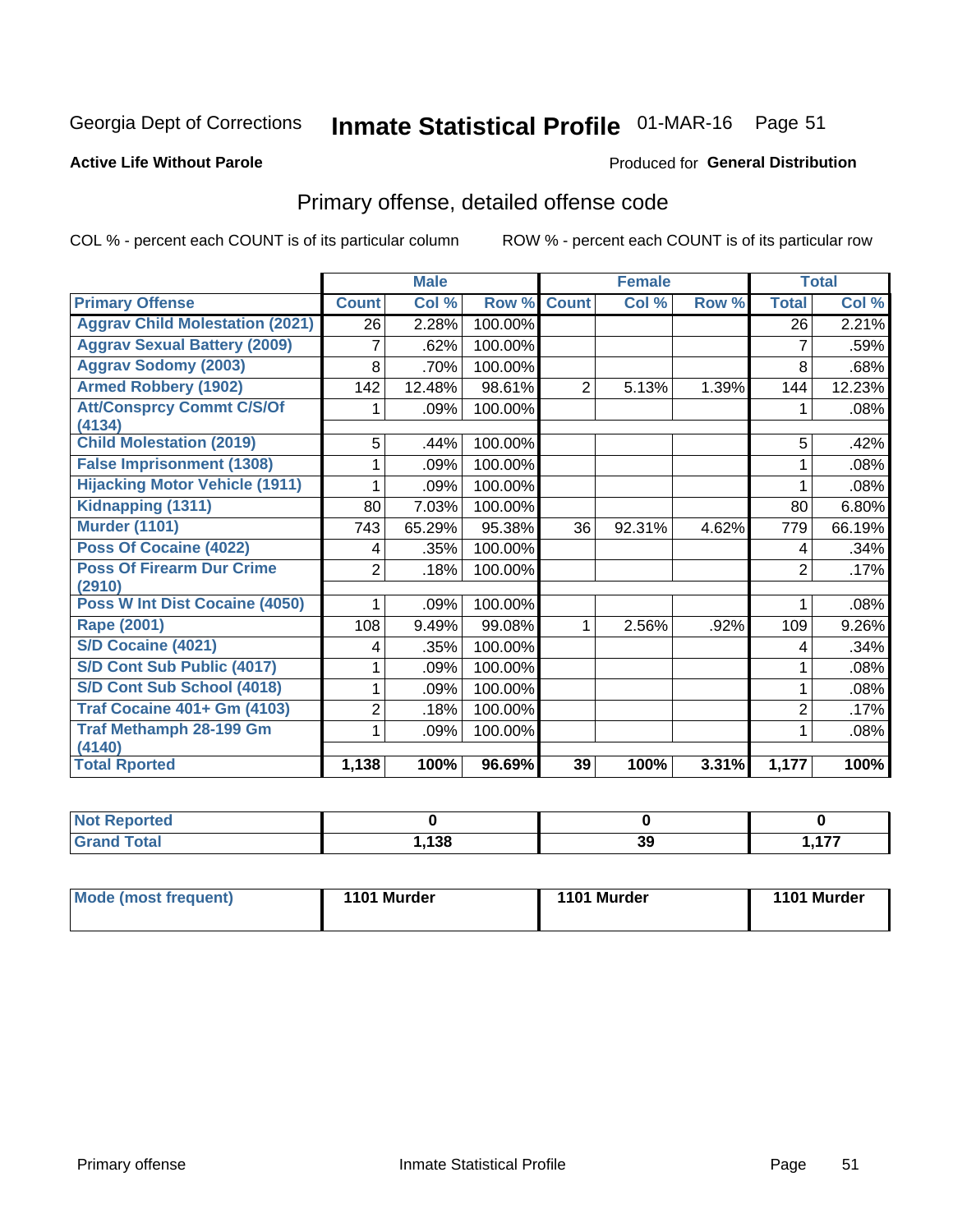## Inmate Statistical Profile 01-MAR-16 Page 52

#### **Active Life Without Parole**

#### Produced for General Distribution

## County of conviction of primary offense

COL % - percent each COUNT is of its particular column

|     |                             |                | <b>Male</b> |         |                | <b>Female</b> |        |                | <b>Total</b> |
|-----|-----------------------------|----------------|-------------|---------|----------------|---------------|--------|----------------|--------------|
|     | <b>County of Conviction</b> | <b>Count</b>   | Col %       | Row %   | <b>Count</b>   | Col %         | Row %  | <b>Total</b>   | Col %        |
| 000 | <b>Unknown</b>              | 5              | .44%        | 62.50%  | $\overline{3}$ | 7.69%         | 37.50% | 8              | .68%         |
| 001 | <b>Appling County</b>       | 3              | .26%        | 100.00% |                |               |        | 3              | .25%         |
| 002 | <b>Atkinson County</b>      | 3              | .26%        | 100.00% |                |               |        | 3              | .25%         |
| 003 | <b>Bacon County</b>         | 3              | .26%        | 100.00% |                |               |        | $\overline{3}$ | .25%         |
| 004 | <b>Baker County</b>         | $\mathbf{1}$   | .09%        | 100.00% |                |               |        | $\mathbf{1}$   | .08%         |
| 005 | <b>Baldwin County</b>       | 5              | .44%        | 100.00% |                |               |        | 5              | .42%         |
| 006 | <b>Banks County</b>         | $\mathbf 1$    | .09%        | 100.00% |                |               |        | $\mathbf{1}$   | .08%         |
| 007 | <b>Barrow County</b>        | 7              | .62%        | 100.00% |                |               |        | $\overline{7}$ | .59%         |
| 008 | <b>Bartow County</b>        | 7              | .62%        | 87.50%  | 1              | 2.56%         | 12.50% | 8              | .68%         |
| 009 | <b>Ben Hill County</b>      | 6              | .53%        | 100.00% |                |               |        | 6              | .51%         |
| 010 | <b>Berrien County</b>       | $\overline{2}$ | .18%        | 100.00% |                |               |        | $\overline{2}$ | .17%         |
| 011 | <b>Bibb County</b>          | 39             | 3.43%       | 97.50%  | 1              | 2.56%         | 2.50%  | 40             | 3.40%        |
| 012 | <b>Bleckley County</b>      | $\mathbf{1}$   | .09%        | 100.00% |                |               |        | $\mathbf{1}$   | .08%         |
| 013 | <b>Brantley County</b>      | $\mathbf{1}$   | .09%        | 100.00% |                |               |        | $\mathbf{1}$   | .08%         |
| 014 | <b>Brooks County</b>        | $\overline{c}$ | .18%        | 100.00% |                |               |        | $\overline{2}$ | .17%         |
| 016 | <b>Bulloch County</b>       | 6              | .53%        | 85.71%  | 1              | 2.56%         | 14.29% | $\overline{7}$ | .59%         |
| 017 | <b>Burke County</b>         | 10             | .88%        | 100.00% |                |               |        | 10             | .85%         |
| 018 | <b>Butts County</b>         | 5              | .44%        | 100.00% |                |               |        | 5              | .42%         |
| 020 | <b>Camden County</b>        | $\overline{7}$ | .62%        | 100.00% |                |               |        | $\overline{7}$ | .59%         |
| 021 | <b>Candler County</b>       | $\mathbf{1}$   | .09%        | 100.00% |                |               |        | $\mathbf{1}$   | .08%         |
| 022 | <b>Carroll County</b>       | 4              | .35%        | 100.00% |                |               |        | 4              | .34%         |
| 023 | <b>Catoosa County</b>       | 4              | .35%        | 100.00% |                |               |        | 4              | .34%         |
| 025 | <b>Chatham County</b>       | 36             | 3.16%       | 100.00% |                |               |        | 36             | 3.06%        |
| 027 | <b>Chattooga County</b>     | $\overline{2}$ | .18%        | 100.00% |                |               |        | $\overline{2}$ | .17%         |
| 028 | <b>Cherokee County</b>      | 3              | .26%        | 100.00% |                |               |        | 3              | .25%         |
| 029 | <b>Clarke County</b>        | 22             | 1.93%       | 100.00% |                |               |        | 22             | 1.87%        |
| 030 | <b>Clay County</b>          | $\overline{2}$ | .18%        | 100.00% |                |               |        | $\overline{2}$ | .17%         |
| 031 | <b>Clayton County</b>       | 54             | 4.75%       | 93.10%  | 4              | 10.26%        | 6.90%  | 58             | 4.93%        |
| 032 | <b>Clinch County</b>        | $\mathbf{1}$   | .09%        | 100.00% |                |               |        | $\mathbf{1}$   | .08%         |
| 033 | <b>Cobb County</b>          | 53             | 4.66%       | 98.15%  | 1              | 2.56%         | 1.85%  | 54             | 4.59%        |
| 034 | <b>Coffee County</b>        | $\,6$          | .53%        | 100.00% |                |               |        | 6              | .51%         |
| 035 | <b>Colquitt County</b>      | 4              | .35%        | 100.00% |                |               |        | 4              | .34%         |
| 036 | <b>Columbia County</b>      | 9              | .79%        | 81.82%  | $\overline{2}$ | 5.13%         | 18.18% | 11             | .93%         |
| 037 | <b>Cook County</b>          | 5              | .44%        | 100.00% |                |               |        | 5              | .42%         |
| 038 | <b>Coweta County</b>        | $\overline{7}$ | .62%        | 100.00% |                |               |        | $\overline{7}$ | .59%         |
| 040 | <b>Crisp County</b>         | 4              | .35%        | 100.00% |                |               |        | 4              | .34%         |
| 041 | <b>Dade County</b>          | 1              | .09%        | 100.00% |                |               |        | 1              | .08%         |
| 042 | <b>Dawson County</b>        | $\overline{2}$ | .18%        | 100.00% |                |               |        | $\overline{2}$ | .17%         |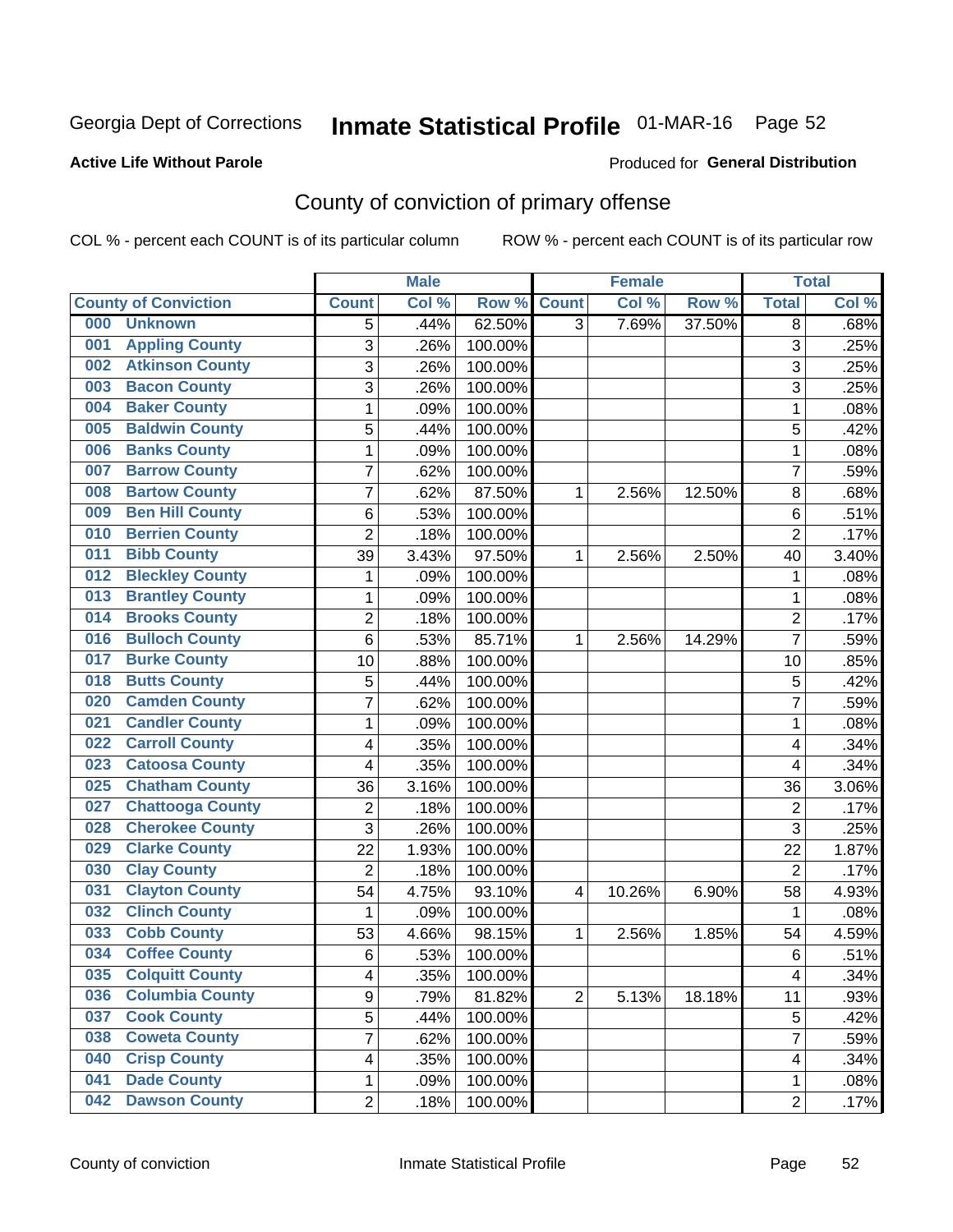## Inmate Statistical Profile 01-MAR-16 Page 53

#### **Active Life Without Parole**

#### Produced for General Distribution

## County of conviction of primary offense

COL % - percent each COUNT is of its particular column

|     |                             |                         | <b>Male</b> |         |                | <b>Female</b> |        |                | <b>Total</b> |
|-----|-----------------------------|-------------------------|-------------|---------|----------------|---------------|--------|----------------|--------------|
|     | <b>County of Conviction</b> | <b>Count</b>            | Col %       | Row %   | <b>Count</b>   | Col %         | Row %  | <b>Total</b>   | Col %        |
| 043 | <b>Decatur County</b>       | 4                       | .35%        | 100.00% |                |               |        | 4              | .34%         |
| 044 | <b>Dekalb County</b>        | 93                      | 8.17%       | 98.94%  | 1              | 2.56%         | 1.06%  | 94             | 7.99%        |
| 045 | <b>Dodge County</b>         | $\mathbf{1}$            | .09%        | 100.00% |                |               |        | 1              | .08%         |
| 046 | <b>Dooly County</b>         | $\overline{2}$          | .18%        | 100.00% |                |               |        | $\overline{2}$ | .17%         |
| 047 | <b>Dougherty County</b>     | 29                      | 2.55%       | 96.67%  | 1              | 2.56%         | 3.33%  | 30             | 2.55%        |
| 048 | <b>Douglas County</b>       | 32                      | 2.81%       | 94.12%  | $\overline{2}$ | 5.13%         | 5.88%  | 34             | 2.89%        |
| 049 | <b>Early County</b>         | $\overline{c}$          | .18%        | 100.00% |                |               |        | $\overline{2}$ | .17%         |
| 051 | <b>Effingham County</b>     | 4                       | .35%        | 100.00% |                |               |        | 4              | .34%         |
| 052 | <b>Elbert County</b>        | 3                       | .26%        | 100.00% |                |               |        | 3              | .25%         |
| 053 | <b>Emanuel County</b>       | $\overline{7}$          | .62%        | 100.00% |                |               |        | 7              | .59%         |
| 056 | <b>Fayette County</b>       | 4                       | .35%        | 100.00% |                |               |        | 4              | .34%         |
| 057 | <b>Floyd County</b>         | 19                      | 1.67%       | 95.00%  | 1              | 2.56%         | 5.00%  | 20             | 1.70%        |
| 058 | <b>Forsyth County</b>       | 4                       | .35%        | 100.00% |                |               |        | 4              | .34%         |
| 059 | <b>Franklin County</b>      | 4                       | .35%        | 80.00%  | 1              | 2.56%         | 20.00% | 5              | .42%         |
| 060 | <b>Fulton County</b>        | 146                     | 12.83%      | 98.65%  | $\overline{2}$ | 5.13%         | 1.35%  | 148            | 12.57%       |
| 061 | <b>Gilmer County</b>        | $\overline{2}$          | .18%        | 100.00% |                |               |        | $\overline{2}$ | .17%         |
| 063 | <b>Glynn County</b>         | 20                      | 1.76%       | 95.24%  | 1              | 2.56%         | 4.76%  | 21             | 1.78%        |
| 064 | <b>Gordon County</b>        | 4                       | .35%        | 100.00% |                |               |        | 4              | .34%         |
| 065 | <b>Grady County</b>         | $\overline{2}$          | .18%        | 100.00% |                |               |        | $\overline{2}$ | .17%         |
| 066 | <b>Greene County</b>        | 1                       | .09%        | 100.00% |                |               |        | 1              | .08%         |
| 067 | <b>Gwinnett County</b>      | 32                      | 2.81%       | 94.12%  | $\overline{2}$ | 5.13%         | 5.88%  | 34             | 2.89%        |
| 068 | <b>Habersham County</b>     | $\overline{4}$          | .35%        | 100.00% |                |               |        | 4              | .34%         |
| 069 | <b>Hall County</b>          | 22                      | 1.93%       | 84.62%  | 4              | 10.26%        | 15.38% | 26             | 2.21%        |
| 070 | <b>Hancock County</b>       | 1                       | .09%        | 100.00% |                |               |        | 1              | .08%         |
| 071 | <b>Haralson County</b>      | 3                       | .26%        | 100.00% |                |               |        | 3              | .25%         |
| 072 | <b>Harris County</b>        | $\overline{2}$          | .18%        | 100.00% |                |               |        | $\overline{2}$ | .17%         |
| 073 | <b>Hart County</b>          | 3                       | .26%        | 100.00% |                |               |        | 3              | .25%         |
| 075 | <b>Henry County</b>         | 12                      | 1.05%       | 92.31%  | 1              | 2.56%         | 7.69%  | 13             | 1.10%        |
| 076 | <b>Houston County</b>       | 18                      | 1.58%       | 100.00% |                |               |        | 18             | 1.53%        |
| 077 | <b>Irwin County</b>         | $\mathbf{1}$            | .09%        | 100.00% |                |               |        | $\mathbf{1}$   | .08%         |
| 078 | <b>Jackson County</b>       | 10                      | .88%        | 100.00% |                |               |        | 10             | .85%         |
| 079 | <b>Jasper County</b>        | 1                       | .09%        | 100.00% |                |               |        | 1              | .08%         |
| 080 | <b>Jeff Davis County</b>    | 1                       | .09%        | 100.00% |                |               |        | $\mathbf{1}$   | .08%         |
| 081 | <b>Jefferson County</b>     | 6                       | .53%        | 100.00% |                |               |        | 6              | .51%         |
| 082 | <b>Jenkins County</b>       | $\overline{\mathbf{c}}$ | .18%        | 100.00% |                |               |        | $\overline{2}$ | .17%         |
| 083 | <b>Johnson County</b>       | 1                       | .09%        | 100.00% |                |               |        | $\mathbf{1}$   | .08%         |
| 084 | <b>Jones County</b>         | 2                       | .18%        | 66.67%  | $\mathbf{1}$   | 2.56%         | 33.33% | 3              | .25%         |
| 086 | <b>Lanier County</b>        | $\mathbf 1$             | .09%        | 100.00% |                |               |        | 1              | .08%         |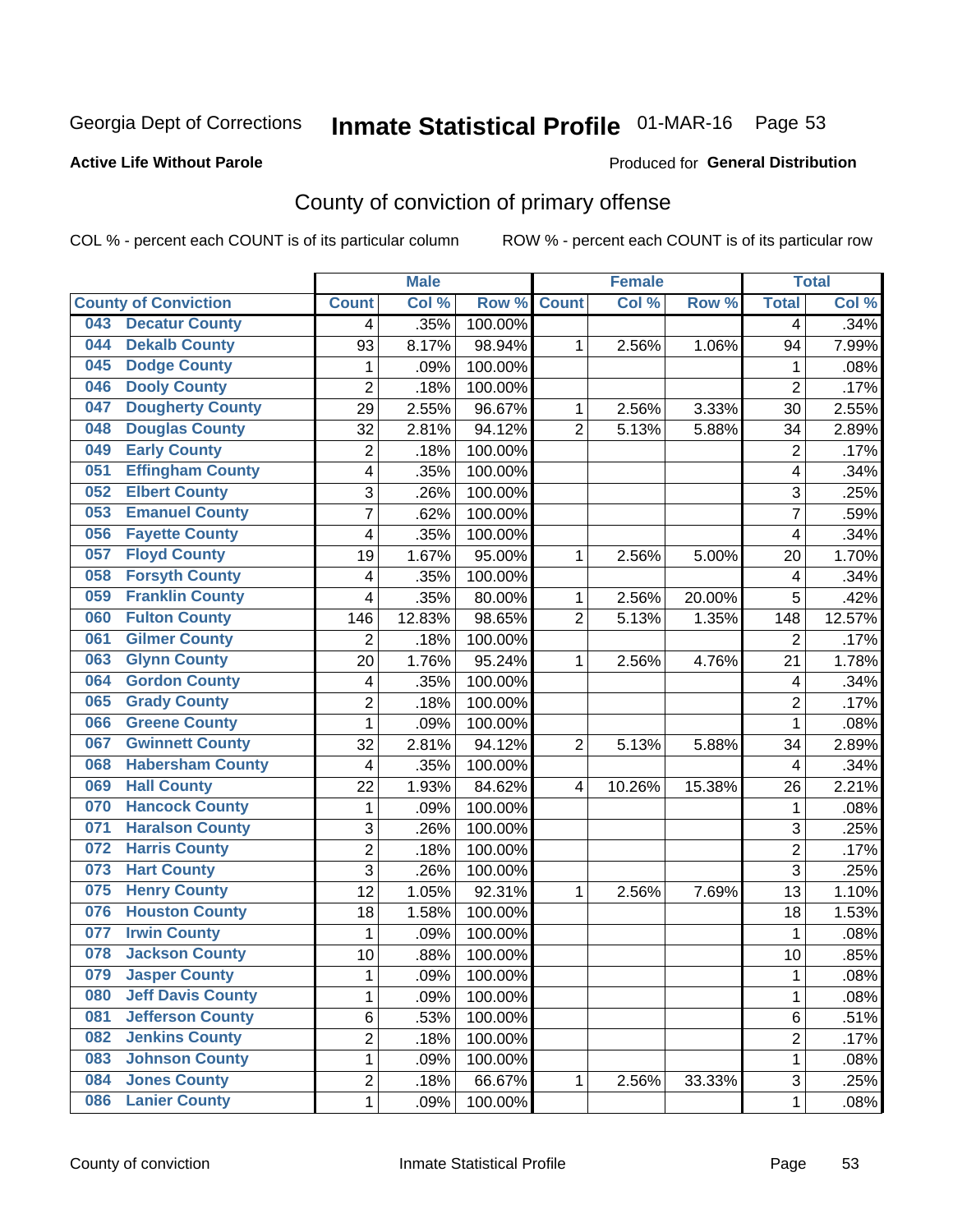## Inmate Statistical Profile 01-MAR-16 Page 54

#### **Active Life Without Parole**

#### **Produced for General Distribution**

## County of conviction of primary offense

COL % - percent each COUNT is of its particular column

|                                            |                | <b>Male</b> |                  |                | <b>Female</b> |        |                | <b>Total</b> |
|--------------------------------------------|----------------|-------------|------------------|----------------|---------------|--------|----------------|--------------|
| <b>County of Conviction</b>                | <b>Count</b>   | Col %       | Row <sup>%</sup> | <b>Count</b>   | Col %         | Row %  | <b>Total</b>   | Col %        |
| <b>Laurens County</b><br>087               | 4              | .35%        | 100.00%          |                |               |        | 4              | .34%         |
| <b>Lee County</b><br>088                   | 2              | .18%        | 100.00%          |                |               |        | $\overline{2}$ | .17%         |
| <b>Liberty County</b><br>089               | 6              | .53%        | 100.00%          |                |               |        | 6              | .51%         |
| <b>Long County</b><br>091                  | 6              | .53%        | 100.00%          |                |               |        | 6              | .51%         |
| <b>Lowndes County</b><br>092               | 7              | .62%        | 100.00%          |                |               |        | $\overline{7}$ | .59%         |
| <b>Marion County</b><br>096                | 1              | .09%        | 100.00%          |                |               |        | 1              | .08%         |
| <b>Mcduffie County</b><br>097              | $\overline{2}$ | .18%        | 100.00%          |                |               |        | $\overline{2}$ | .17%         |
| <b>Miller County</b><br>100                | 1              | .09%        | 100.00%          |                |               |        | 1              | .08%         |
| <b>Mitchell County</b><br>101              | 1              | .09%        | 100.00%          |                |               |        | 1              | .08%         |
| <b>Monroe County</b><br>102                | 6              | .53%        | 100.00%          |                |               |        | 6              | .51%         |
| <b>Morgan County</b><br>104                | 1              | .09%        | 100.00%          |                |               |        | 1              | .08%         |
| <b>Murray County</b><br>105                | 1              | .09%        | 100.00%          |                |               |        | 1              | .08%         |
| <b>Muscogee County</b><br>106              | 32             | 2.81%       | 96.97%           | 1              | 2.56%         | 3.03%  | 33             | 2.80%        |
| <b>Newton County</b><br>107                | 10             | .88%        | 83.33%           | $\overline{2}$ | 5.13%         | 16.67% | 12             | 1.02%        |
| <b>Oglethorpe County</b><br>109            | 1              | .09%        | 100.00%          |                |               |        | 1              | .08%         |
| <b>Paulding County</b><br>110              | 4              | .35%        | 100.00%          |                |               |        | 4              | .34%         |
| <b>Pickens County</b><br>112               | 1              | .09%        | 100.00%          |                |               |        | 1              | .08%         |
| <b>Pierce County</b><br>113                | $\overline{2}$ | .18%        | 100.00%          |                |               |        | $\overline{2}$ | .17%         |
| <b>Pike County</b><br>$\overline{114}$     | 4              | .35%        | 66.67%           | $\overline{2}$ | 5.13%         | 33.33% | 6              | .51%         |
| <b>Polk County</b><br>115                  | 3              | .26%        | 100.00%          |                |               |        | 3              | .25%         |
| <b>Pulaski County</b><br>116               | 1              | .09%        | 100.00%          |                |               |        | 1              | .08%         |
| <b>Putnam County</b><br>117                | 7              | .62%        | 100.00%          |                |               |        | $\overline{7}$ | .59%         |
| <b>Rabun County</b><br>119                 | 1              | .09%        | 100.00%          |                |               |        | 1              | .08%         |
| <b>Randolph County</b><br>120              | $\overline{2}$ | .18%        | 100.00%          |                |               |        | $\overline{2}$ | .17%         |
| <b>Richmond County</b><br>121              | 60             | 5.27%       | 98.36%           | 1              | 2.56%         | 1.64%  | 61             | 5.18%        |
| <b>Rockdale County</b><br>122              | 8              | .70%        | 100.00%          |                |               |        | 8              | .68%         |
| <b>Seminole County</b><br>125              | $\overline{2}$ | .18%        | 100.00%          |                |               |        | $\overline{2}$ | .17%         |
| <b>Spalding County</b><br>126              | 15             | 1.32%       | 100.00%          |                |               |        | 15             | 1.27%        |
| <b>Stephens County</b><br>127              | 3              | .26%        | 100.00%          |                |               |        | 3              | .25%         |
| <b>Sumter County</b><br>129                | 1              | .09%        | 100.00%          |                |               |        | 1              | .08%         |
| <b>Taliaferro County</b><br>131            | 1              | .09%        | 100.00%          |                |               |        | 1              | .08%         |
| $\overline{132}$<br><b>Tattnall County</b> | 3              | .26%        | 100.00%          |                |               |        | 3              | .25%         |
| <b>Taylor County</b><br>133                | 1              | .09%        | 100.00%          |                |               |        | $\mathbf{1}$   | .08%         |
| <b>Terrell County</b><br>135               | $\overline{2}$ | .18%        | 100.00%          |                |               |        | $\overline{c}$ | .17%         |
| <b>Thomas County</b><br>136                | 5              | .44%        | 100.00%          |                |               |        | 5              | .42%         |
| <b>Tift County</b><br>137                  | 6              | .53%        | 100.00%          |                |               |        | 6              | .51%         |
| <b>Toombs County</b><br>138                | 9              | .79%        | 100.00%          |                |               |        | 9              | .76%         |
| <b>139 Towns County</b>                    | 1              | .09%        | 100.00%          |                |               |        | 1              | .08%         |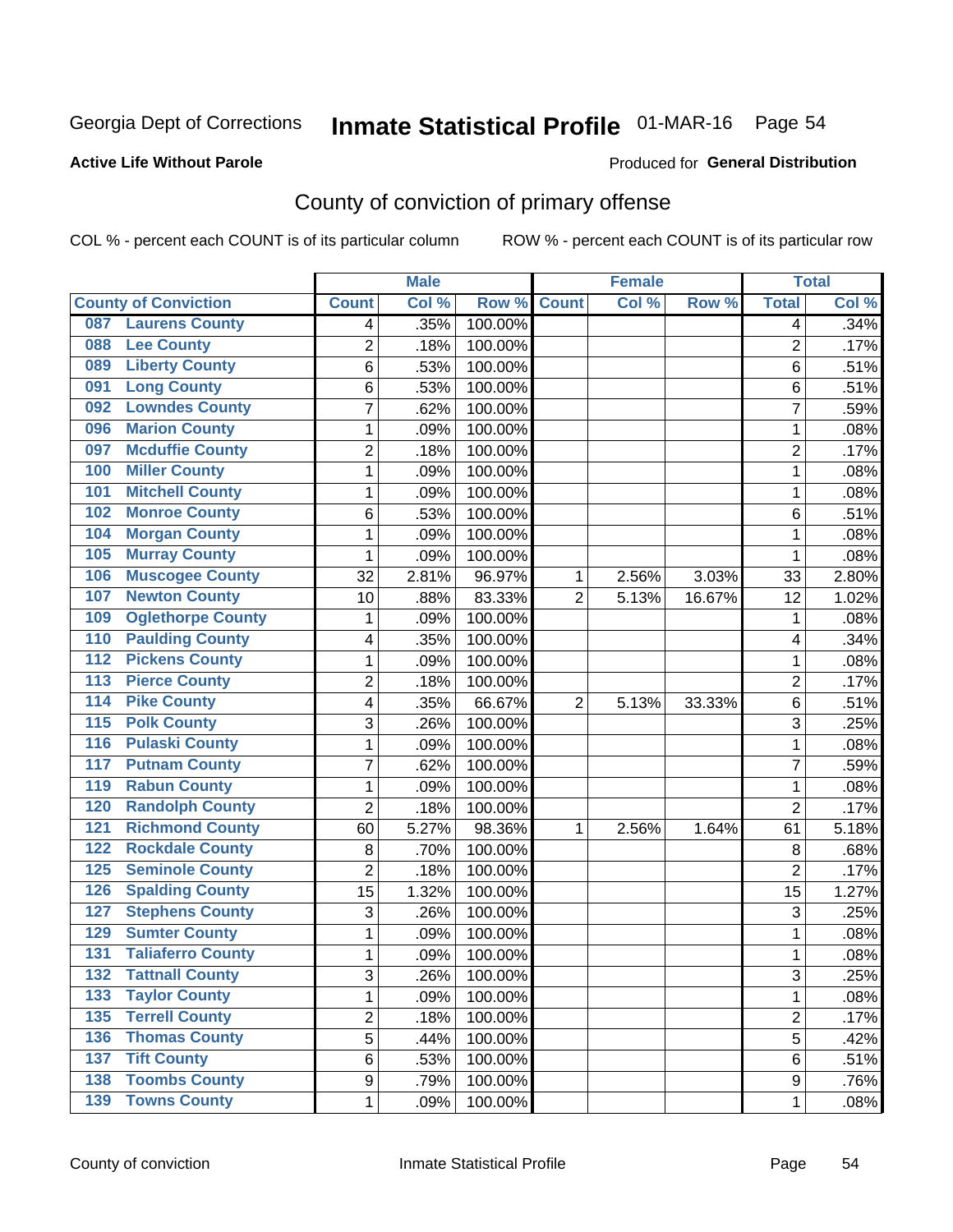## Inmate Statistical Profile 01-MAR-16 Page 55

#### **Active Life Without Parole**

#### **Produced for General Distribution**

## County of conviction of primary offense

COL % - percent each COUNT is of its particular column

|                                 |              | <b>Male</b> |         |              | <b>Female</b> |        | <b>Total</b>   |       |
|---------------------------------|--------------|-------------|---------|--------------|---------------|--------|----------------|-------|
| <b>County of Conviction</b>     | <b>Count</b> | Col %       | Row %   | <b>Count</b> | Col %         | Row %  | <b>Total</b>   | Col % |
| <b>Treutlen County</b><br>140   | 4            | .35%        | 100.00% |              |               |        | 4              | .34%  |
| <b>Troup County</b><br>141      | 6            | .53%        | 85.71%  |              | 2.56%         | 14.29% |                | .59%  |
| <b>Turner County</b><br>142     | 2            | .18%        | 100.00% |              |               |        | 2              | .17%  |
| <b>Twiggs County</b><br>143     |              | .09%        | 100.00% |              |               |        |                | .08%  |
| <b>Upson County</b><br>145      | 5            | .44%        | 100.00% |              |               |        | 5              | .42%  |
| <b>Walker County</b><br>146     | 5            | .44%        | 83.33%  | 1            | 2.56%         | 16.67% | 6              | .51%  |
| <b>Walton County</b><br>147     | 14           | 1.23%       | 100.00% |              |               |        | 14             | 1.19% |
| <b>Ware County</b><br>148       | 11           | .97%        | 100.00% |              |               |        | 11             | .93%  |
| <b>Warren County</b><br>149     |              | .09%        | 100.00% |              |               |        |                | .08%  |
| <b>Washington County</b><br>150 | 5            | .44%        | 100.00% |              |               |        | 5              | .42%  |
| <b>Wayne County</b><br>151      | 8            | .70%        | 100.00% |              |               |        | 8              | .68%  |
| <b>Whitfield County</b><br>155  | 11           | .97%        | 91.67%  |              | 2.56%         | 8.33%  | 12             | 1.02% |
| <b>Wilkes County</b><br>157     |              | .09%        | 100.00% |              |               |        |                | .08%  |
| <b>Worth County</b><br>159      | 2            | .18%        | 100.00% |              |               |        | $\overline{2}$ | .17%  |
| <b>Total Rported</b>            | 1,138        | 100%        | 96.69%  | 39           | 100%          | 3.31%  | 1,177          | 100%  |

| eported<br>NO.               |       |    |                            |
|------------------------------|-------|----|----------------------------|
| <b>Total</b><br><b>Grand</b> | 138،، | 39 | $\overline{1}$<br>. .<br>. |

| <b>Mode (most frequent)</b> | <b>Fulton County</b> | <b>Hall County</b> | <b>Fulton County</b> |
|-----------------------------|----------------------|--------------------|----------------------|
|                             |                      |                    |                      |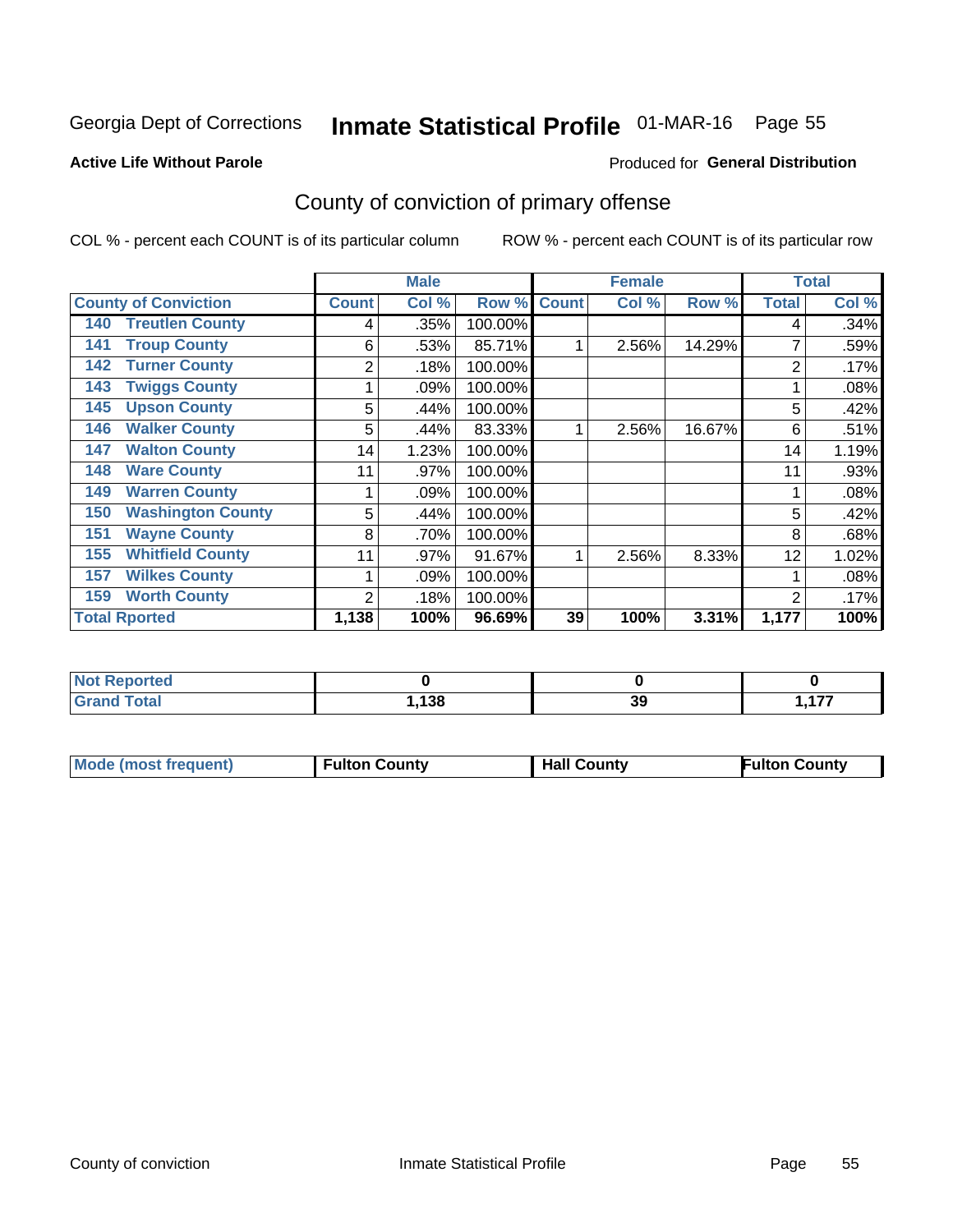### Georgia Dept of Corrections **Active Life Without Parole**

## Inmate Statistical Profile 01-MAR-16 Page 56

Produced for General Distribution

## Circuit of conviction of primary offense

COL % - percent each COUNT is of its particular column ROW % - percent each COUNT is of its particular row

|                         |                                 |              | <b>Male</b> |         |                         | <b>Female</b> |        |                 | <b>Total</b> |
|-------------------------|---------------------------------|--------------|-------------|---------|-------------------------|---------------|--------|-----------------|--------------|
|                         | <b>Circuit of Conviction</b>    | <b>Count</b> | Col %       | Row %   | <b>Count</b>            | Col %         | Row %  | <b>Total</b>    | Col %        |
| 1                       | <b>Alapaha Circuit</b>          | 12           | 1.06%       | 100.00% |                         |               |        | $\overline{12}$ | 1.03%        |
| $\overline{2}$          | <b>Alcovy Circuit</b>           | 24           | 2.12%       | 92.31%  | $\overline{2}$          | 5.56%         | 7.69%  | 26              | 2.22%        |
| $\overline{\mathbf{3}}$ | <b>Atlanta Circuit</b>          | 146          | 12.89%      | 98.65%  | $\overline{2}$          | 5.56%         | 1.35%  | 148             | 12.66%       |
| 4                       | <b>Atlantic Circuit</b>         | 15           | 1.32%       | 100.00% |                         |               |        | 15              | 1.28%        |
| 5                       | <b>Augusta Circuit</b>          | 79           | 6.97%       | 96.34%  | 3                       | 8.33%         | 3.66%  | 82              | 7.01%        |
| $\overline{\bf{6}}$     | <b>Blue Ridge Circuit</b>       | 3            | .26%        | 100.00% |                         |               |        | 3               | .26%         |
| $\overline{7}$          | <b>Brunswick Circuit</b>        | 39           | 3.44%       | 97.50%  | 1                       | 2.78%         | 2.50%  | 40              | 3.42%        |
| $\overline{\mathbf{8}}$ | <b>Chattahoochee Circuit</b>    | 36           | 3.18%       | 97.30%  | 1                       | 2.78%         | 2.70%  | 37              | 3.17%        |
| $\overline{9}$          | <b>Cherokee Circuit</b>         | 11           | .97%        | 91.67%  | 1                       | 2.78%         | 8.33%  | 12              | 1.03%        |
| 10                      | <b>Clayton Circuit</b>          | 54           | 4.77%       | 93.10%  | $\overline{\mathbf{4}}$ | 11.11%        | 6.90%  | 58              | 4.96%        |
| $\overline{11}$         | <b>Cobb Circuit</b>             | 53           | 4.68%       | 98.15%  | 1                       | 2.78%         | 1.85%  | 54              | 4.62%        |
| $\overline{12}$         | <b>Conasauga Circuit</b>        | 12           | 1.06%       | 92.31%  | 1                       | 2.78%         | 7.69%  | 13              | 1.11%        |
| 13                      | <b>Cordele Circuit</b>          | 12           | 1.06%       | 100.00% |                         |               |        | 12              | 1.03%        |
| 14                      | <b>Coweta Circuit</b>           | 17           | 1.50%       | 94.44%  | 1                       | 2.78%         | 5.56%  | 18              | 1.54%        |
| 15                      | <b>Dougherty Circuit</b>        | 29           | 2.56%       | 96.67%  | $\mathbf{1}$            | 2.78%         | 3.33%  | 30              | 2.57%        |
| 16                      | <b>Dublin Circuit</b>           | 10           | .88%        | 100.00% |                         |               |        | 10              | .86%         |
| 17                      | <b>Eastern Circuit</b>          | 36           | 3.18%       | 100.00% |                         |               |        | 36              | 3.08%        |
| 18                      | <b>Flint Circuit</b>            | 12           | 1.06%       | 92.31%  | 1                       | 2.78%         | 7.69%  | 13              | 1.11%        |
| 19                      | <b>Griffin Circuit</b>          | 28           | 2.47%       | 93.33%  | $\overline{2}$          | 5.56%         | 6.67%  | 30              | 2.57%        |
| 20                      | <b>Gwinnett Circuit</b>         | 32           | 2.82%       | 94.12%  | $\overline{2}$          | 5.56%         | 5.88%  | 34              | 2.91%        |
| $\overline{21}$         | <b>Houston Circuit</b>          | 18           | 1.59%       | 100.00% |                         |               |        | 18              | 1.54%        |
| $\overline{22}$         | <b>Lookout Mountain Circuit</b> | 12           | 1.06%       | 92.31%  | $\mathbf{1}$            | 2.78%         | 7.69%  | 13              | 1.11%        |
| 23                      | <b>Macon Circuit</b>            | 39           | 3.44%       | 97.50%  | 1                       | 2.78%         | 2.50%  | 40              | 3.42%        |
| $\overline{24}$         | <b>Middle Circuit</b>           | 28           | 2.47%       | 100.00% |                         |               |        | 28              | 2.40%        |
| 25                      | <b>Mountain Circuit</b>         | 8            | .71%        | 100.00% |                         |               |        | 8               | .68%         |
| 26                      | <b>Northeastern Circuit</b>     | 24           | 2.12%       | 85.71%  | $\overline{\mathbf{4}}$ | 11.11%        | 14.29% | 28              | 2.40%        |
| $\overline{27}$         | <b>Northern Circuit</b>         | 11           | .97%        | 91.67%  | 1                       | 2.78%         | 8.33%  | 12              | 1.03%        |
| 28                      | <b>Ocmulgee Circuit</b>         | 18           | 1.59%       | 94.74%  | 1                       | 2.78%         | 5.26%  | 19              | 1.63%        |
| 29                      | <b>Oconee Circuit</b>           | 3            | .26%        | 100.00% |                         |               |        | $\mathbf{3}$    | .26%         |
| 30                      | <b>Ogeechee Circuit</b>         | 12           | 1.06%       | 92.31%  | 1                       | 2.78%         | 7.69%  | 13              | 1.11%        |
| $\overline{31}$         | <b>Pataula Circuit</b>          | 11           | .97%        | 100.00% |                         |               |        | 11              | .94%         |
| $\overline{32}$         | <b>Piedmont Circuit</b>         | 18           | 1.59%       | 100.00% |                         |               |        | 18              | 1.54%        |
| 33                      | <b>Rome Circuit</b>             | 19           | 1.68%       | 95.00%  | 1                       | 2.78%         | 5.00%  | 20              | 1.71%        |
| 34                      | <b>South Georgia Circuit</b>    | 8            | .71%        | 100.00% |                         |               |        | 8               | .68%         |
| 35                      | <b>Southern Circuit</b>         | 18           | 1.59%       | 100.00% |                         |               |        | 18              | 1.54%        |
| 36                      | <b>Southwestern Circuit</b>     | 3            | .26%        | 100.00% |                         |               |        | 3               | .26%         |
| 37                      | <b>Stone Mountain Circuit</b>   | 93           | 8.21%       | 98.94%  | 1                       | 2.78%         | 1.06%  | 94              | 8.04%        |
| 38                      | <b>Tallapoosa Circuit</b>       | 6            | .53%        | 100.00% |                         |               |        | 6               | .51%         |
| 39                      | <b>Tifton Circuit</b>           | 11           | .97%        | 100.00% |                         |               |        | 11              | .94%         |
| 40                      | <b>Toombs Circuit</b>           | 5            | .44%        | 100.00% |                         |               |        | 5               | .43%         |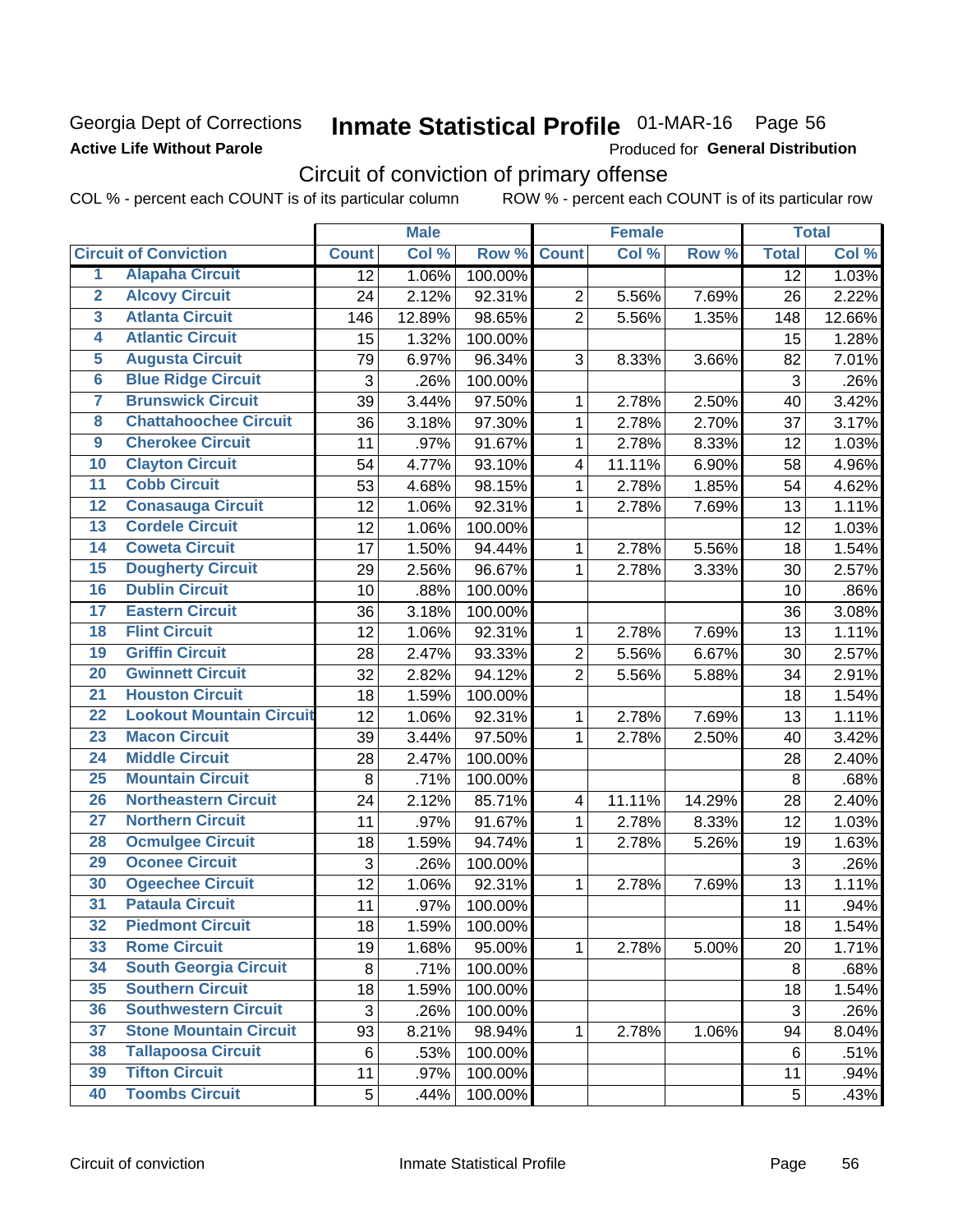### Georgia Dept of Corrections **Active Life Without Parole**

## Inmate Statistical Profile 01-MAR-16 Page 57

Produced for General Distribution

## Circuit of conviction of primary offense

COL % - percent each COUNT is of its particular column ROW % - percent each COUNT is of its particular row

|                    |                                  |              | <b>Male</b>    |         |                | <b>Female</b> |       |              | <b>Total</b>   |
|--------------------|----------------------------------|--------------|----------------|---------|----------------|---------------|-------|--------------|----------------|
|                    | <b>Circuit of Conviction</b>     | <b>Count</b> | Col %          | Row %   | <b>Count</b>   | Col %         | Row % | <b>Total</b> | Col%           |
| 41                 | <b>Waycross Circuit</b>          | 23           | 2.03%          | 100.00% |                |               |       | 23           | 1.97%          |
| 42                 | <b>Western Circuit</b>           | 22           | 1.94%          | 100.00% |                |               |       | 22           | 1.88%          |
| 43                 | <b>Rockdale Circuit</b>          | 8            | .71%           | 100.00% |                |               |       | 8            | .68%           |
| 44                 | <b>Douglas Circuit</b>           | 32           | 2.82%          | 94.12%  | $\overline{2}$ | 5.56%         | 5.88% | 34           | 2.91%          |
| 45                 | <b>Appalachian Circuit</b>       | 3            | .26%           | 100.00% |                |               |       | 3            | .26%           |
| 46                 | <b>Enotah Circuit</b>            |              | .09%           | 100.00% |                |               |       |              | .09%           |
| 47                 | <b>Bell-Forsyth J.C.</b>         | 4            | .35%           | 100.00% |                |               |       | 4            | .34%           |
| 48                 | <b>Towaliga Judicial Circuit</b> | 11           | .97%           | 100.00% |                |               |       | 11           | .94%           |
| 49                 | <b>Paulding Circuit</b>          | 4            | .35%           | 100.00% |                |               |       | 4            | .34%           |
|                    | <b>Total Rported</b>             | 1,133        | 100%           | 96.92%  | 36             | 100%          | 3.08% | 1,169        | 100%           |
|                    | <b>Not Reported</b>              |              | 5              |         | 3              |               |       | 8            |                |
| <b>Grand Total</b> |                                  | 1,138        |                |         | 39             |               |       | 1,177        |                |
|                    | <b>Mode (most frequent)</b>      |              | <b>Atlanta</b> |         |                | Northeastern  |       |              | <b>Atlanta</b> |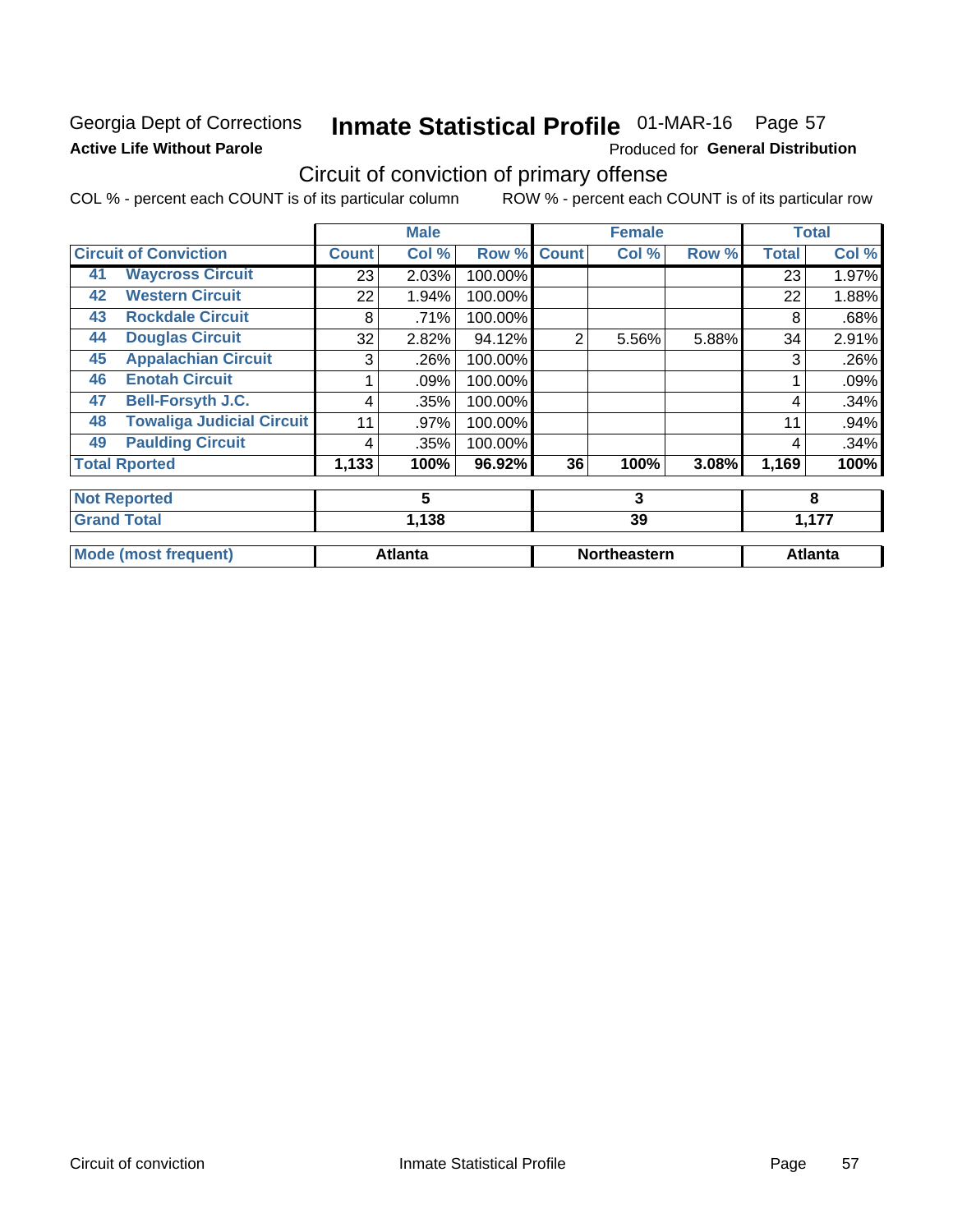#### **Active Life Without Parole**

#### Produced for General Distribution

### Years served (jail + prison) in this incarceration

COL % - percent each COUNT is of its particular column

|                        |                 | <b>Male</b> |         |                         | <b>Female</b> |        |                  | <b>Total</b> |
|------------------------|-----------------|-------------|---------|-------------------------|---------------|--------|------------------|--------------|
| <b>Years Served</b>    | <b>Count</b>    | Col %       | Row %   | <b>Count</b>            | Col %         | Row %  | <b>Total</b>     | Col %        |
| Less than one year     | $\overline{38}$ | 3.34%       | 90.48%  | 4                       | 10.26%        | 9.52%  | $\overline{42}$  | 3.57%        |
| 1 to 1.99 years        | 55              | 4.83%       | 96.49%  | $\overline{2}$          | 5.13%         | 3.51%  | 57               | 4.84%        |
| 2 to 2.99 years        | 100             | 8.79%       | 97.09%  | 3                       | 7.69%         | 2.91%  | 103              | 8.75%        |
| 3 to 3.99 years        | 82              | 7.21%       | 88.17%  | 11                      | 28.21%        | 11.83% | 93               | 7.90%        |
| 4 to 4.99 years        | 97              | 8.52%       | 97.00%  | 3                       | 7.69%         | 3.00%  | 100              | 8.50%        |
| 5 to 5.99 years        | 78              | 6.85%       | 95.12%  | 4                       | 10.26%        | 4.88%  | 82               | 6.97%        |
| 6 to 6.99 years        | 55              | 4.83%       | 98.21%  | 1                       | 2.56%         | 1.79%  | 56               | 4.76%        |
| 7 to 7.99 years        | 44              | 3.87%       | 97.78%  | 1                       | 2.56%         | 2.22%  | 45               | 3.82%        |
| <b>8 to 8.99 years</b> | 52              | 4.57%       | 100.00% |                         |               |        | 52               | 4.42%        |
| 9 to 9.99 years        | 30              | 2.64%       | 93.75%  | $\overline{c}$          | 5.13%         | 6.25%  | 32               | 2.72%        |
| 10 to 10.99 years      | 33              | 2.90%       | 97.06%  | $\mathbf 1$             | 2.56%         | 2.94%  | 34               | 2.89%        |
| 11 to 11.99 years      | 42              | 3.69%       | 100.00% |                         |               |        | 42               | 3.57%        |
| 12 to 12.99 years      | 26              | 2.28%       | 96.30%  | 1                       | 2.56%         | 3.70%  | 27               | 2.29%        |
| 13 to 13.99 years      | 45              | 3.95%       | 91.84%  | $\overline{\mathbf{4}}$ | 10.26%        | 8.16%  | 49               | 4.16%        |
| 14 to 14.99 years      | 40              | 3.51%       | 100.00% |                         |               |        | 40               | 3.40%        |
| 15 to 15.99 years      | 45              | 3.95%       | 100.00% |                         |               |        | 45               | 3.82%        |
| 16 to 16.99 years      | 39              | 3.43%       | 100.00% |                         |               |        | 39               | 3.31%        |
| 17 to 17.99 years      | 33              | 2.90%       | 97.06%  | 1                       | 2.56%         | 2.94%  | 34               | 2.89%        |
| 18 to 18.99 years      | 49              | 4.31%       | 98.00%  | 1                       | 2.56%         | 2.00%  | 50               | 4.25%        |
| 19 to 19.99 years      | 41              | 3.60%       | 100.00% |                         |               |        | 41               | 3.48%        |
| 20 to 20.99 years      | 32              | 2.81%       | 100.00% |                         |               |        | 32               | 2.72%        |
| 21 to 21.99 years      | 24              | 2.11%       | 100.00% |                         |               |        | 24               | 2.04%        |
| 22 to 22.99 years      | 20              | 1.76%       | 100.00% |                         |               |        | 20               | 1.70%        |
| 23 to 23.99 years      | 5               | 0.44%       | 100.00% |                         |               |        | 5                | 0.42%        |
| 24 to 24.99 years      | $\overline{7}$  | 0.62%       | 100.00% |                         |               |        | $\overline{7}$   | 0.59%        |
| 25 to 25.99 years      | $\mathbf{1}$    | 0.09%       | 100.00% |                         |               |        | $\mathbf{1}$     | 0.08%        |
| 26 to 26.99 years      | $\mathbf 1$     | 0.09%       | 100.00% |                         |               |        | $\mathbf 1$      | 0.08%        |
| 27 to 27.99 years      | 9               | 0.79%       | 100.00% |                         |               |        | 9                | 0.76%        |
| 28 to 28.99 years      | 1               | 0.09%       | 100.00% |                         |               |        | $\mathbf{1}$     | 0.08%        |
| 29 to 29.99 years      | 5               | 0.44%       | 100.00% |                         |               |        | 5                | 0.42%        |
| Thirty + years         | 9               | 0.79%       | 100.00% |                         |               |        | $\boldsymbol{9}$ | 0.76%        |
| <b>Total Reported</b>  | 1,138           | 100%        | 96.69%  | 39                      | 100%          | 3.31%  | 1,177            | 100%         |

| тео |        |                |      |
|-----|--------|----------------|------|
|     | 120    | $\overline{ }$ | 4.77 |
|     | , 1 JO | აა             | .    |

| <b>Mean</b><br>(average) | 10.18           | 5.96            | 10.04           |
|--------------------------|-----------------|-----------------|-----------------|
| Median (middle)          | 8.435           | 3.96            | 8.2             |
| Mode (most frequent)     | 2 to 2.99 years | 5 to 5.99 years | 2 to 2.99 years |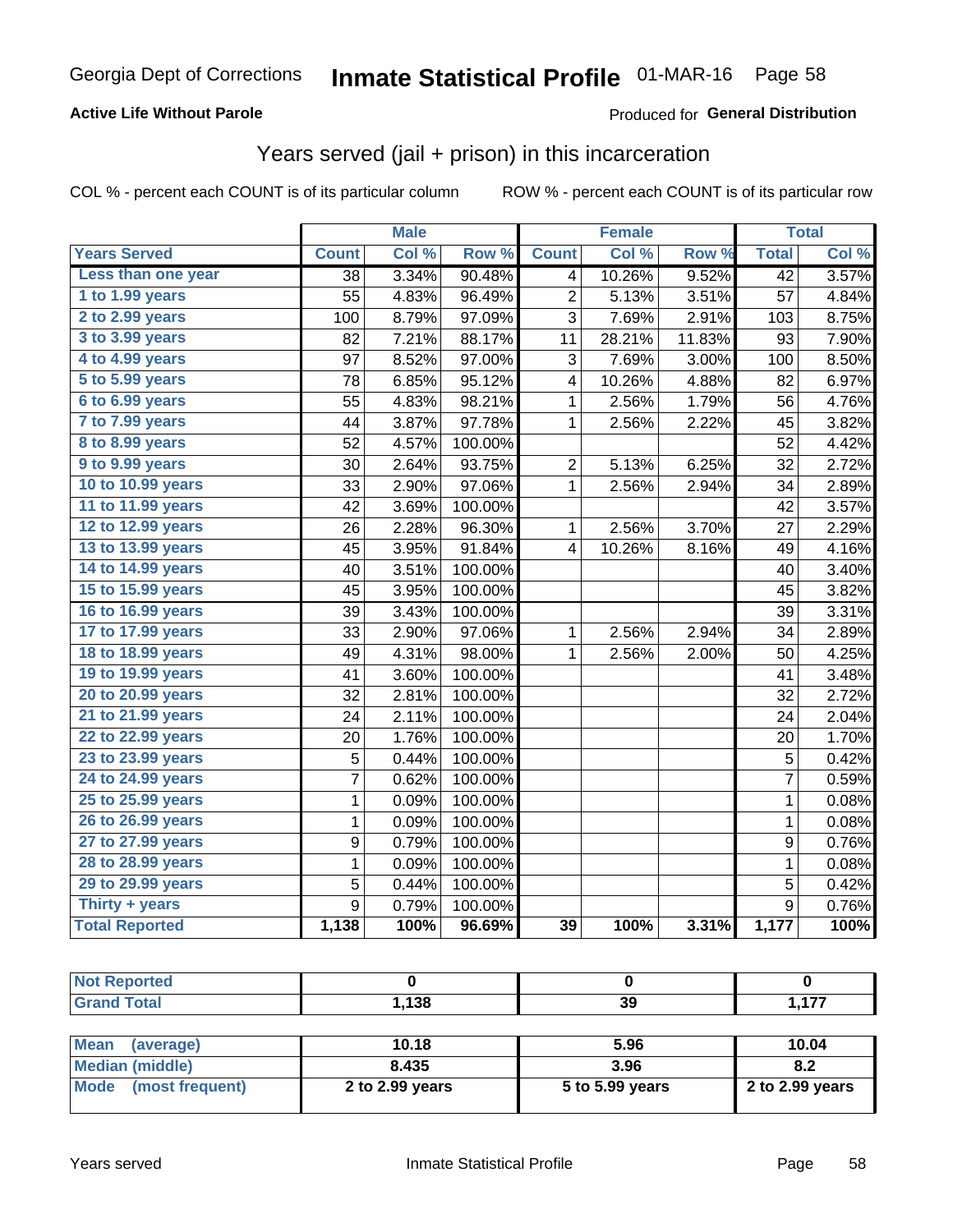## Inmate Statistical Profile 01-MAR-16 Page 59

#### **Active Life Without Parole**

Produced for General Distribution

### Results of most recent HIV tests

COL % - percent each COUNT is of its particular column

|                         |              | <b>Male</b> |        |              | <b>Female</b> |           |       | Total  |
|-------------------------|--------------|-------------|--------|--------------|---------------|-----------|-------|--------|
| <b>HIV Test Results</b> | <b>Count</b> | Col%        | Row %I | <b>Count</b> | Col %         | Row %     | Total | Col %  |
| <b>Positive</b>         |              | 0.72%       | 88.89% |              | $2.86\%$      | $11.11\%$ |       | 0.79%  |
| <b>Negative</b>         | .096         | 99.28%      | 96.99% | 34           | $97.14\%$     | 3.01%     | 1,130 | 99.21% |
| <b>Total Reported</b>   | 1,104        | 100%        | 96.93% | 35           | 100%          | 3.07%     | 1,139 | 100%   |

| <b>Not Reported</b> | 34          |    | oc.<br>၁၀ |
|---------------------|-------------|----|-----------|
| <b>Fotal</b>        | 120<br>. ၁၀ | 39 | ---       |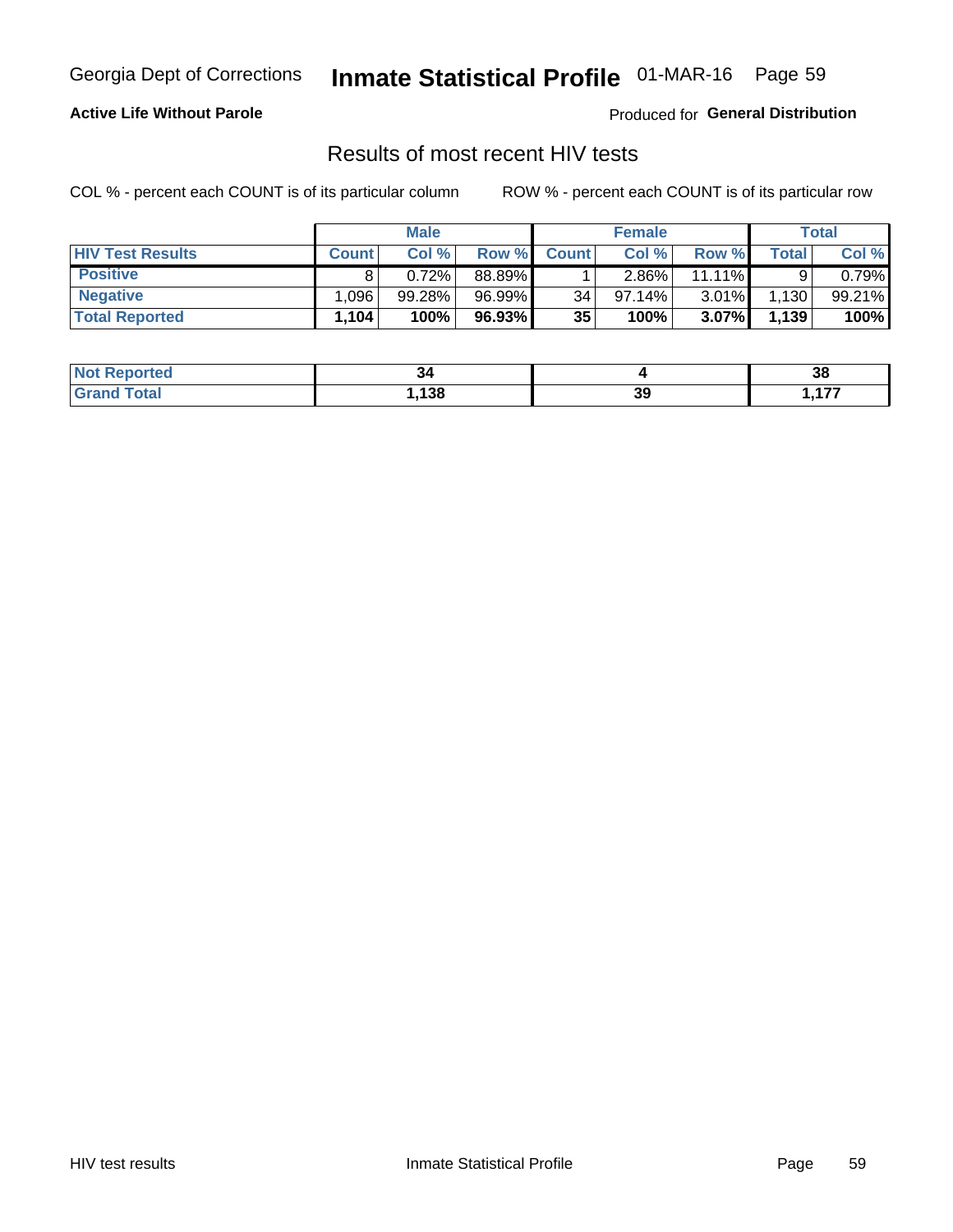## Georgia Dept of Corrections **Inmate Statistical Profile** 01-MAR-16 Page 60

#### **Active Life Without Parole**

Produced for **General Distribution**

### Results of most recent tuberculosis test

COL % - percent each COUNT is of its particular column ROW % - percent each COUNT is of its particular row

|                                  |              | <b>Male</b> |        |              | <b>Female</b> |          |       | Total  |
|----------------------------------|--------------|-------------|--------|--------------|---------------|----------|-------|--------|
| <b>Tuberculosis Test Results</b> | <b>Count</b> | Col%        | Row %I | <b>Count</b> | Col%          | Row %    | Total | Col %  |
| <b>Positive on current test</b>  | 251          | 22.37%      | 98.82% |              | 8.33%         | 1.18%    | 254   | 21.93% |
| <b>Negative</b>                  | 871          | 77.63%      | 96.35% | 33           | 91.67%        | $3.65\%$ | 904   | 78.07% |
| <b>Total Reported</b>            | 1,122        | 100%        | 96.89% | 36           | 100%          | 3.11%    | 1,158 | 100%   |

| <b>Not Reported</b> |     |    | . .           |
|---------------------|-----|----|---------------|
| <b>Total</b>        | 138 | 39 | $\rightarrow$ |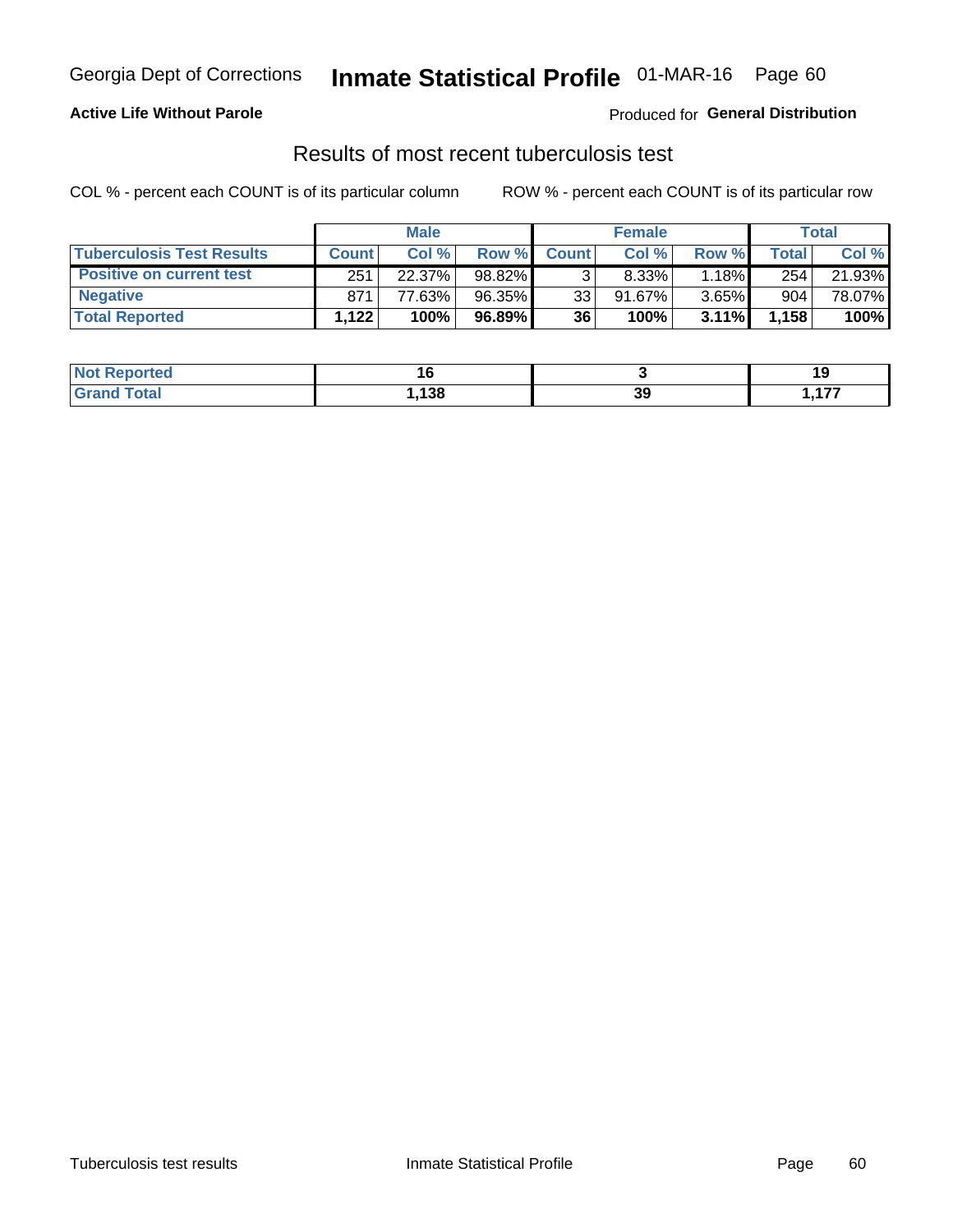## Georgia Dept of Corrections **Inmate Statistical Profile** 01-MAR-16 Page 61

#### **Active Life Without Parole**

Produced for **General Distribution**

### Results of most recent syphilis test

COL % - percent each COUNT is of its particular column ROW % - percent each COUNT is of its particular row

|                                 | <b>Male</b>  |        |           | <b>Female</b> |           |          | Total   |        |
|---------------------------------|--------------|--------|-----------|---------------|-----------|----------|---------|--------|
| <b>Syphilis Test Results</b>    | <b>Count</b> | Col%   | Row %I    | <b>Count</b>  | Col%      | Row %    | ⊤otal ⊦ | Col %  |
| <b>Positive on current test</b> |              | 2.71%  | $94.44\%$ |               | 9.09%     | 5.56%    | 18      | 2.82%  |
| <b>Negative</b>                 | 611          | 97.29% | 98.39%    | 10            | $90.91\%$ | $1.61\%$ | 621     | 97.18% |
| <b>Total Reported</b>           | 628          | 100%   | 98.28%    | 11            | 100%      | 1.72%    | 639     | 100%   |

| <b>Not Reported</b>          | 510  | റ<br>20 | 538            |
|------------------------------|------|---------|----------------|
| <b>Total</b><br><b>Grand</b> | ,138 | 39      | $\overline{a}$ |